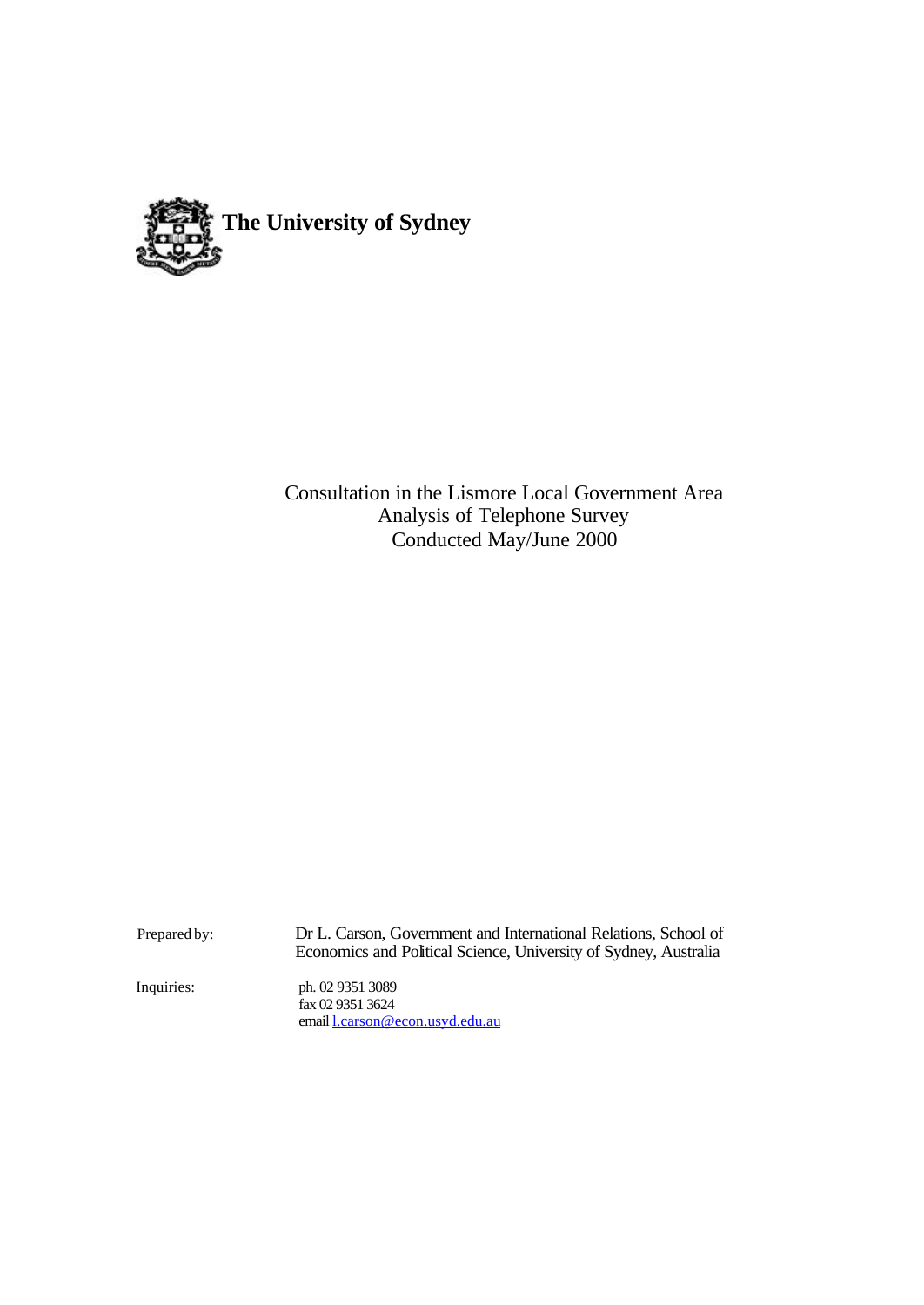# **Table of Contents**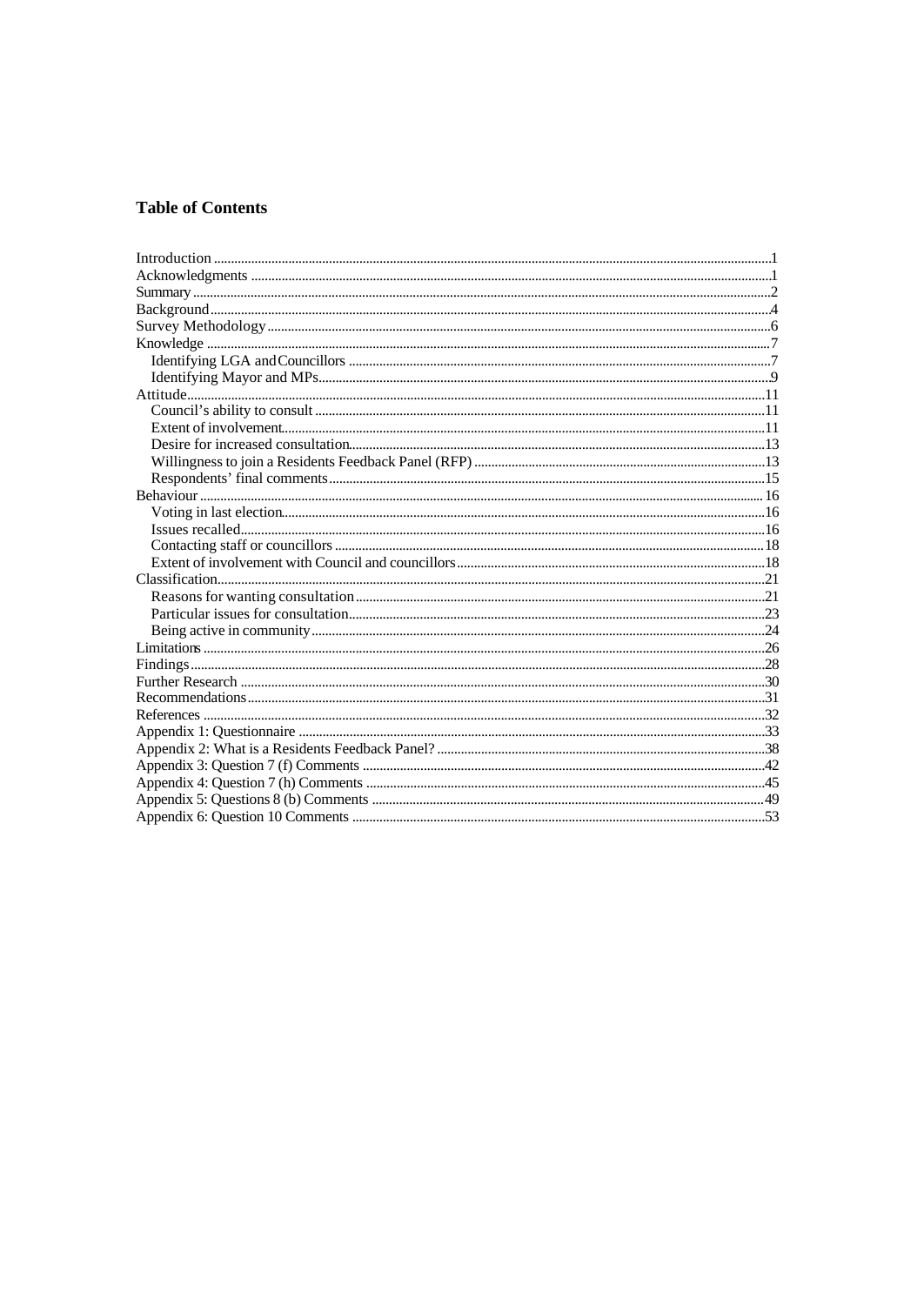# **Introduction**

This opinion survey was conducted by Dr L. Carson, Government and International Relations, School of Economics and Political Science, University of Sydney, Australia. This analysis of the opinion survey has been prepared in order to:

- Provide feedback for the participants. Though the telephone survey was completed anonymously by residents of the Lismore local government area (LGA), respondents who participated were asked if they would be interested in reading a report of the survey's findings. This analysis will be sent to all respondents who requested a copy.
- Provide information for those who are mentioned in the survey. This includes elected representatives of Lismore City Council as well as staff members who have expressed an interest in the findings. The State and Federal representatives who are mentioned will also receive a copy of the analysis.
- Provide information to the wider Lismore community. This is a difficult task. It is hoped that Lismore City Council will use the information as it deems appropriate. Beyond that, the analysis will be sent to the two newspapers and two radio stations that operate in the Lismore area. Hopefully this will result in dissemination of the findings to a wider audience.
- Finally this survey will provide the basis for future research: (a) to enable future comparative studies in the Lismore LGA and (b) to provide information that will be used in forthcoming research that is to be conducted in relation to a specific consultation method—i.e. the Residents Feedback Panel.

The analysis examines each survey question using a variety of explanatory forms: tables, charts and an analysis of the data via discussion. There are 23 questions in all, numbered as Question 1-Question 10, with some questions having multiple strands of enquiry. The original questionnaire is reproduced as **Appendix 1**. The entire analysis is summarised in the section that follows—**Summary**. The consultation method that sparked the survey—the Residents Feedback Panel—is described in **Appendix 2**. Detailed information derived from the survey can be found in **Appendix 3, 4, 5** and **6**.

# **Acknowledgments**

The researcher acknowledges the efforts of the three interviewers who conducted the opinion survey, as well as the respondents who generously gave these interviewers their time and attention. Also acknowledged is the assistance of, and ongoing interest from, those elected representatives and members of staff in local government who continue to maintain an interest in meeting the needs of the residents they serve.

The survey is part of a larger research project that was funded by:

- University of Sydney Research Grant (URG 2000)
- Institute of Public Administration Australia/University of Canberra Public Administration Trust Fund

Dr Michelle Wallace, School of Social and Workplace Development, Southern Cross University, Lismore also provided support in the early stages of this project.

#### **Consultation in the Lismore Local Government Area**

© Copyright 2001 Dr L. Carson, Merewether Building (H04), University of Sydney NSW 2006 AUSTRALIA Phone: 02 9351 3089 (Int +61) Fax: 02 9351 3624 (Int +61) Email: l.carson@econ.usyd.edu.au Web: www.hydra.org.au/activedemocracy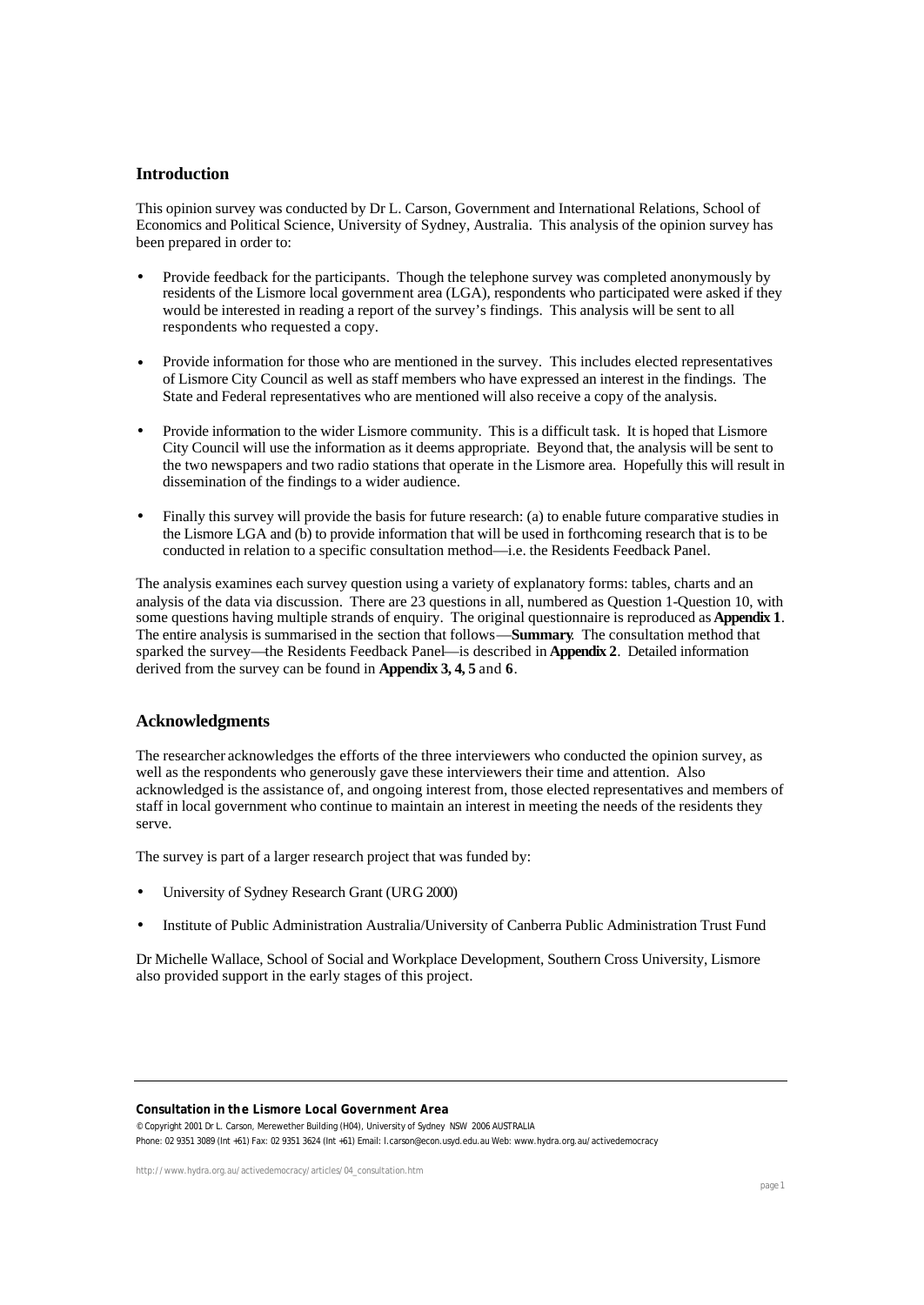## **Summary**

Voting in local government elections is compulsory in New South Wales. Of the 27,098 eligible voters, 84% of residents in the Lismore local government area (LGA) participated in the last election; a similar proportion (88%) of respondents claim to have voted. This is an indication perhaps of the accuracy of the responses that follow—i.e. that the respondents' views are a genuine sample of the wider Lismore LGA. Though this survey focused on local government, State and Federal representatives would be surprised by the lack of familiarity with them. No general mandate could be claimed by either since most respondents were unable even to name them.

Similarly, no general or specific mandate can be claimed by elected representatives from Lismore City Council. Though 68% of respondents claim to recall who they voted for in the 1999 election, 37% could name one or no councillors. When asked to recall issues that influenced their vote, only 38% could recall an issue. This would seem to indicate that though there is a high turnout for local elections there is a lack of engagement with either candidates or issues.

Respondents however have considerable familiarity and exposure to Council as a regulator or service provider. Two-thirds of respondents claim to have had contact with Council staff in Council offices over the last few years, and 38% claim to have attended some sort of meeting or site inspection organised by Council. In contrast only 24% have contacted a councillor or encouraged others to do so and only 18% would seek help from a councillor if a problem developed. However 68% would contact Council staff.

When asked to rate Lismore City Council's ability to consult,  $68\%$  were satisfied or more than satisfied. This is an increase in the response to a similar question that was asked in 1995 (when only 49% were satisfied or more than satisfied). Lismore City Council appears to have "lifted its game" in the intervening years. Though generally satisfied, 59% of respondents still want more consultation. The questions that followed helped to clarify the ways in which more consultation might occur.

Consultation is a broad term. It can mean communication—keeping residents informed—or it can mean full partnership in decision making. Respondents suggested that the continuum is clear to them—only 5% want to control the decision-making process but the majority believed that Council needs to hear their views.

How would residents wish to be consulted? Given their busy lives, their desire to be heard and a declared level of community responsibility, it is not surprising that 68% of respondents stated they would be part of a Residents Feedback Panel (RFP) once this consultation method was described. Given the history of RFPs in Lismore (see **Background**) such a panel is unlikely to be established in the near future.

What issues would residents wish to be consulted about? The responses might indicate the areas where least satisfying consultation has occurred for them: roads, traffic, roundabouts, rates, major developments, items of major expenditure (eg the swimming pool), environmental issues, safety or crime.

The results of this opinion survey contribute to the scant research on citizens' spheres of concern. The survey seeks to ascert ain whether or not a NIMBY (not in my backyard) attitude underpins residents' relative concerns. The results both confirm and disconfirm this belief—ie residents' concern diminishes as issues move further away from home, but respondents were concerned with far more than their own backyard. While 84% want to be involved in making decisions on issues affecting their street, 87% want to be involved in making decisions on issues affecting their neighbourhood. A diminishing number but still a considerable pro portion (72%) want involvement in the whole LGA.

In a sobering postscript, in the last open question (when respondents had a chance to say anything that had not been said), 45% of those who responded took the opportunity to express negative comments about Council—most of these comments related to elected representatives, not members of staff.

## **Consultation in the Lismore Local Government Area**

© Copyright 2001 Dr L. Carson, Merewether Building (H04), University of Sydney NSW 2006 AUSTRALIA Phone: 02 9351 3089 (Int +61) Fax: 02 9351 3624 (Int +61) Email: l.carson@econ.usyd.edu.au Web: www.hydra.org.au/activedemocracy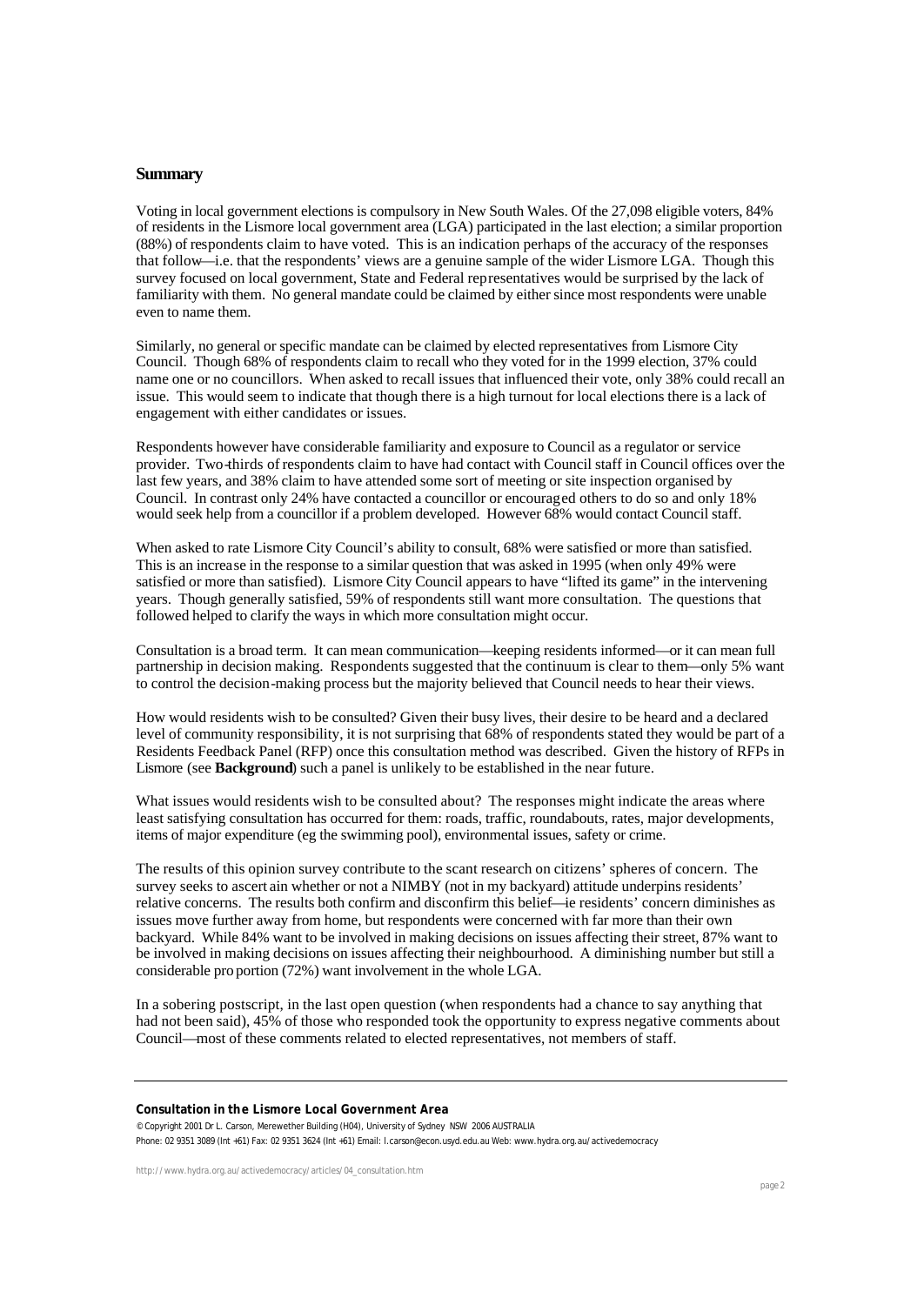The survey data would lead one to question the validity of the oft-repeated excuses for not consulting particularly those that blame residents—eg people are not interested, it might create a culture of complaint (see **Background**). In contrast, respondents demonstrated awareness of their civic responsibility—to participate in Council's decision making; they expressed considerable interest in Council affairs; when complaint was mentioned, it was dismissed as being not useful. Though satisfied with LCC, respondents wanted more opportunities to be involved. In summary, residents showed no interest in making unrealistic demands or in needing to complain.

Overall, these survey respondents reflect a disengagement from local elections and current elected representatives. It could be surmised that such disengagement would lead to less interested or less active citizens. However the survey demonstrates that this is not the case. The political disengagement from elections or elected representatives is coupled in fact with a desire for more, not less, meaningful political engagement—on citizens' own terms. These terms are for more consultation, particularly about issues in their own streets and neighbourhoods and on major LGA issues. This consultation, according to respondents, is essential in order to know what's going on in their community and in order for Council to benefit from hearing their views—it is a two-way process that is needed. Respondents considered that they, and Council, have a responsibility to do this and any consultation method must be convenient and fit in with their already-busy lives.

## **Consultation in the Lismore Local Government Area**

© Copyright 2001 Dr L. Carson, Merewether Building (H04), University of Sydney NSW 2006 AUSTRALIA Phone: 02 9351 3089 (Int +61) Fax: 02 9351 3624 (Int +61) Email: l.carson@econ.usyd.edu.au Web: www.hydra.org.au/activedemocracy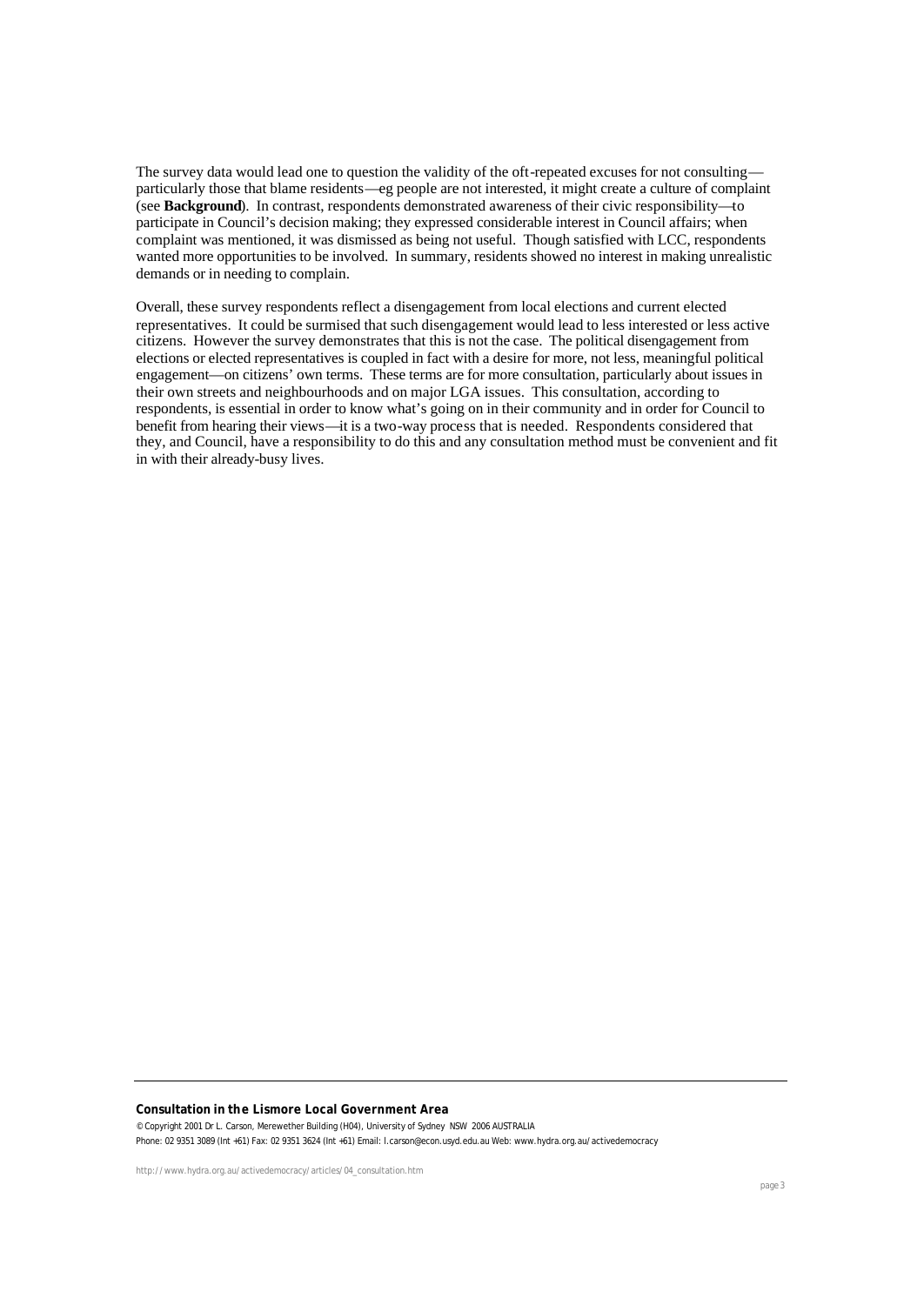# **Background**

The initial research project in the Lismore LGA that preceded this survey was entitled *Citizenship in Practice: Innovations for Democratic Participation*. The project was looking at the changing nature of citizen participation in decision making through the establishment, trial and monitoring of a Residents Feedback Panel. This began with the written support of Lismore City Council (LCC) and the financial support of the University of Sydney. Additional funding for a complementary aspect of the project (ie transcribed interviews with practitioners who had established panels) was provided by the Institute of Public Administration Australia/University of Canberra Public Administration Research Trust Fund. Southern Cross University (through the School of Social and Workplace Development) also pledged in-kind support. It was to cost LCC nothing.

The establishment of this panel was proceeding when seven of the twelve councillors on Lismore City Council (LCC) unexpectedly withdrew their support. These councillors stated that LCC did not need any additional consultation since representatives were elected to make decisions. One councillor was reported in the local newspaper as describing the standing panel as "just another mechanism to slow up operations" (The Northern Star, 26 May, 2000) and "a threat to democracy" (North Coast Advocate, 15 June, 2000). The opposition to any improved methods of consultation perplexed some residents who wrote in outrage to the local newspaper (Letters to Editor: Northern Rivers Echo, 15 June; The Northern Star, 29 June). Councillors from nearby LGAs (Byron and Ballina), expressed interest in relocating the research project to their shires (The Northern Star, 26 May; North Coast Advocate, 15 June). In order, then, to provide the context for this telephone survey an explanation of the Residents Feedback Panel has been reproduced as **Appendix 2**. This explanation was given to LCC councillors prior to their meeting on 6 June, 2000.

The unexpected turn of events meant that the funded research had to take a different direction. The focus was to remain on citizen participation in decision making—a phrase that can be narrowly or broadly defined. For this research project citizen participation was situated in formal political institutions—ie the extent of engagement with one's local council. Citizens can be just as involved in decision making within voluntary associations, for example, and this distinction arose when the survey data was analysed. The focus also needed to remain on democratic innovation, hence the questions that were asked about a particular consultation method—the Residents Feedback Panel.

Given that a telephone survey had been conducted in 1995 by the same researcher, a decision was made to repeat this survey and to add additional questions. The aim was to do a comparison of attitudes and knowledge of Lismore residents between 1995 and 2000 and to use this new opinion survey as a stepping stone for future research on citizen participation in local politics. A tiny survey that was conducted by undergraduate students in 1992 was also drawn upon for comparative purposes. The overall focus, then, was to be on community consultation in the Lismore LGA, exploring LCC's ability to consult as well as the community's expectations of its Council.

Councils give a variety of views for not consulting—and these reasons were revisited as analysis of the data took place. The ten most-repeated excuses are (Service First, 1998):

- 1. don't have enough time;
- 2. too costly;
- 3. will raise expectations unrealistically;
- 4. will not be representative;
- 5. people won't understand complex issues;
- 6. people will never agree;
- 7. people are not interested;
- 8. there have been few complaints so things are okay;
- 9. it might encourage people to complain;
- 10. we don't know how to consult.

## **Consultation in the Lismore Local Government Area**

© Copyright 2001 Dr L. Carson, Merewether Building (H04), University of Sydney NSW 2006 AUSTRALIA Phone: 02 9351 3089 (Int +61) Fax: 02 9351 3624 (Int +61) Email: l.carson@econ.usyd.edu.au Web: www.hydra.org.au/activedemocracy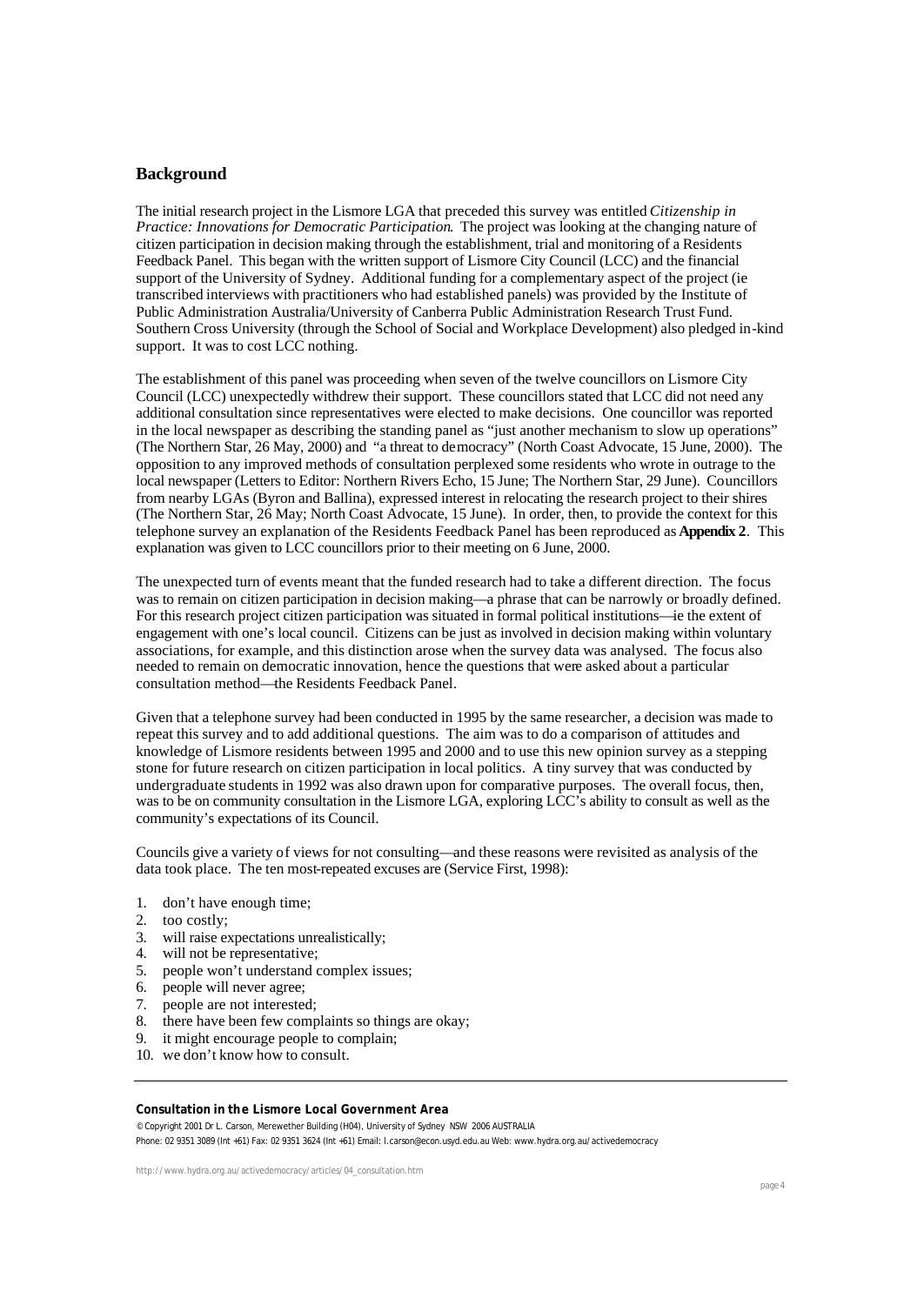It was hoped that this survey would contribute towards an understanding of the validity of these views—at least in the Lismore LGA.

It was assumed that any findings could provide information that would be of interest to elected and appointed decision makers in Lismore, particularly about the community's desire for involvement in decision making. Indeed, the findings (see **Summary** and **Findings**) provided clues about how to strengthen participatory practices in the Lismore LGA. With this in mind, some tentative suggestions are offered to LCC (see **Recommendations**).

# **Consultation in the Lismore Local Government Area**

© Copyright 2001 Dr L. Carson, Merewether Building (H04), University of Sydney NSW 2006 AUSTRALIA Phone: 02 9351 3089 (Int +61) Fax: 02 9351 3624 (Int +61) Email: l.carson@econ.usyd.edu.au Web: www.hydra.org.au/activedemocracy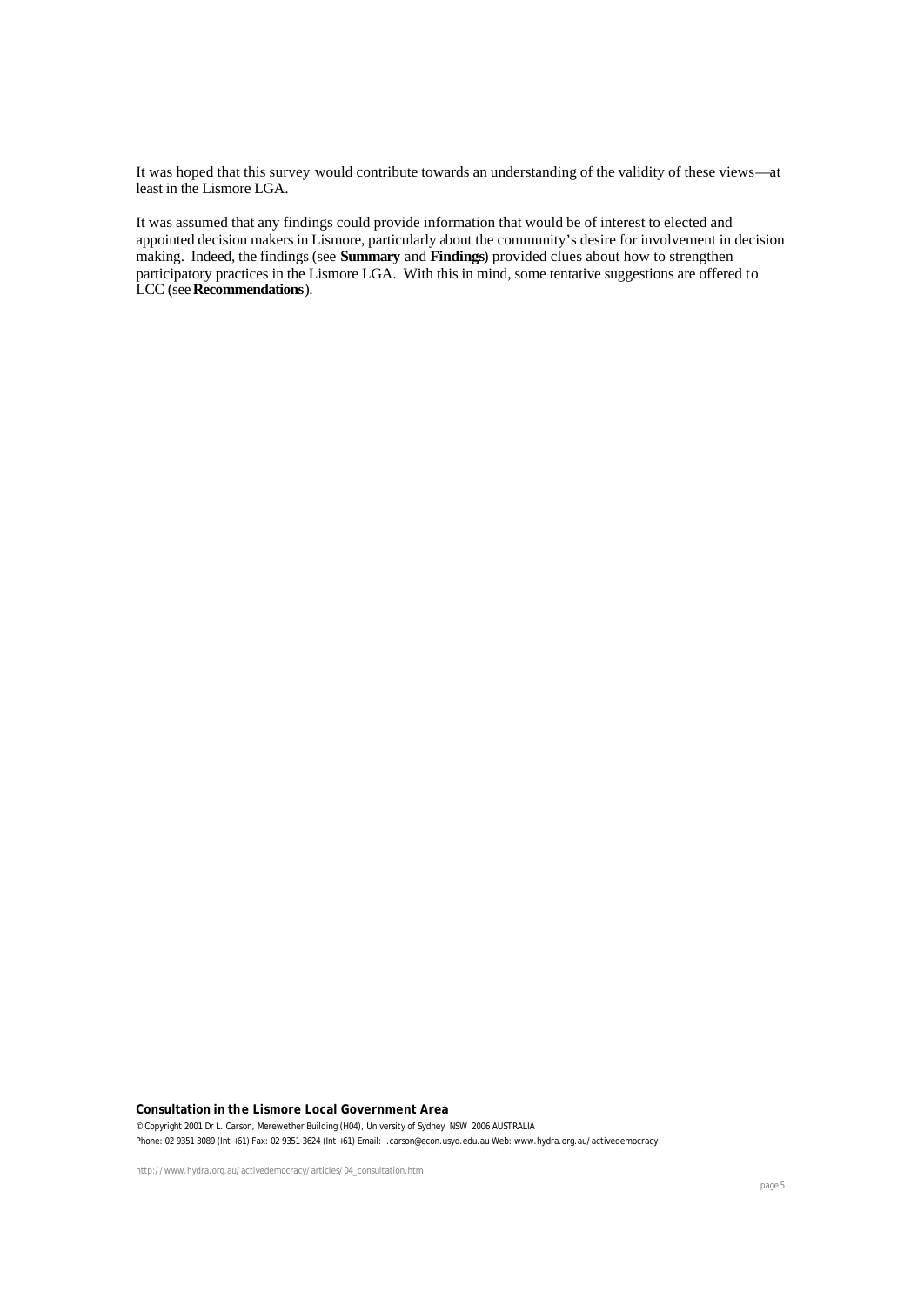# **Survey Methodology**

Over a two-week period (late May to early June 2000) an opinion survey was conducted by telephone in the Lismore local government area. Six hundred randomised telephone numbers (in the 2480 post code area) were assembled using a commercially-available CD-ROM (Australia On-Line). These telephone numbers are anonymous—no names were attached to telephone numbers at any stage.

Three Lismore-based telephone interviewers successfully connected with approximately 500 residents. Of these 174 agreed to answer the survey. To ensure randomness, interviewers were instructed to ask for the person whose birthday was "closest to today's date" though sometimes this did not occur (see **Limitations**). Most calls were made during the late afternoon or early evening as well as on weekends. About 35% of those who were reached by phone agreed to complete the survey—this is a good response rate and compares favourably with market research response rates in general (pers. comm. Sol Lebovic, Newspoll, 26 May, 2000).

The opinion survey consisted of 23 questions—18 were open-ended. These were designed not to lead the respondent in any way—to gain unprompted responses. Five were closed questions offering a multiplechoice selection of answers from which to choose; the interviewer prompted these responses. Some of the latter enabled a single response, some multi-response (Hill, 1996:123-126). Interviewers were also instructed to note, briefly, any additional comments and these comments were transcribed (see **Appendix 3, 4, 5 & 6**).

The purpose of the chosen questions was "to find out about respondents' behaviour, to understand their attitudes, or to gather details about them for classification purposes" (Hill, 1996:127). Further, questions were designed to establish levels of political knowledge. For example:

## *Knowledge*

Can you name any elected representatives of your local council? Can you name the current mayor?

#### *Attitude*

How would you rate your local council in terms of its ability to consult with residents? How much would you wish to be involved in making decisions that affected your neighbourhood?

## *Behaviour*

Did you vote in the last council election? If you had a problem with a nearby development who would you contact?

## *Classification*

What sort of things does someone do who is active in the community? Are there any particular issues you would like to be consulted about?

With a sample size of 174, there is a 95% confidence that the answer for the population as a whole will be within less than 4% of these results (Fowler, 1993:28). For example in Question 6a, 64% of respondents stated that they had occasion to contact Council staff in the last few years. This indicates that the result for the population as a whole has a 95% chance of being within the range 60% to 68%.

Finally, through an analysis of the data, conclusions were made about what residents know (from knowledge questions); what they think (attitude questions); what they do (behaviour questions); and what they might do in different circumstances (classification questions).

## **Consultation in the Lismore Local Government Area**

© Copyright 2001 Dr L. Carson, Merewether Building (H04), University of Sydney NSW 2006 AUSTRALIA Phone: 02 9351 3089 (Int +61) Fax: 02 9351 3624 (Int +61) Email: l.carson@econ.usyd.edu.au Web: www.hydra.org.au/activedemocracy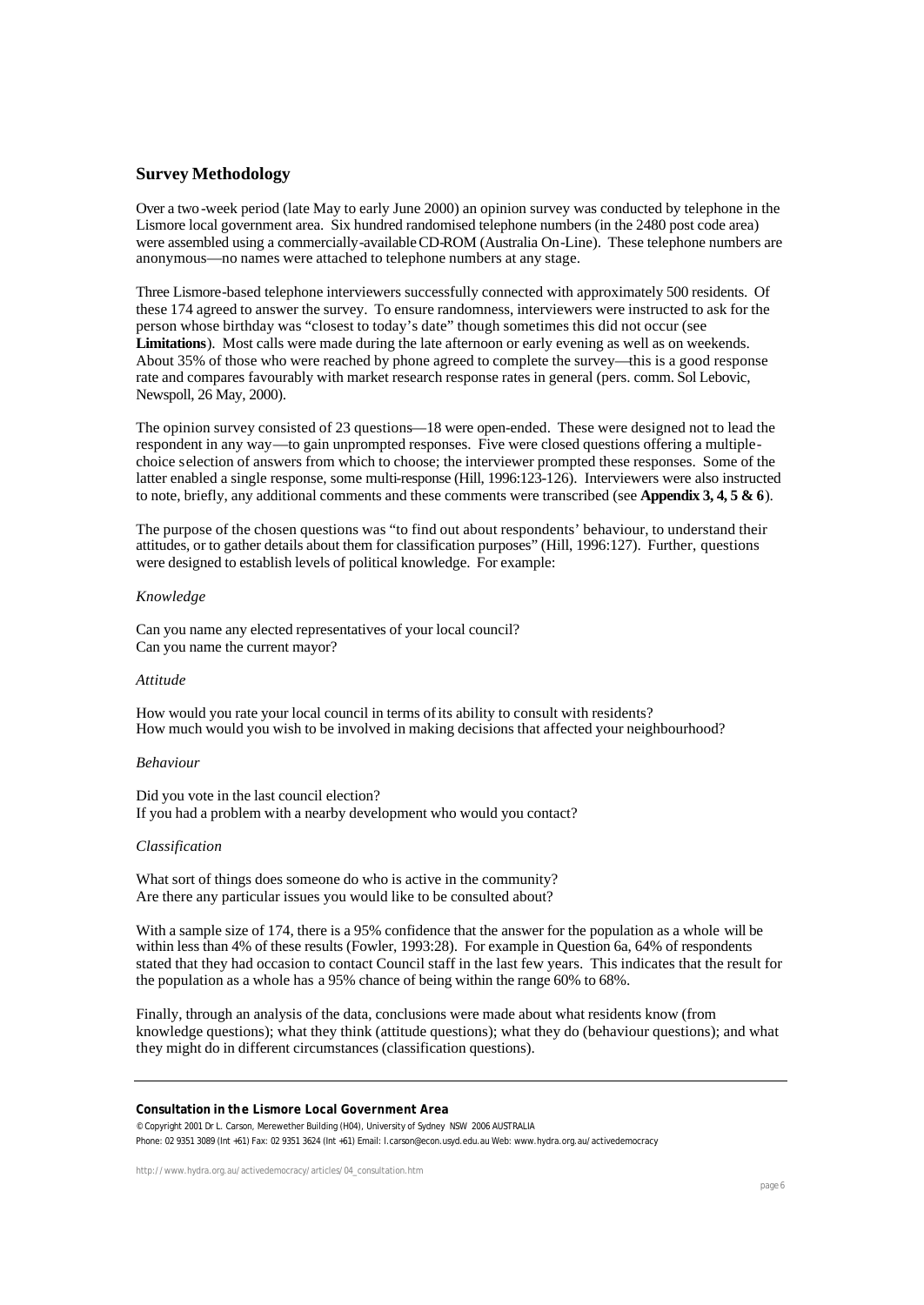# **Knowledge**

# Identifying LGA and Councillors

What do residents of Lismore know about their Council and their local representatives? Two-thirds of respondents claimed to recall who they voted for in the last local government election—in September 1999. The question—*can you recall who you voted for?* —was designed to focus respondents' attention on the question that followed. However, it is perhaps noteworthy that two-thirds of respondents claim to remember *who* they voted for in the last election—particularly when only 38% could recall an *issue* that influenced their vote.

When asked to name the council that looked after their area (Question 4), 90% were able to do so correctly. All participants were residents of the Lismore LGA. However, 7% claimed to live in an LGA other than Lismore; some of these confused the LGA with State or Federal boundaries, or neighbouring LGAs. In the telephone survey conducted in 1995, 90% of respondents were able to correctly name Lismore City Council as their local council so the response rate was identical in 2000.

TABLE 1 Identifying LGA

| <b>Response</b>      | <b>Proportion of</b><br>respondents (1995) | <b>Proportion of</b><br>respondents (2000) |
|----------------------|--------------------------------------------|--------------------------------------------|
| Correct              | 90%                                        | 90%                                        |
| Incorrect/unanswered | .0%                                        | 0%                                         |

When asked to name any elected representatives of their local council (Question 5), the challenge became somewhat tougher. Being asked spontaneously for detailed information such as a list of names is challenging for any respondent. Had they been prompted (eg with a list of names from which to choose) the response would have been different. However this unprompted question was asked in 1995 so it provides a good basis for comparison.

The difficulty of quickly responding to a question such as this is somewhat proven when one notes the increase in those who were able to answer "Gates" when asked to identify the Mayor in a later question (Question 5 b). It may mean that respondents had extra time to recall.

Comparisons between 1995 and 2000 are difficult because of the change in elected representatives. However, six councillors now in office were councillors at the time of the 1995 survey. One councillor, Reg Baxter, was re-elected in 2000 after a period out of office. The other five, Ros Irwin, John Crowther, Ken Gallen, Frank Swientek, Diana Roberts have been in office since 1995.

Naming does not translate into support, merely familiarity with either the name or the councillor's reputation. In fact some people added comments such as—"the bastard" after naming particular councillors. Some respondents described people as the school teacher or the woman who used to be Mayor. These were not included in the count.

Some councillors have served for longer periods than others and with varying profiles. Ros Irwin and John Crowther have both served terms as mayors. John Crowther is the longest-serving councillor having been with Lismore City Council for more than two decades.

In 1995, 59% could name one or no councillors; 15% could name five or mo re. In 2000, 37% could name one or no councillors; 26% could name 5 or more. Both results demonstrate a lack of familiarity with elected representatives in local government. However, there is a definite increase of recognition rate since 1995.

## **Consultation in the Lismore Local Government Area**

© Copyright 2001 Dr L. Carson, Merewether Building (H04), University of Sydney NSW 2006 AUSTRALIA Phone: 02 9351 3089 (Int +61) Fax: 02 9351 3624 (Int +61) Email: l.carson@econ.usyd.edu.au Web: www.hydra.org.au/activedemocracy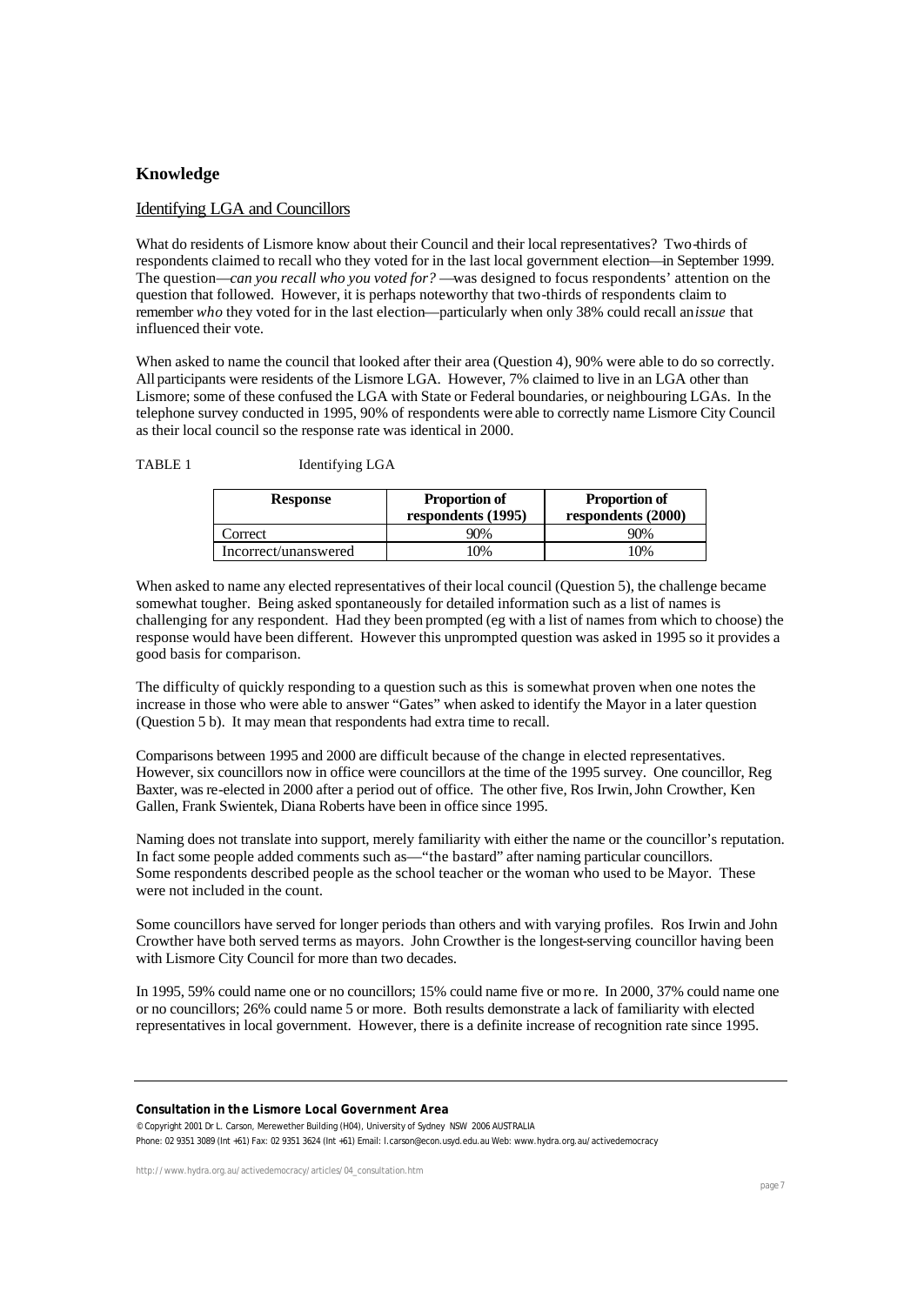# TABLE 2 Identifying councillors.

| Councillor     | 1995 | 2000 |
|----------------|------|------|
| Gates          | N/A  | 58%  |
| Irwin          | 29%  | 53%  |
| Crowther       | 49%  | 34%  |
| Gallen         | 9%   | 28%  |
| Swientek       | 17%  | 29%  |
| Roberts        | 13%  | 22%  |
| King           | N/A  | 14%  |
| Chant          | N/A  | 19%  |
| Tomlinson      | N/A  | 8%   |
| Hampton        | N/A  | 9%   |
| <b>Baxter</b>  | 19%  | 16%  |
| <b>Suffolk</b> | N/A  | 7%   |
| Hepburn        | 20%  | N/A  |
| Carson         | 13%  | N/A  |
| Spash          | 9%   | N/A  |
| Larsen         | 7%   | N/A  |
| Wilson         | 6%   | N/A  |
| Fredericks     | 3%   | N/A  |
|                |      |      |
| <b>Average</b> | 16%  | 22%  |

NB: N/A signifies that the councillor was not in office during the year specified.





# **Consultation in the Lismore Local Government Area**

© Copyright 2001 Dr L. Carson, Merewether Building (H04), University of Sydney NSW 2006 AUSTRALIA

Phone: 02 9351 3089 (Int +61) Fax: 02 9351 3624 (Int +61) Email: l.carson@econ.usyd.edu.au Web: www.hydra.org.au/activedemocracy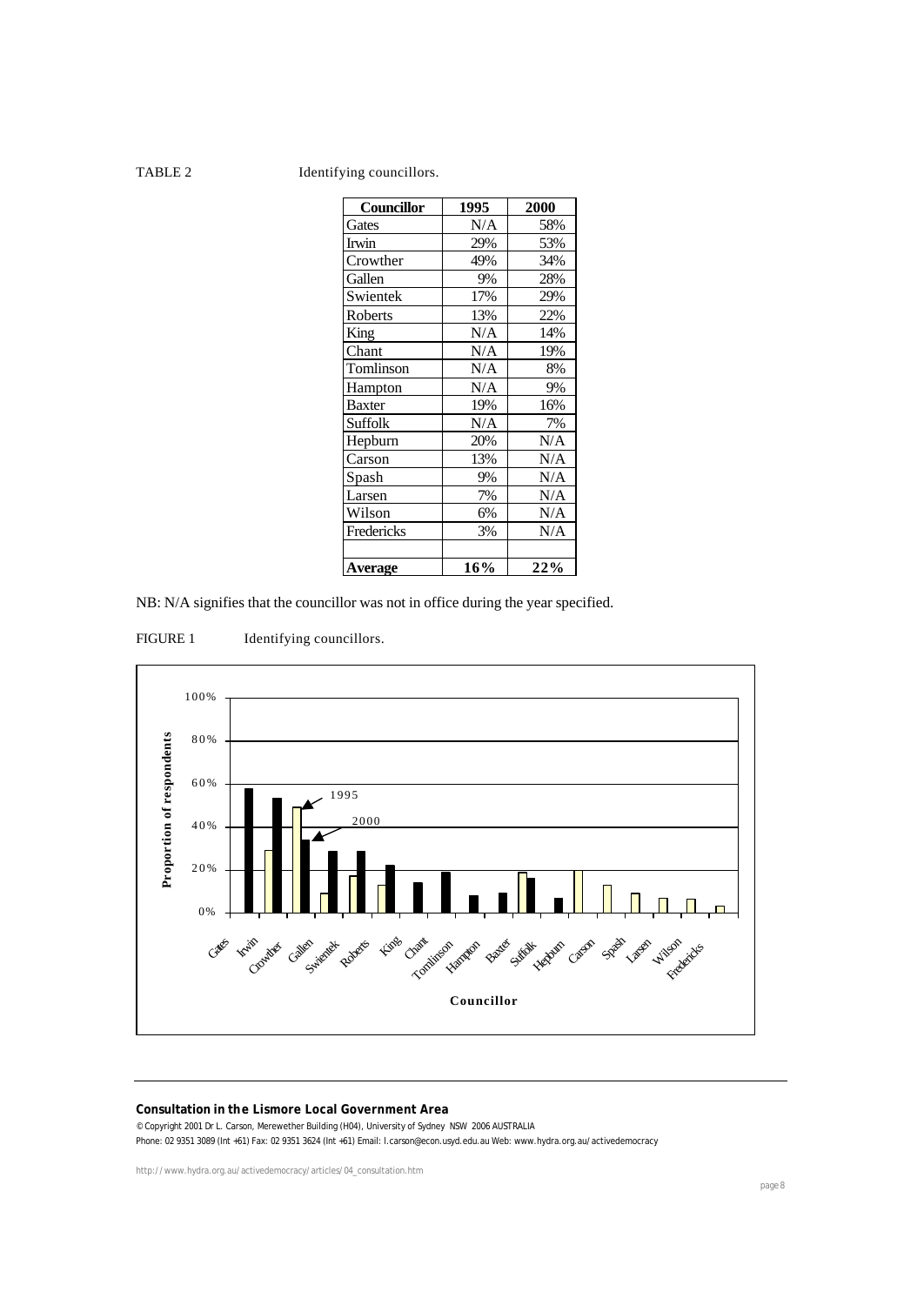# Identifying Mayor and MPs

Naming twelve councillors is certainly a challenge and it would be considerably easier to recall the name of the Mayor (Question 5b) or State and Federal Members of Parliament (Question 9). This also provides a point of comparison—between familiarity of a local political identity and that of State or Federal representatives.

Some additional comparative data is at hand. In 1992 students of Southern Cross University (or University of New England, Northern Rivers as it was then known) conducted a survey in Lismore (face-to-face in public locations plus door-to-door interviews). The sample of 100 (90 of them Lismore residents) had a high level of awareness of the current mayor (64% could name him). This level of awareness of the person who holds the mayoral position is constant. Though this specific question was not asked in the 1995 survey, it was in 2000 and the results are the same.

No direct comparison with 1995 is possible but Crowther (Mayor in 1995) was named by 49% of respondents amongst the list of councillors in 1995. A more direct comparison therefore would be to look at those who named Crowther amongst councillors in 1995 and those who named Gates as a councillor in 2000—ie 49% in 1995, compared with 58% in 2000—a notable increase. These percentages do not translate into support, they indicate familiarity with the name or reputation of the Mayor.

Residents' familiarity with local MPs had diminished. In 1995 63% could name one or both parliamentary representatives—State and Federal. In 2000, 56% could name one or both. The two current MPs, Thomas George and Ian Causley, were recently elected for the first time in the Lismore region. It is therefore appropriate to compare their recognition rate with the current Mayor who was also new to office (Figure 2). Again this recognition rate should not be interpreted as support, simply familiarity. Various comments were attached to the naming of these representatives, for example one Member of Parliament was described by one respondent as "invisible".

The higher recognition of a local mayor compared with state and federal representatives may suggest a stronger identification with local communities rather than distant political institutions. This is relevant in relation to Castells' prediction (1991, cited by Mowbray, 2000) that networked local communities could become stronger as the power of the nation state diminishes (see **Further Research**).

FIGURE 2 Recognition rate of State and Federal MPs and Mayor.

## **Consultation in the Lismore Local Government Area**

© Copyright 2001 Dr L. Carson, Merewether Building (H04), University of Sydney NSW 2006 AUSTRALIA Phone: 02 9351 3089 (Int +61) Fax: 02 9351 3624 (Int +61) Email: l.carson@econ.usyd.edu.au Web: www.hydra.org.au/activedemocracy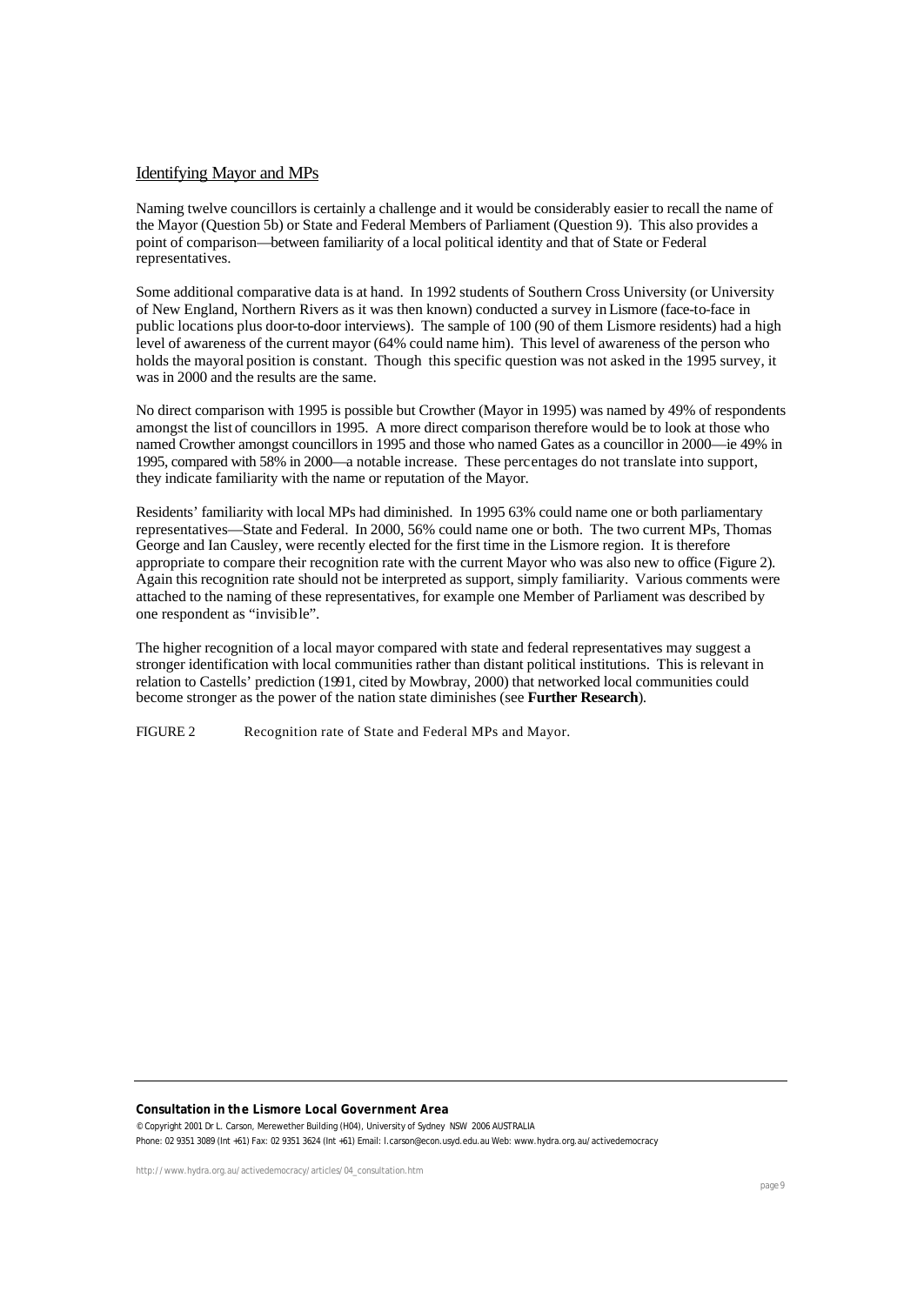

# **Consultation in the Lismore Local Government Area**

© Copyright 2001 Dr L. Carson, Merewether Building (H04), University of Sydney NSW 2006 AUSTRALIA Phone: 02 9351 3089 (Int +61) Fax: 02 9351 3624 (Int +61) Email: l.carson@econ.usyd.edu.au Web: www.hydra.org.au/activedemocracy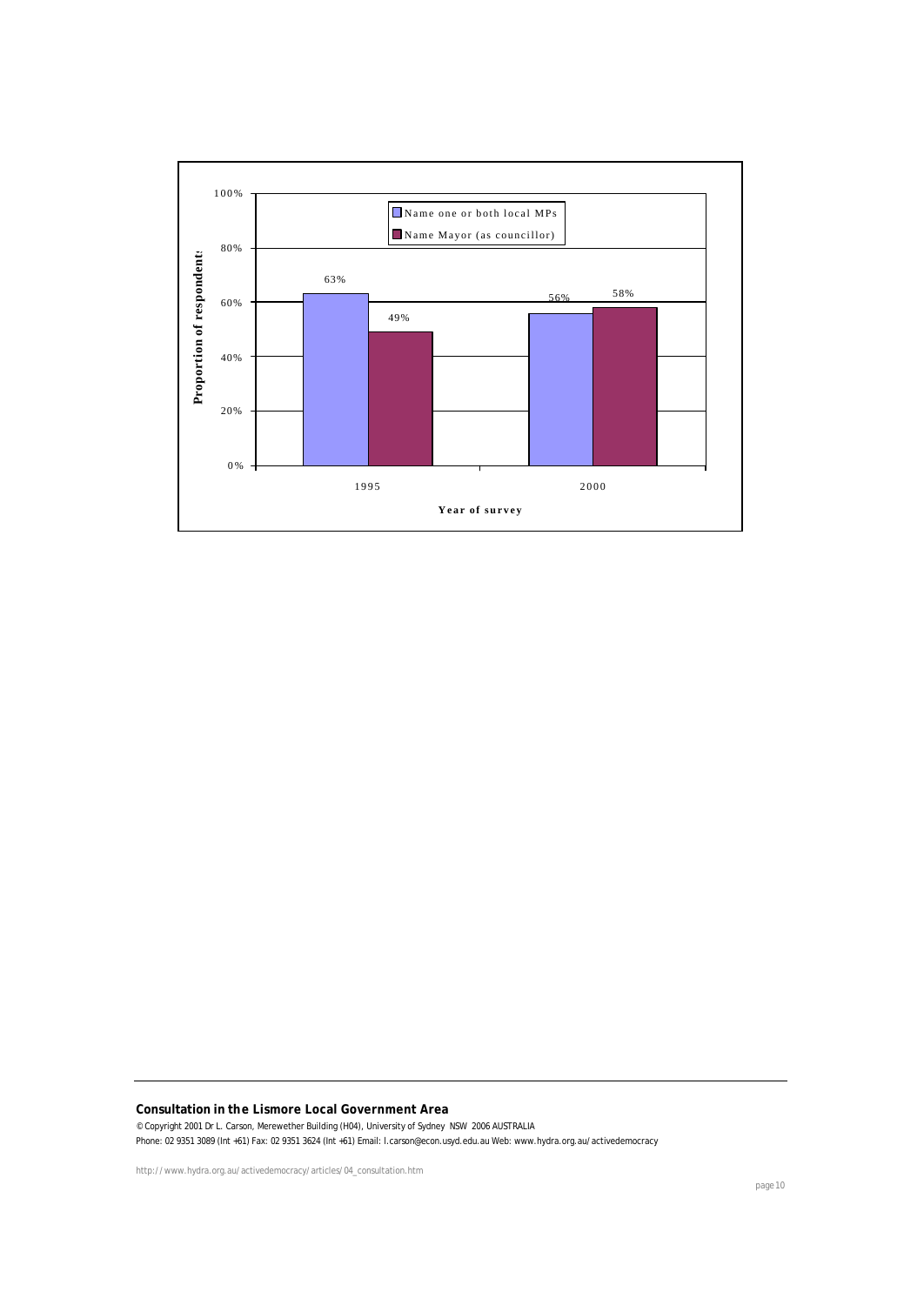# **Attitude**

What do Lismore residents think about consultation and their Council's ability to consult? Do they want more of it or less? Are they interested in innovative democratic processes?

# Council's ability to consult

Lismore City Council is well regarded in terms of its ability to consult (Question 7d) and there has been a considerable improvement since 1995. This level of change does not happen overnight and does not occur in response to a one-off event. Responses to Questions 6a, 6b, 6c and 6d indicated the extent of residents' involvement with Council-organised consultation processes and these occur over an extended period of time. Levels of satisfaction would take some time to change so it can be assumed that the change has occurred slowly over the intervening years between 1995 and 2000. The current Council has inherited a considerable and positive legacy in terms of the community's perception of Council's ability to consult.





# Extent of involvement

The results of this opinion survey contribute to the scant research on citizens' spheres of concern—does a NIMBY (not in my backyard) attitude underpin residents' relative concerns? The results both confirm and disconfirm this belief—ie residents' concern diminishes as the issue moves further from home. However, respondents were concerned with far more than their own backyard. While 84% want to be involved in making decisions on issues affecting their street (Question 7a), 87% want to be involved in making decisions on issues affecting their neighbourhood (Question 7b). A diminishing number but still a clear majority (72%) want involvement in the whole LGA (Question 7c).

The following tables provide a comparison with the responses in 1995. The 'neighbourhood' question was not asked in 1995. The question was included in 2000 in order to gauge the diminishing levels of interest

## **Consultation in the Lismore Local Government Area**

© Copyright 2001 Dr L. Carson, Merewether Building (H04), University of Sydney NSW 2006 AUSTRALIA Phone: 02 9351 3089 (Int +61) Fax: 02 9351 3624 (Int +61) Email: l.carson@econ.usyd.edu.au Web: www.hydra.org.au/activedemocracy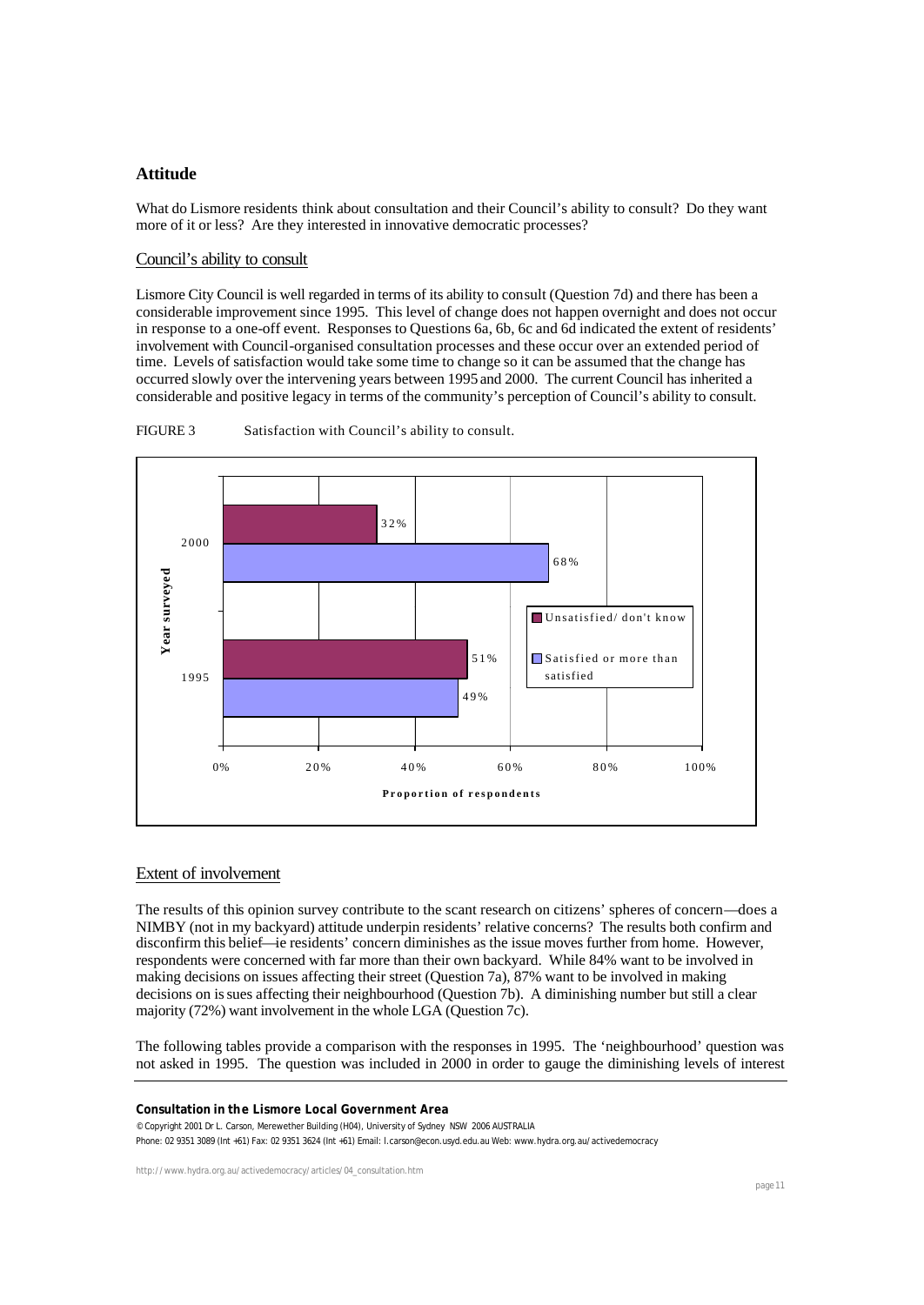that might occur when the issue moves beyond one's immediate geographic sphere of concern. It can be seen that any substantial change in the extent of participation would involve incremental change. However the level of interest is reasonably constant between street and neighbourhood. Respondents were as interested, if not more interested, in being involved in making decisions that affected their neighbourhood not just their own street.

TABLE 3 Involvement in decisions affecting one's street.

| <b>Response</b>                   | <b>Proportion of</b> | <b>Proportion of</b> |
|-----------------------------------|----------------------|----------------------|
|                                   | respondents (1995)   | respondents (2000)   |
| Totally involved                  | N/A                  | 37%                  |
| Major issues only                 | N/A                  | 47%                  |
| Sub total: wanting to be involved | 74%                  | 84%                  |
| Not involved                      | 13%                  | 11%                  |
| Don't know                        | 13%                  | 5%                   |
| Total                             | 100%                 | 100%                 |

TABLE 4 Involvement in decisions affecting one's neighbourhood.

| <b>Response</b>                   | <b>Proportion of</b><br>respondents |
|-----------------------------------|-------------------------------------|
| Totally involved                  | 24%                                 |
| Major issues only                 | 63%                                 |
| Sub total: wanting to be involved | 87%                                 |
| Not involved                      | 10%                                 |
| Don't know                        | 2%                                  |
| Total                             | 99%                                 |
| Missing                           | 1%                                  |

TABLE 5 Involvement in decisions affecting local government area.

| <b>Response</b>                  | <b>Proportion of</b><br>respondents (1995) | <b>Proportion of</b><br>respondents (2000) |
|----------------------------------|--------------------------------------------|--------------------------------------------|
| Totally involved                 | N/A                                        | 15%                                        |
| Major issues only                | N/A                                        | 57%                                        |
| Sub total wanting to be involved | 54%                                        | 72%                                        |
| Not involved                     | 36%                                        | 23%                                        |
| Don't know                       | 10%                                        | 5%                                         |
| Total                            | 100%                                       | 100%                                       |

# **Consultation in the Lismore Local Government Area**

© Copyright 2001 Dr L. Carson, Merewether Building (H04), University of Sydney NSW 2006 AUSTRALIA

Phone: 02 9351 3089 (Int +61) Fax: 02 9351 3624 (Int +61) Email: l.carson@econ.usyd.edu.au Web: www.hydra.org.au/activedemocracy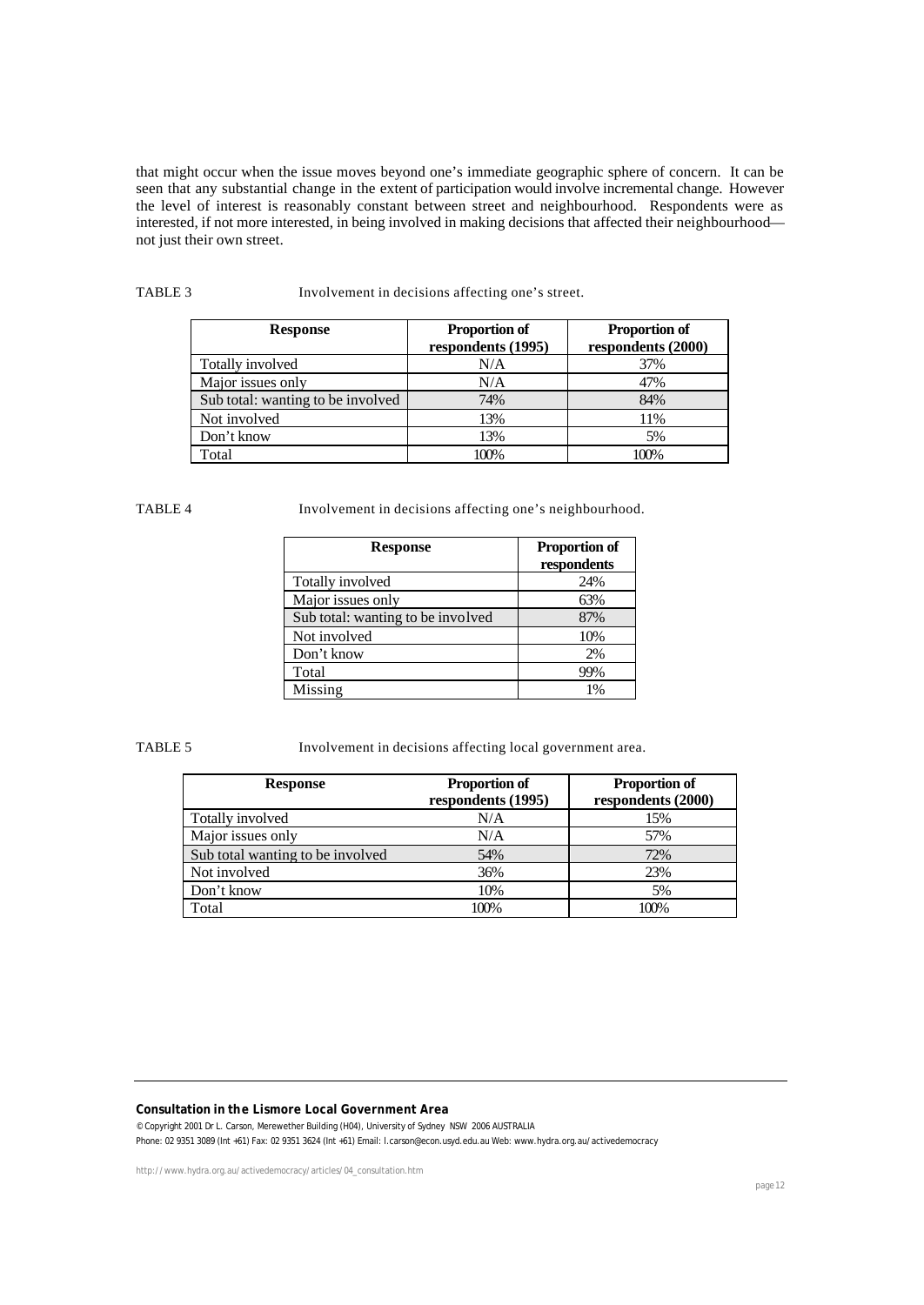

# Desire for increased consultation

Perhaps because of the reasonably high level of satisfaction with, and therefore confidence in, LCC's ability to consult, respondents want to be consulted more than they are now (Question 7e).

TABLE 6 Desire for increased consultation.

| <b>Response</b>    | Number of<br>responses | <b>Proportion of</b><br>respondents |
|--------------------|------------------------|-------------------------------------|
| Yes                | -03                    | 59%                                 |
| No                 | óh                     | 38%                                 |
| Don't know/unclear |                        | 3%                                  |
| Total              |                        | $\cdot$ $\gamma$ <sub>0</sub>       |

# Willingness to join a Residents Feedback Panel (RFP)

Question 7 (g)—*would you want to be part of a Residents Feedback Panel?*—was designed to discern the level of interest that residents had in being part of an innovative democratic process should such a consultative process be established in the Lismore LGA. As this consultation method was proposed to LCC and later rejected by a majority of councillors it was of particular interest to the researcher. This question was asked of residents prior to media coverage of the final controversial decision (6 June 2000).

Given that seven out twelve councillors voted against the RFP, there is a curious symmetry in the results of the survey. An almost identical proportion of residents was *in favour* of the RFP as the proportion of councillors who *opposed* it. The councillors would seem to be out of step with their constituency.

Only 10%-15% of people would usually take up an invitation to be part of a feedback panel (going by overseas experience). Yet over two -thirds said they would either *definitely* want to be part of a feedback

## **Consultation in the Lismore Local Government Area**

© Copyright 2001 Dr L. Carson, Merewether Building (H04), University of Sydney NSW 2006 AUSTRALIA Phone: 02 9351 3089 (Int +61) Fax: 02 9351 3624 (Int +61) Email: l.carson@econ.usyd.edu.au Web: www.hydra.org.au/activedemocracy

http://www.hydra.org.au/activedemocracy/articles/04\_consultation.htm

# FIGURE 4 Extent of desired involvement in Council decision making.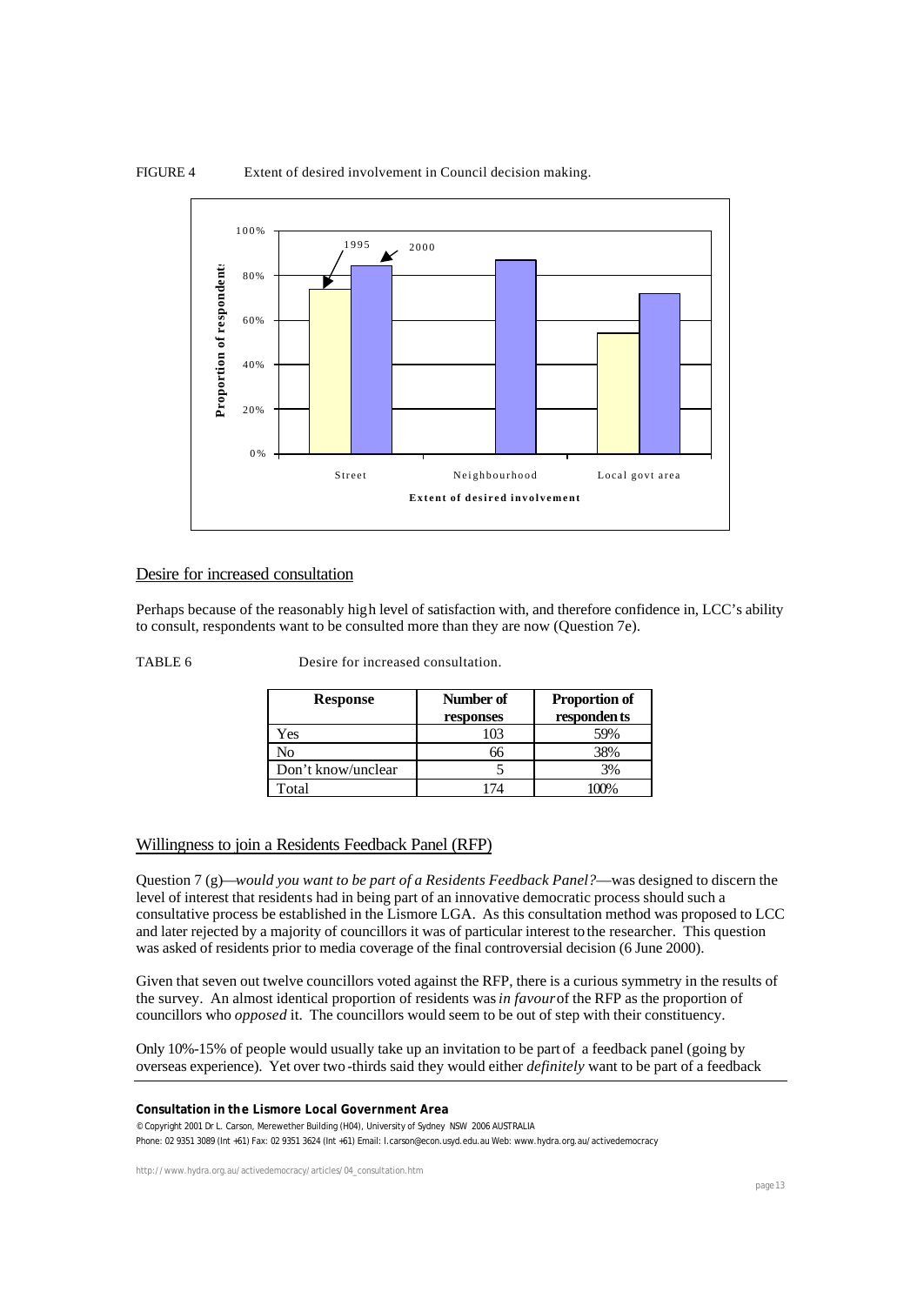panel or answered *positively* that they thought they would be. Only 19% were not interested at all. The 69% positive response is unlikely to translate into acceptance of an invitation.

# **Consultation in the Lismore Local Government Area**

© Copyright 2001 Dr L. Carson, Merewether Building (H04), University of Sydney NSW 2006 AUSTRALIA Phone: 02 9351 3089 (Int +61) Fax: 02 9351 3624 (Int +61) Email: l.carson@econ.usyd.edu.au Web: www.hydra.org.au/activedemocracy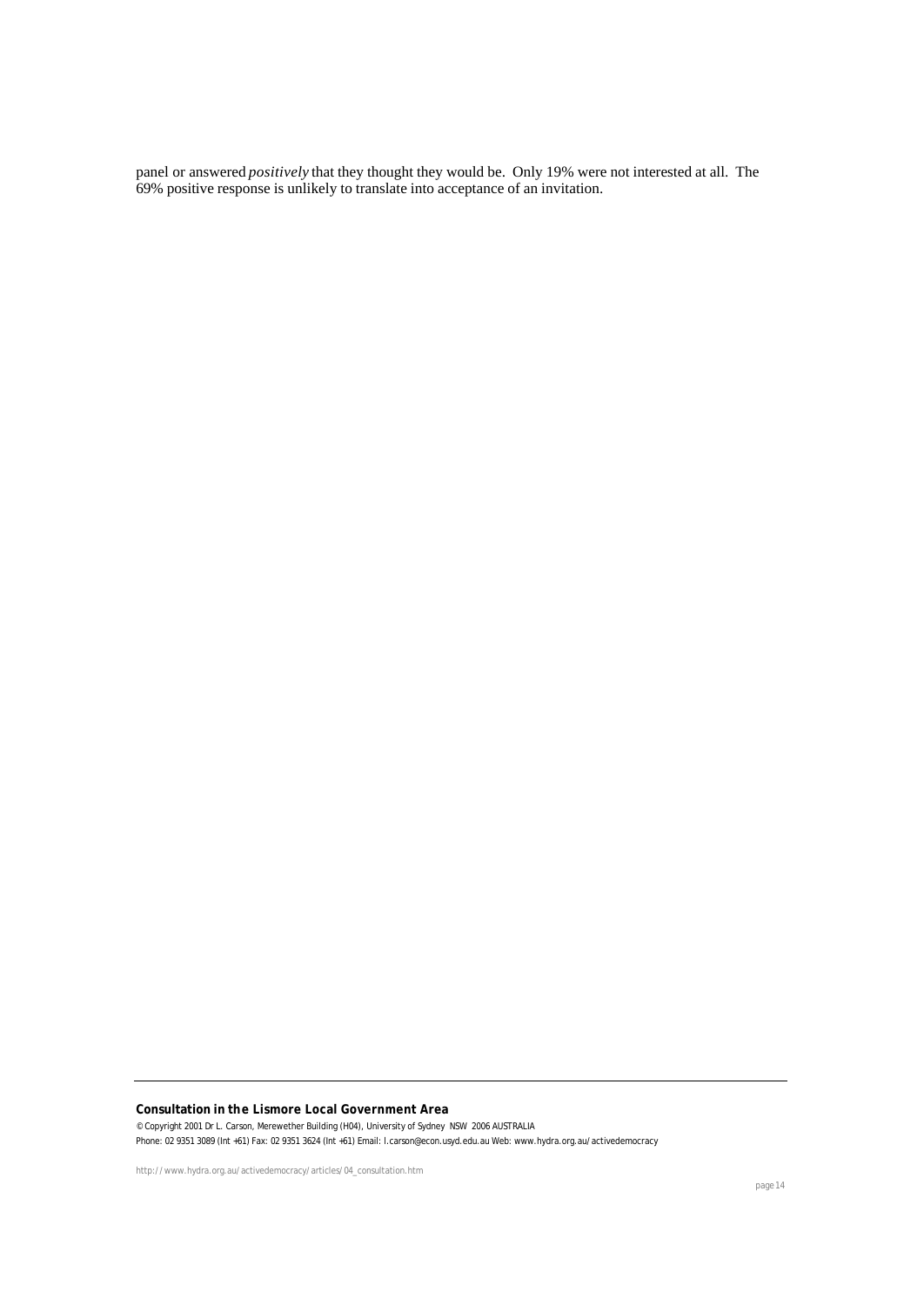## TABLE 7 Willingness to join a Residents Feedback Panel—N=174.

# **Response Proportion of respondents** Definitely interested 29% Yes, I think so 40% **Sub total: interested or definitely interested 69%** Not sure 10% Not interested at all 19% and 19% and 19% and 19% and 19% and 19% and 19% and 19% and 19% and 19% and 19% and 19% and 19% and 19% and 19% and 19% and 19% and 19% and 19% and 19% and 19% and 19% and 19% and 19% and 19% and Don't know **Sub total: not interested/ not sure/ don't know 31%** TOTAL 100%

It is helpful when noting the extremely positive response to turn to the respondents' individual comments which explain their reason/s for wanting to be part of a feedback panel (Question 7h). These comments are as relevant to the general practice of consultation as they are to this particular consultation method and for that reason can be found under the section on **Classification** and are reproduced in full as **Appendix 4**.

# Respondents' final comments

Respondents were given an opportunity to make any final comments—again unprompted (Question 10). These responses have been reproduced in full as **Appendix 6**. Only 33 additional comments were recorded and of these almost half took the opportunity to have a final swipe at Council. Comments have been categorised as follows:

TABLE 8 Final comments—N=33.

| Category                            | <b>Number</b> | <b>Percentage</b> |
|-------------------------------------|---------------|-------------------|
|                                     |               |                   |
| Negative comments about Council     | 15            | 45%               |
| Need better consultation            | 5             | 15%               |
| Footpaths, roads                    |               | 12%               |
| <b>Federal or State Govt issues</b> | 3             | 10%               |
| Comments on the survey              | ◠             | 6%                |
| Safety as a community issue         |               | 3%                |
| Health                              |               | 3%                |
| Waste management                    |               | 3%                |
| Need less consultation              |               | 3%                |
|                                     |               |                   |

## **Consultation in the Lismore Local Government Area**

© Copyright 2001 Dr L. Carson, Merewether Building (H04), University of Sydney NSW 2006 AUSTRALIA Phone: 02 9351 3089 (Int +61) Fax: 02 9351 3624 (Int +61) Email: l.carson@econ.usyd.edu.au Web: www.hydra.org.au/activedemocracy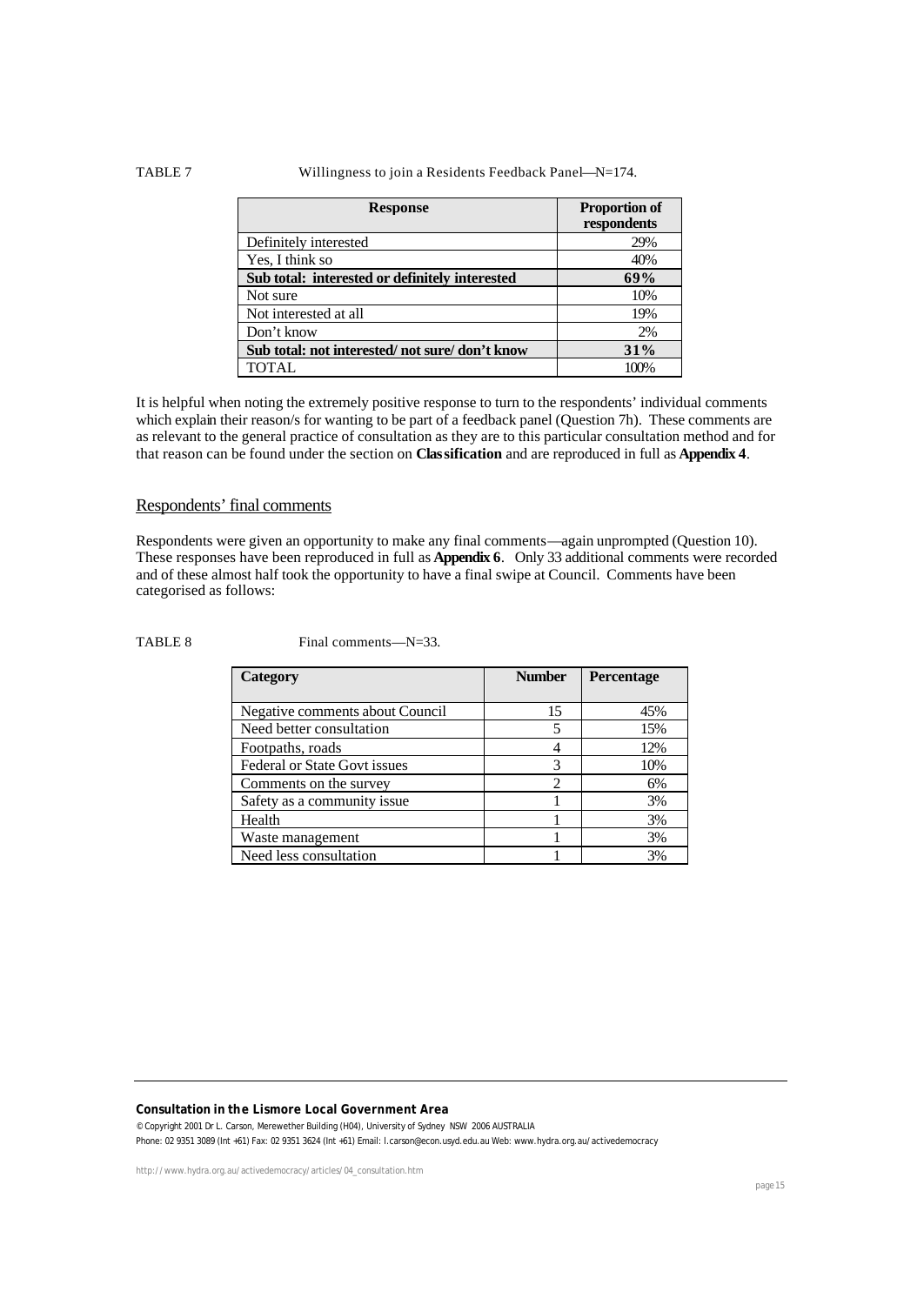# **Behaviour**

How do Lismore residents currently engage with their Council? What local issues influence their vote? What is the extent of their current involvement with LCC? Who would they contact if a problem emerged?

## Voting in last election

The last local government election in New South Wales was held during September 1999—eight months before the phone survey was conducted. Voting is compulsory for local government elections in NSW. According to official figures<sup>1</sup>, in the 1999 election 83.8% of Lismore residents voted (Source: Electoral Office of NSW)—88% of respondents claimed that they had voted in the last local government election.

An over-claim, or over-reporting, in relation to voting in elections is not unusual (Rose, 1974:697). However in this case—given the accuracy resulting from sample size  $(\pm 4%)$ —the response rate would seem to indicate that respondents answered honestly. This gives added confidence in the accuracy of the overall survey results.

| ABL. |  |
|------|--|
|------|--|

Respondents who voted in last election.

| <b>Response</b> | <b>Proportion of</b><br>respondents |
|-----------------|-------------------------------------|
| Yes             |                                     |
| Nο              | 10%                                 |
| Don't know      |                                     |

## Issues recalled

l

Question 2 asked: *Were there any issues that influenced your vote in the last council election, any that influenced you to vote for a particular candidate?* Responses to this question shed some light on the controversial issue of the electoral mandate. Some months after the completion of this survey an issue was being debated in Lismore that provided a case study for understanding the notion of a mandate.

Lismore's Mayor, Bob Gates, claime d a mandate to spend over \$4m on renovating the Memorial Baths even though the option under discussion was not raised at the time of the 1999 election. An analysis of media coverage indicated that no candidate took a strong position by running on the single issue of a local swimming pool at that election.

The claim by any politician to have a mandate is suspect and needs closer examination. Firstly, we should distinguish between a *general* and a *specific* mandate—the former is a general mandate to govern; the latter is a mandate to implement a specific policy based on a single issue (Goot, 1999).

A specific mandate is a problematic claim. One way of approaching this is to ask people after they vote, why they voted the way they did. If we want to validate a claim for a specific mandate we would have to ask voters to recall the issues that influenced their vote. In this way a statistically-significant survey can strengthen or undermine a claim by an elected representative that a specific mandate exists. Question 2 of this survey undermines the claim.

## **Consultation in the Lismore Local Government Area**

© Copyright 2001 Dr L. Carson, Merewether Building (H04), University of Sydney NSW 2006 AUSTRALIA Phone: 02 9351 3089 (Int +61) Fax: 02 9351 3624 (Int +61) Email: l.carson@econ.usyd.edu.au Web: www.hydra.org.au/activedemocracy

<sup>&</sup>lt;sup>1</sup> Assuming Lismore's electoral roll is an accurate listing. The roll shows 27,098 eligible voters. Votes cast were 22,709 (formal=21,601; informal=1,108). Therefore 83.8% of those listed on the electoral roll actually voted.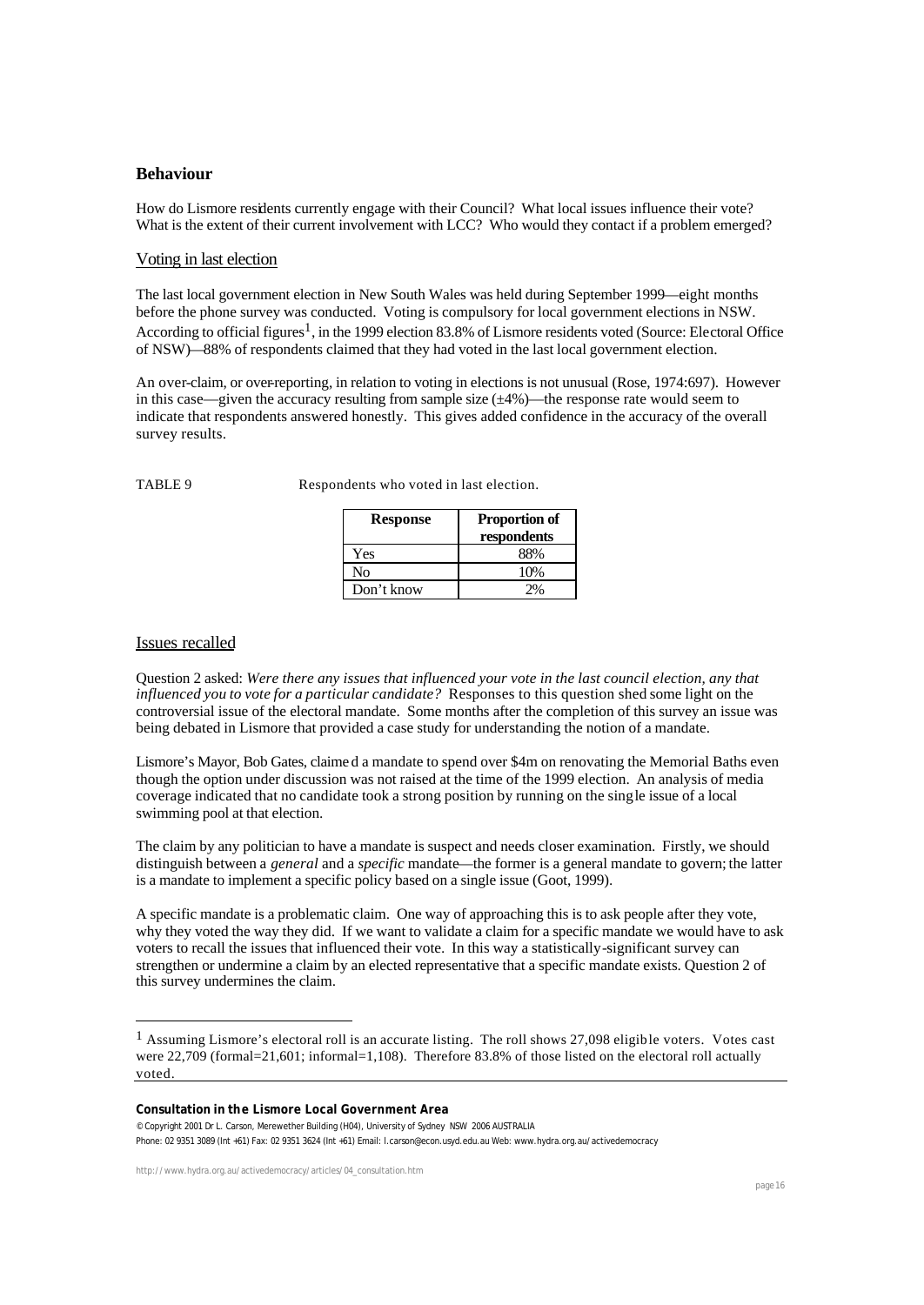Only 38% of respondents could recall any issue that influenced their vote. Of those that did recall an issue, a mere 10 respondents (or 6%) mentioned the swimming pool. Only 3 respondents (or 2%) saw it as the *only* issue that influenced their vote. Of course this mention of the swimming pool as an issue does not translate into support or opposition for a particular aquatic option; these few voters could have been voting for or against any of the options being discussed at the time of the election.



FIGURE 5 Proportion of respondents who could/could not recall issues.





## **Consultation in the Lismore Local Government Area**

© Copyright 2001 Dr L. Carson, Merewether Building (H04), University of Sydney NSW 2006 AUSTRALIA

Phone: 02 9351 3089 (Int +61) Fax: 02 9351 3624 (Int +61) Email: l.carson@econ.usyd.edu.au Web: www.hydra.org.au/activedemocracy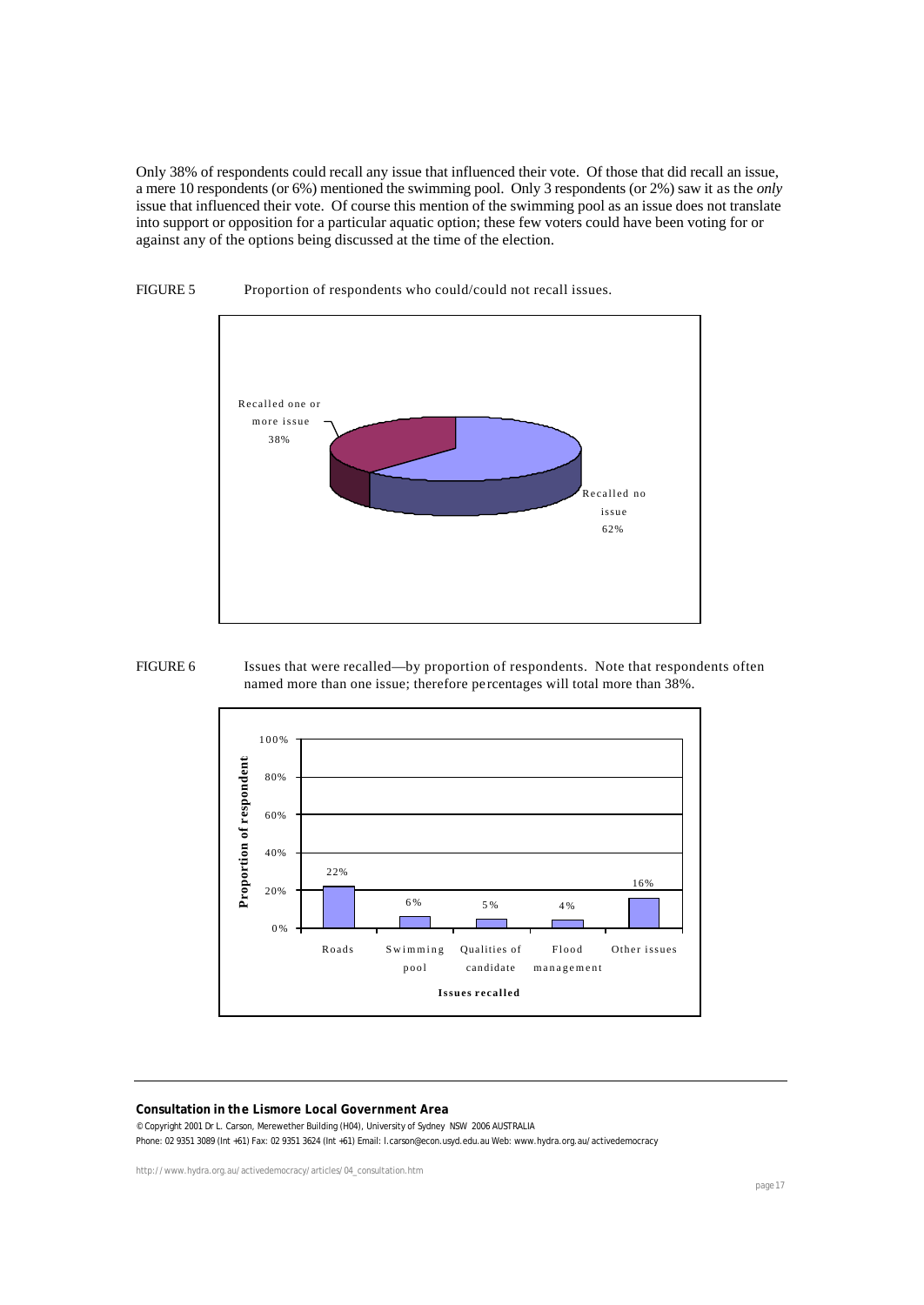# Contacting staff or councillors

When asked if they had had occasion to contact Council staff in Council offices in the last few years (Question 6a), 64% said they had. Whilst two-thirds claim to have contacted Council staff in the last few years only 24% had contacted a councillor (Question 6b).

TABLE 10 Contacting Council staff or councillors.

| <b>Response</b>                | <b>Proportion of</b><br>respondents |
|--------------------------------|-------------------------------------|
| <b>Contacted Council staff</b> | 64%                                 |
| Contacted a councillor         | 24%                                 |

# Extent of involvement with Council and councillors

Nearly 40% of respondents claim to have attended a Council meeting or a public or a site inspection meeting organised by Council (Question 6c). Very few claim to have served on a Council committee or attended a planning workshop (Question 6d)—only 6%. This would indicate that the latter form of consultation is particularly unrepresentative of the wider population. The graph below paints a comparative picture of the various forms of involvement.





Following the previous question, respondents were asked to consider who they would go to first if they had a problem and this was made concrete by referring to a possible problem with their road or a nearby development (Question 6e). Overwhelmingly Council staff members are their preferred first point of contact—with more than two-thirds going to staff first. Very few would contact a councillor though this appears to have increased slightly since 1995.

## **Consultation in the Lismore Local Government Area**

© Copyright 2001 Dr L. Carson, Merewether Building (H04), University of Sydney NSW 2006 AUSTRALIA Phone: 02 9351 3089 (Int +61) Fax: 02 9351 3624 (Int +61) Email: l.carson@econ.usyd.edu.au Web: www.hydra.org.au/activedemocracy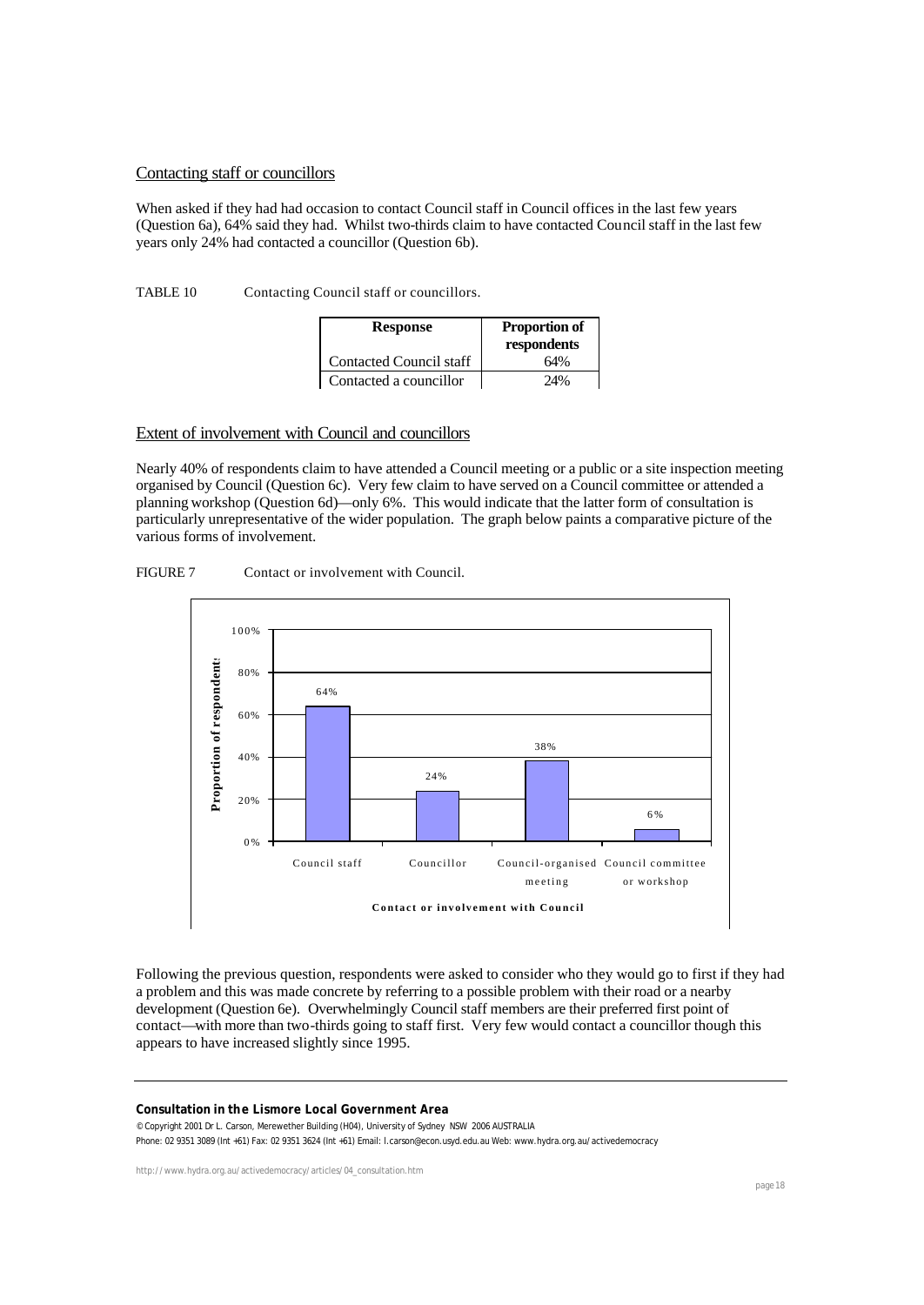# **Consultation in the Lismore Local Government Area**

© Copyright 2001 Dr L. Carson, Merewether Building (H04), University of Sydney NSW 2006 AUSTRALIA Phone: 02 9351 3089 (Int +61) Fax: 02 9351 3624 (Int +61) Email: l.carson@econ.usyd.edu.au Web: www.hydra.org.au/activedemocracy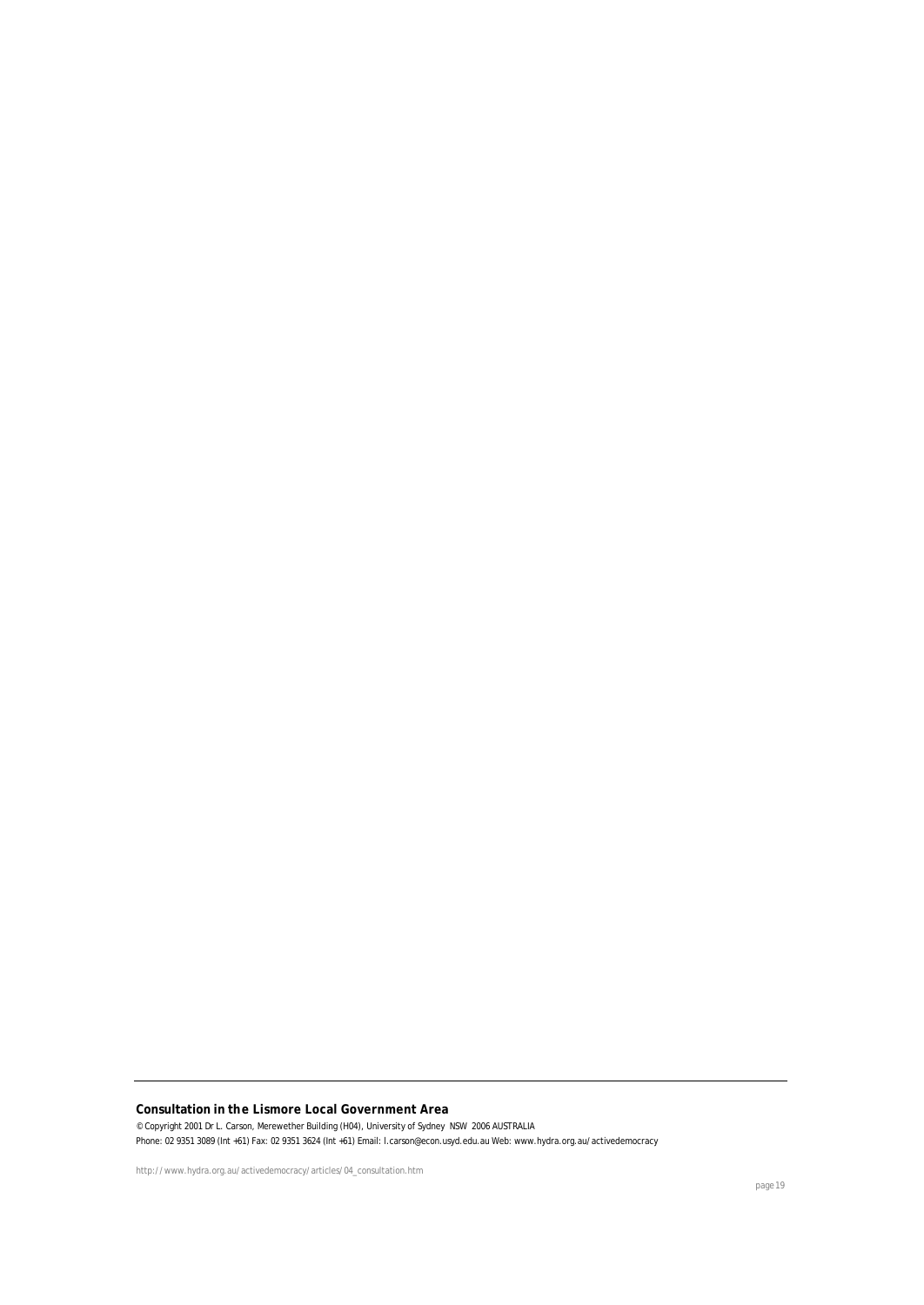# TABLE 11 First point of contact to resolve a Council problem.

| <b>Response</b>  | <b>Proportion of respondents</b><br>(1995) | <b>Proportion of</b><br>respondents (2000) |
|------------------|--------------------------------------------|--------------------------------------------|
| <b>Staff</b>     | 65%                                        | 68%                                        |
| Councillors      | 11%                                        | 18%                                        |
| Other            | N/A                                        | 7%                                         |
| Don't know/blank | N/A                                        | 7%                                         |

# **Consultation in the Lismore Local Government Area**

© Copyright 2001 Dr L. Carson, Merewether Building (H04), University of Sydney NSW 2006 AUSTRALIA Phone: 02 9351 3089 (Int +61) Fax: 02 9351 3624 (Int +61) Email: l.carson@econ.usyd.edu.au Web: www.hydra.org.au/activedemocracy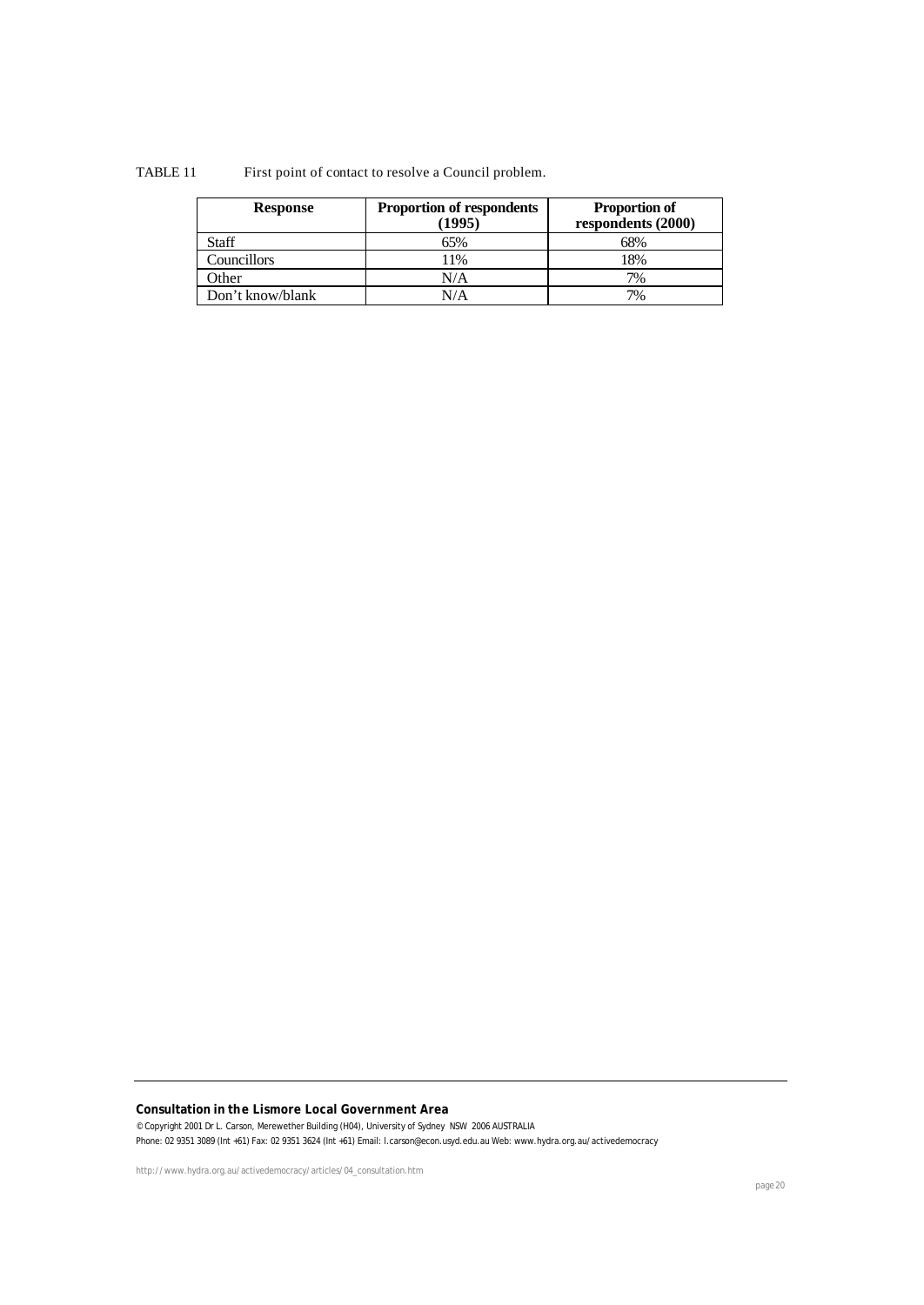# **Classification**

Given different circumstances, what would residents wish for? What issues would they like to be consulted about? What are their reasons for wanting to be consulted? The reasons for the latter can be uncovered by examining Question 7h. Though the question related to respondents' reasons for wanting (or not wanting) to join a Residents Feedback Panel they are equally relevant to the broader theme of consultation.

# Reasons for wanting consultation

All comments in response to the question—*why would (or would not) you want to join a Residents Feedback Panel (RFP)?*—are reproduced in **Appendix 4**. The following graph shows the proportion of respondents and their reasons.

It is clear that apathy, cynicism or distrust are not the chief motivators for non-involvement. Being busy and thinking of oneself as too old are the most frequent responses. This contradicts the 10 excuses used by decision makers for not consulting (see **Background**).



FIGURE 8 Proportion of responses about joining or not joining RFP.

The comments give an indication of residents' general views about being consulted by their Council as well as their reasons for joining, or not joining, a Residents Feedback Panel so therefore their comments are doubly illuminating. A cross section of comments follow (Table 12) and have been categorised to reflect the themes that emerged.

Respondents' motivations for joining a Residents Feedback Panel are striking. Primarily the motivation is that Council needs to hear their views. Of equal importance is their responsibility as a citizen who should

## **Consultation in the Lismore Local Government Area**

© Copyright 2001 Dr L. Carson, Merewether Building (H04), University of Sydney NSW 2006 AUSTRALIA Phone: 02 9351 3089 (Int +61) Fax: 02 9351 3624 (Int +61) Email: l.carson@econ.usyd.edu.au Web: www.hydra.org.au/activedemocracy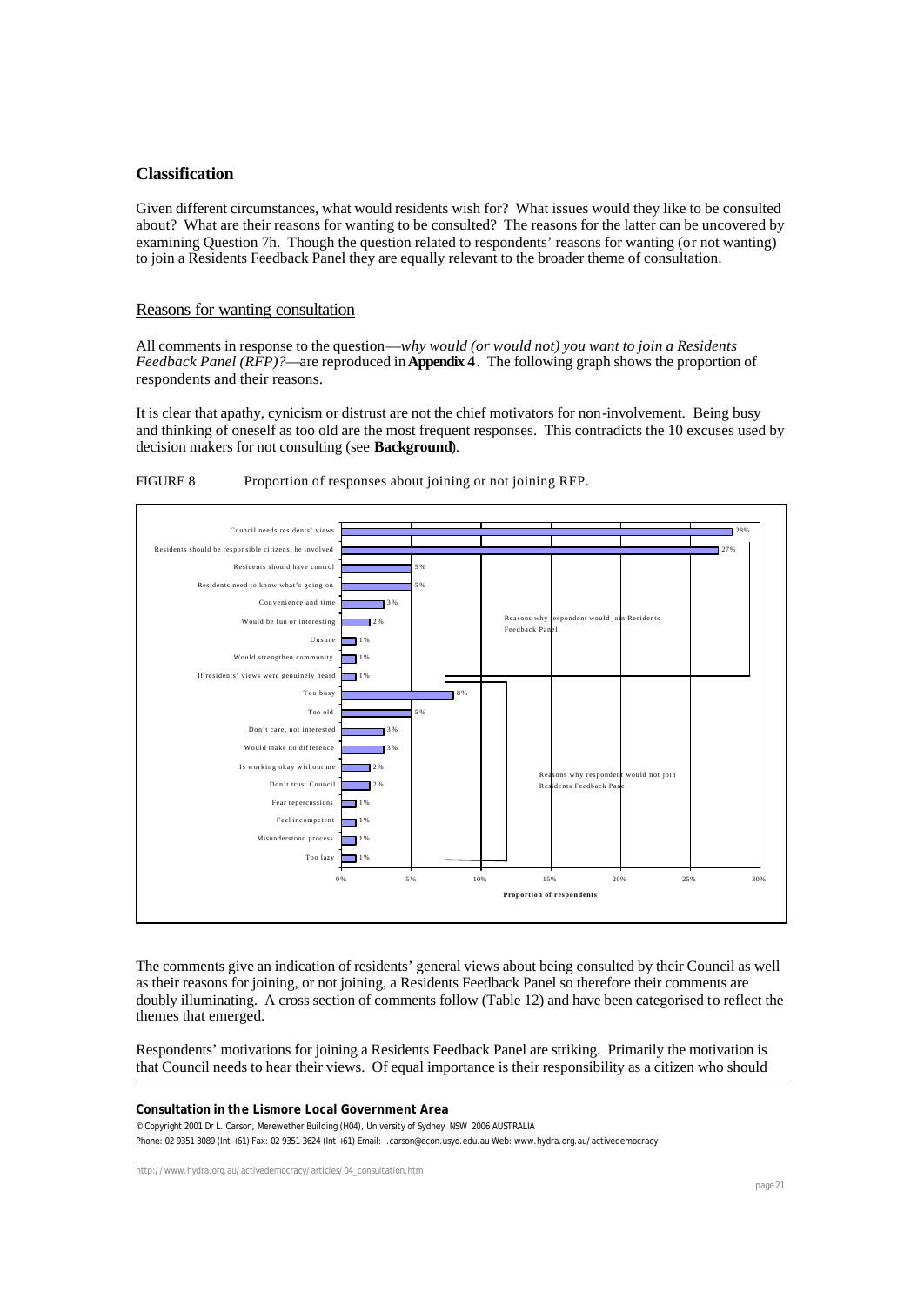control their own future. Only then is the motivation a need to know what Council is doing. Considering the range and proportion of responses, involvement is more important to residents than simply being informed.

| TABLE 12 |  | Overview of comments about reasons for joining or not joining $RFP-N=167$ . |  |  |  |  |
|----------|--|-----------------------------------------------------------------------------|--|--|--|--|
|----------|--|-----------------------------------------------------------------------------|--|--|--|--|

| Category<br>Why you would                                                                                                                                                                                                                                       | <b>Proportion</b><br>of    | Category<br>Why you would not                                                                                                                                                       | Proportion<br>of           |
|-----------------------------------------------------------------------------------------------------------------------------------------------------------------------------------------------------------------------------------------------------------------|----------------------------|-------------------------------------------------------------------------------------------------------------------------------------------------------------------------------------|----------------------------|
|                                                                                                                                                                                                                                                                 | respondent<br>$\mathbf{s}$ |                                                                                                                                                                                     | respondent<br>$\mathbf{s}$ |
| Council needs residents' views: eg<br>Council needs feedback-questionnaire<br>good way to go; just so Council could<br>get feelings of community members; local<br>government can be too autocratic—it's<br>to our benefit to have some input                   | 28%                        | Too busy: eg busy; no time; haven't<br>the time; home and work<br>commitments                                                                                                       | 8%                         |
| Residents should be responsible citizens,<br>be involved: eg I think if I want a change<br>or I'm not happy I have to be prepared<br>to solve the problem; nice to know<br>what's going on in your local area & help<br>out; because it's my duty as a citizen; | 27%                        | Too old: eg I am getting too old<br>now                                                                                                                                             | 5%                         |
| Residents should have control: eg needs<br>to be more personal involvement by<br>residents-to let Council know what we<br>want done; to be involved in decision<br>making                                                                                       | 5%                         | Would make no difference: eg waste<br>of time-they have their minds<br>made up before they start; not<br>notice is taken of what you say<br>anyway; wouldn't make any<br>difference | 3%                         |
| Residents need to know what's going on:<br>eg I don't think residents get enough<br>feedback from Council-not involved<br>with us; because I feel a lot of<br>councillors are out of touch-don't<br>really know                                                 | 5%                         | Don't care: eg don't want to be<br>involved:                                                                                                                                        | 3%                         |
| Convenience and time: eg I could be<br><i>involved from home; to have opportunity</i><br>to give my views without too much time                                                                                                                                 | 3%                         | Misunderstood process [panel is<br>not a committee]: eg <i>don't like</i><br>committees;                                                                                            | 1%                         |
| Would be fun or interesting: eg who<br>wouldn't want to be? if asked I think it<br>would be great                                                                                                                                                               | 2%                         | Don't trust Council: eg I don't have<br>any trust at all                                                                                                                            | 2%                         |
| Would strengthen community: eg<br>sometime to feel that I am part of this<br>community on major issues; want to be a<br>part of a community-that's why I moved<br>to Lismore                                                                                    | 1%                         | Is working okay without me: eg<br>seems to be going alright without<br>me; I elect 12 people and expect<br>them to do their job                                                     | 2%                         |
| If residents' views were genuinely heard:<br>eg if I knew it was going to be of any use,<br>yes I would                                                                                                                                                         | $1\%$                      | Too lazy eg too lazy                                                                                                                                                                | 1%                         |
|                                                                                                                                                                                                                                                                 |                            | Feel incompetent: eg wouldn't feel<br>up to the task; don't know enough<br>to contribute                                                                                            | 1%                         |
| Unsure                                                                                                                                                                                                                                                          | 1%                         | Fear repercussions: eg frightened<br>they might find out who it is                                                                                                                  | 1%                         |

# **Consultation in the Lismore Local Government Area**

© Copyright 2001 Dr L. Carson, Merewether Building (H04), University of Sydney NSW 2006 AUSTRALIA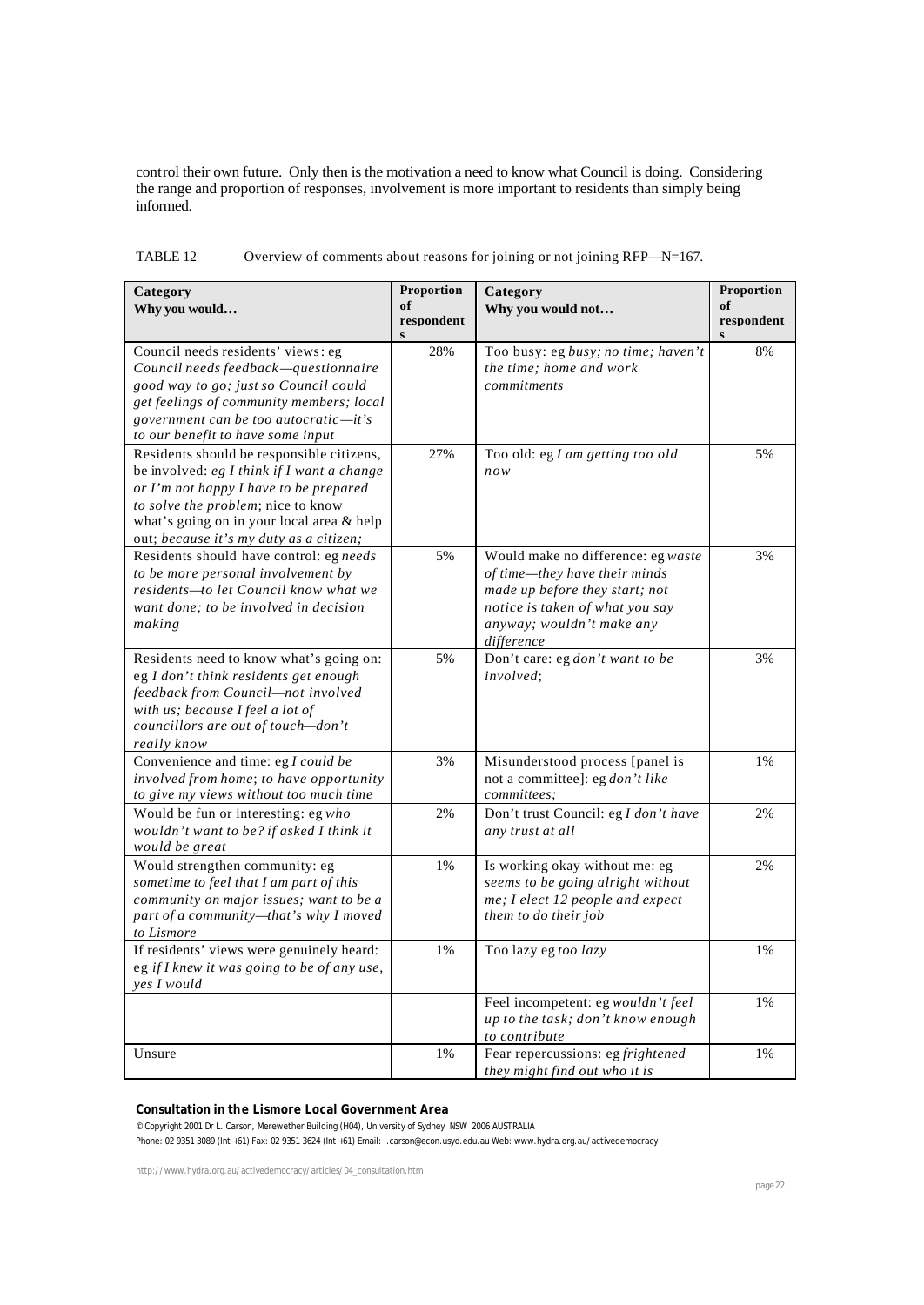| <b>TOTAL</b><br>Δ<br>, 171<br>1 V | 73% | 27%<br>$\sim$ 1 |
|-----------------------------------|-----|-----------------|

# Particular issues for consultation

Respondents were asked in Question 7f—*are there any particular issues you'd like to be consulted about?*—and 120 (or 71%) chose to respond. Some mentioned more than one issue (there were 179 responses in all). One could assume that the issues with low numbers indicate a general level of satisfaction with current levels of consultation, eg health, water and sewerage, parks and gardens, sports facilities, airport. The higher number of responses could indicate that more effective consultation is necessary, particularly with: roads, traffic, roundabouts, rates, major developments, items of major expenditure (eg the swimming pool), environmental issues, safety or crime.

Responses to these questions were unprompted. Being offered a list of options would have resulted in an expression of different priorities. Lukes has pointed out that the absence of issues from the political agenda does not indicate indifference to them—rather, grievances can be "denied entry into the political process" (Lukes, 1979:24). Preferences can be shaped in subtle ways and the interests of those in power can define the political agenda in ways that bear little relationship to constituents' own priorities. Residents would need to be involved in a much more deliberative process to uncover such concerns.

With this proviso, those issues that were identified can be compared over an eight-year period. In a tiny survey conducted in 1992 by a group of Southern Cross University students (Smidt, Shewell & Scheucher, 1992), 20.5% of respondents named roads as an issue that affected the respondent. In the 2000 survey, of the 120 who offered an unprompted response to the above question, 40.7% indicated they wanted to be consulted on roads, traffic, and roundabouts. Level of concern on this issue had doubled.

## **Consultation in the Lismore Local Government Area**

© Copyright 2001 Dr L. Carson, Merewether Building (H04), University of Sydney NSW 2006 AUSTRALIA Phone: 02 9351 3089 (Int +61) Fax: 02 9351 3624 (Int +61) Email: l.carson@econ.usyd.edu.au Web: www.hydra.org.au/activedemocracy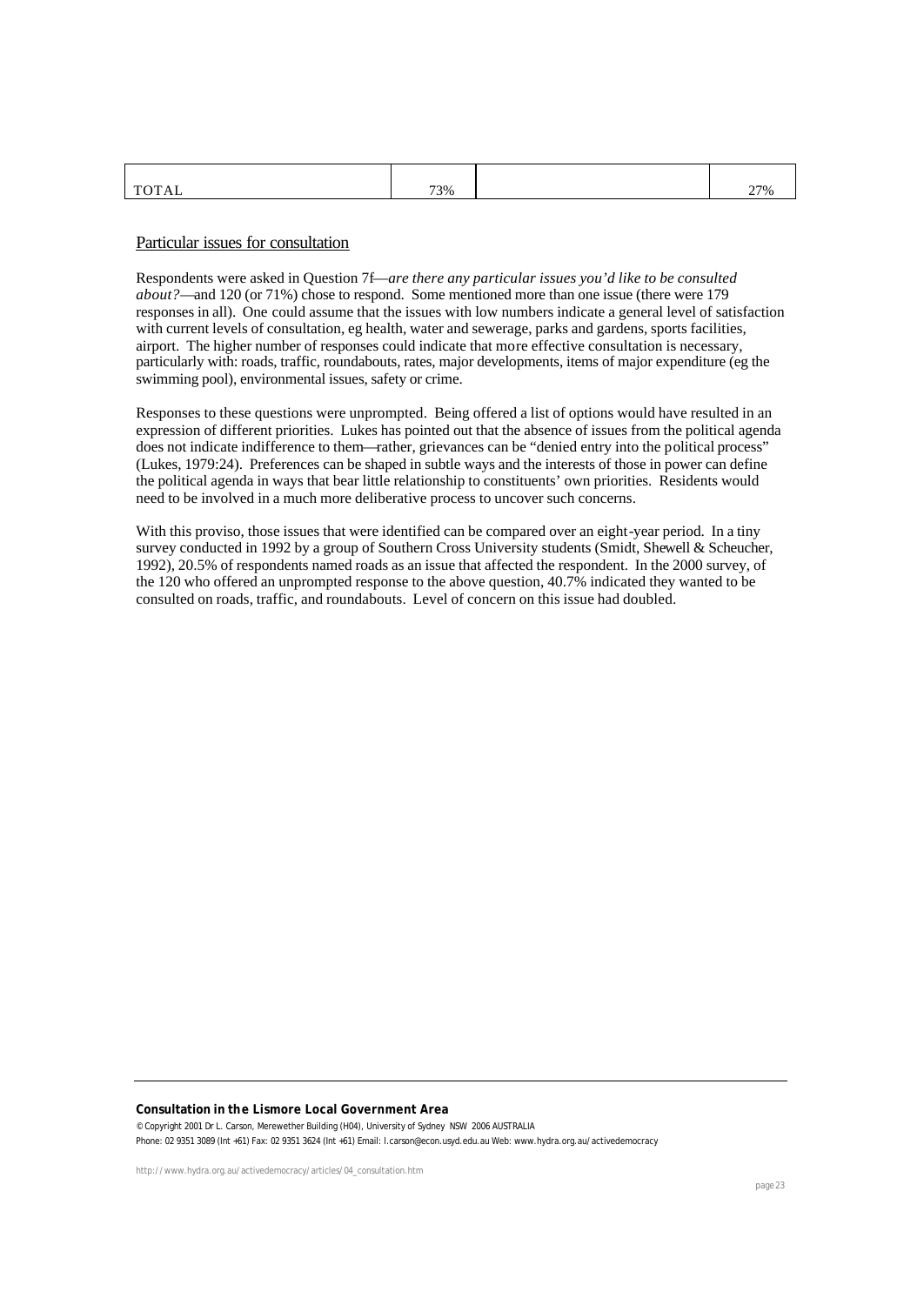

# FIGURE 9 Particular issues that residents would like to be consulted about. Data from 120 respondents who answered this question, with 179 responses.

# Being active in community

How do residents define community activity? Respondents' definitions (Question 8b). are broader than the sort of activity that could be described as active engagement with institutions of the state. Though political activity could encompass the types of voluntary activity that was described by respondents—the researcher has sifted out these responses to focus on those that relate to local government (the subject of this research project).

All comments have been reproduced as **Appendix 5**. Responses have been categorised according to the degree of activism or commitment that would be required of someone described as politically active in the community, in relation to local government. It will be evident to the reader of **Appendix 5** that voluntary, non-political activity was frequently mentioned. However, this question was designed to create a hierarchy of activity in local political institutions and this provides the basis for further research.

#### **Consultation in the Lismore Local Government Area**

© Copyright 2001 Dr L. Carson, Merewether Building (H04), University of Sydney NSW 2006 AUSTRALIA Phone: 02 9351 3089 (Int +61) Fax: 02 9351 3624 (Int +61) Email: l.carson@econ.usyd.edu.au Web: www.hydra.org.au/activedemocracy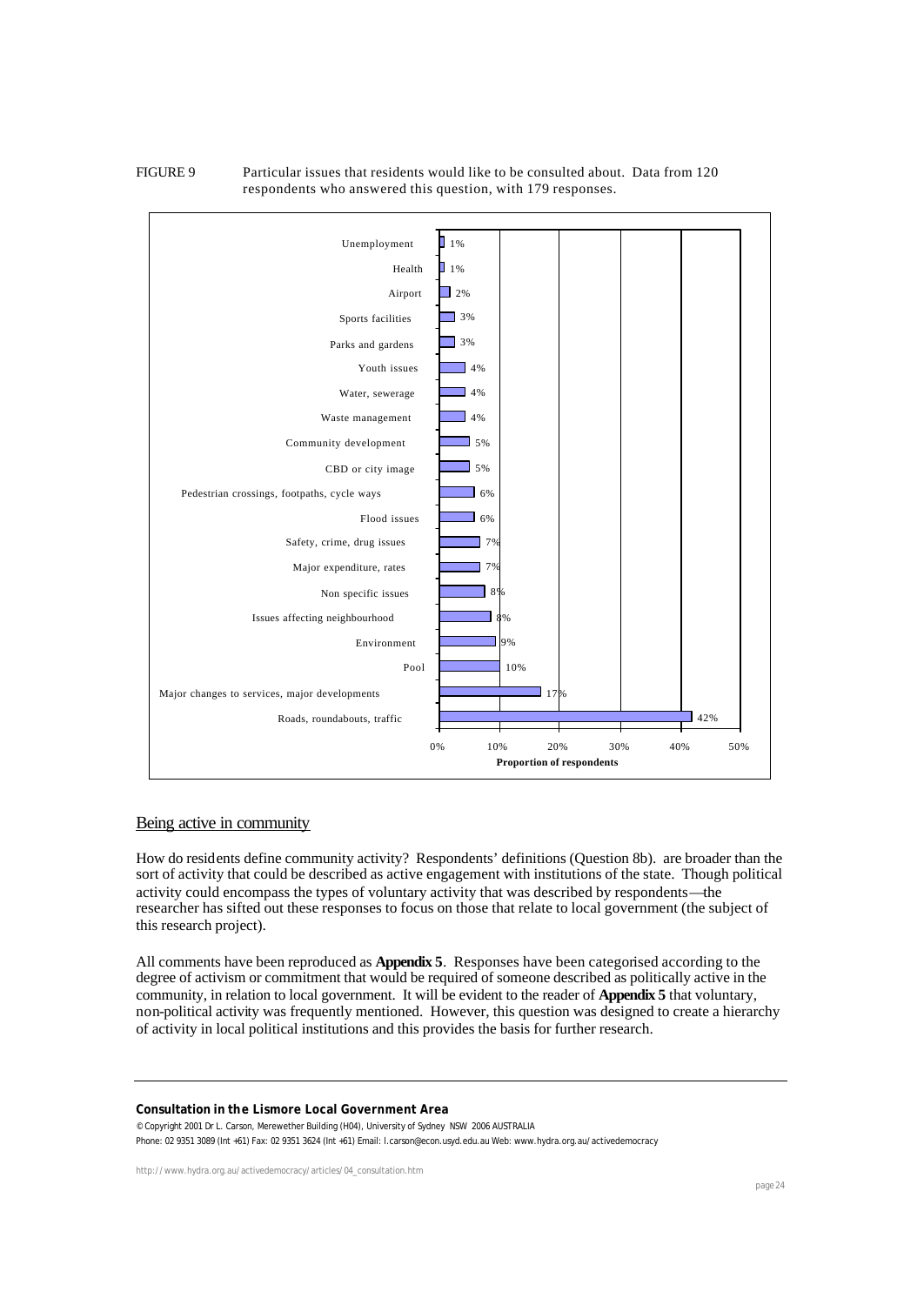Narrowing the responses to only those that relate to local government allows the researcher to place them within a consultation hierarchy—eg Sherry Arnstein's *Ladder of Citizen Participation* which suggested that residents can move up a ladder of participation, from Manipulation to Citizen Control (Arnstein, 1969). With this survey, political activity has been categorised according to the likely influence on Council's decision making and falls well short of Arnstein's top rung (Carson, 1996). Table 13 Engagement with local government

| <b>Highly active,</b><br>motivated or committed | Very active or motivated                     | <b>Irregularly active</b>                | Well-informed, less<br>active                              |
|-------------------------------------------------|----------------------------------------------|------------------------------------------|------------------------------------------------------------|
| Forming action group or<br>lobby group          | Attended Council<br>meetings                 | Wrote letter to editor of<br>local paper | Kept an eye on notice<br>boards                            |
| Office bearer of action<br>group                | Attended local action<br>group meetings      | Talked to councillor/s                   | Read about local issues<br>in news section of<br>newspaper |
| Been a councillor or<br>candidate for election  | Attended Council<br>workshops                | Attended public<br>meeting/s             | Complained to Council<br>staff                             |
| Served on Council<br>committee                  | Collected signatures for<br>a petition       | Took part in a rally                     | Discussed Council<br>issues with friends,<br>neighbours    |
|                                                 | Helped with leafleting or<br>letter-box drop |                                          | Rung radio station about<br>Council issues                 |
|                                                 |                                              |                                          | Read about proposed<br>developments, ie<br>Council notices |

# **Consultation in the Lismore Local Government Area**

© Copyright 2001 Dr L. Carson, Merewether Building (H04), University of Sydney NSW 2006 AUSTRALIA Phone: 02 9351 3089 (Int +61) Fax: 02 9351 3624 (Int +61) Email: l.carson@econ.usyd.edu.au Web: www.hydra.org.au/activedemocracy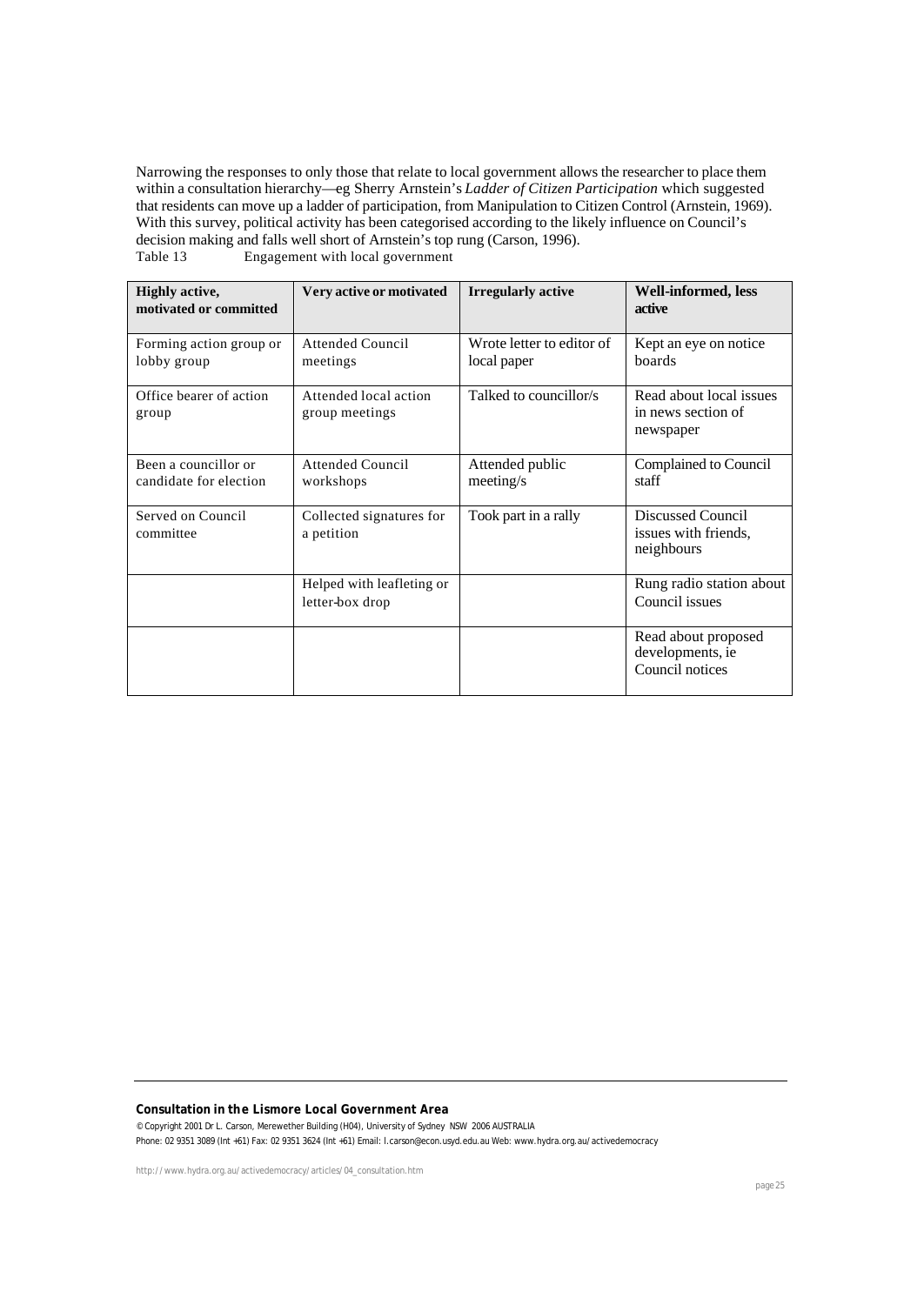# **Limitations**

In conducting and reporting on a telephone survey of this scale it is crucial to note any limitations. It would be a foolhardy researcher who claimed complete accuracy, validity, reliability or objectivity. Of more importance is transparency—an admission of any shortcomings or assumptions.

The researcher is a former councillor with Lismore City Council with a particular interest in citizen participation in local government decision making. For that reason, survey questions focused on consultation that is meaningful (as defined by the researcher), and this involves consultation about future decisions. Consultation that is simply public relations or communicating with residents about Council's achievements is defined by the researcher as 'informing' or even 'marketing'. All respondents would not necessarily share this definition of consultation.

The researcher conducted none of the telephone interviews. Three interviewers were employed and these interviewers were based in the Lismore area in separate locations. During the time of the interviews they discussed the project with each other—to ensure consistency. Interviewers were instructed to ask for the person in the household whose birthday was closest to the date of the phone call; on occasions interviewers did not ask this question, depending upon the initial conversation with the person who answered the phone. The first exchange is crucial for a telephone interview and it is not surprising that diligence in relation to this question was not always maintained. This may have compromised the randomness of participants since sections of the population might be less likely to answer the household phone, eg young people.

Due to a miscommunication by the researcher, interviewers negle cted to note always whether the caller was male or female. For this reason sex identification has been omitted from the data. However, of those completed questionnaires on which the sex of the respondent was noted, the proportions matched closely the wider community.

Not everyone who was contacted agreed to complete the telephone survey—indeed 65% refused. Though 35% may seem a low rate to those unfamiliar with opinion surveys it is regarded as a good response rate and compares favourably with market research response rates in general (pers. comm. Sol Newspoll, 26 May, 2000). Those who refused to complete the survey did so for their own reasons and were not asked to provide any explanation. One could speculate that residents have grown weary of surveys and invasions of privacy; one could even assume that the refusals denote a high ignorance rate in relation to Council matters—it would all be speculative. However, with a sample size of 174, selected at random, there is a 95% confidence that the answers for the Lismore population as a whole would have been within less than 4% of the results that have been analysed.

No matter how closely these responses can be matched statistically to those that would have been derived from the entire Lismore population a further limitation exists with opinion surveys. It is not only difficult, it may well be inappropriate to extract a range of responses, then to present these responses as an aggregation of the whole group. It is impossible to speak of "the public mind".

> *...mass beliefs of a disparate collection of individuals are hard to measure or determine, so we all accept that public opinion in this sense is a kind of artifact or hypothesis. But we think of it as something objective and factual, and are encouraged to do so by the margin-of-error figures and other trappings of numerical accuracy utilized by the pollsters* (Walton, 1999:21).

To speak of respondents under one generic descriptor—respondents—is to apply a singularity that is misleading. Those people who agreed to participate were not standardised units. (The same comment could be made in relation to any references to councillors or staff members under a single label.) There is a tendency in conducting research and also planning exercises, for citizens to be seen as abstract—with "no gender, no tastes, no history, no values, no opinions or original ideas, no traditions, and no distinctive

## **Consultation in the Lismore Local Government Area**

© Copyright 2001 Dr L. Carson, Merewether Building (H04), University of Sydney NSW 2006 AUSTRALIA Phone: 02 9351 3089 (Int +61) Fax: 02 9351 3624 (Int +61) Email: l.carson@econ.usyd.edu.au Web: www.hydra.org.au/activedemocracy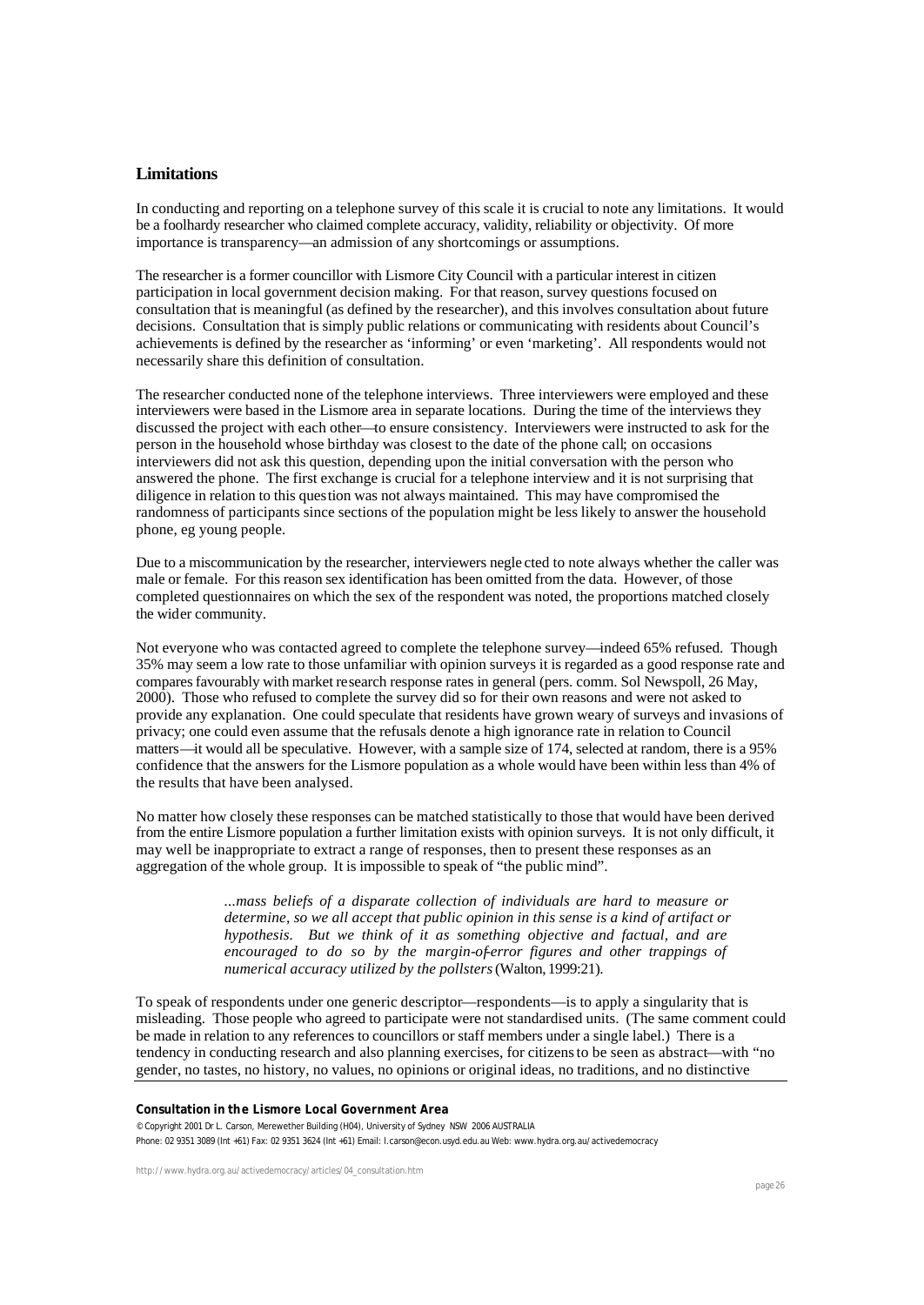personalities to contribute to the enterprise" (Scott, 1998:346). It is hoped that, by reproducing individual comments, a flavour of the respondents' diversity has been retained. For this reason, this analysis would be incomplete without a full reading of respondents' individual comments (see **Appendix 3, 4, 5 & 6**).

Linked to this reminder of uniqueness is a further failing of opinion polling and that is the way in which respondents are asked to speak from a position of self interest not from a sense of community interest (Barber, 1992). Respondents are asked 'what do *you* want?', instead of being asked to consider 'in your role as citizen, what do you want for the community?'. Very different responses can result and this provides a strong argument for more deliberative forms of consultation to enable citizens to interact and deliberate before expressing thoughtful and considered judgements. Though opinion surveys can be extremely representative they can also be superficial or simplistic and can lead to reactive and inappropriate decision making. They should be seen as a means for finding out what citizens think right now, without the benefit of discussion and additional information. An awareness of this limitation need not detract from the obvious benefits and significance of an immediate survey—given an appropriate context.

Context is all important. A survey is conducted at a particular time in a particular place. Without fully appreciating these circumstances responses can provide only a 'one-dimensional snapshot' (Walton, 1999:23). This is particularly the case when an opinion is sought. A lack of 'dimension' is less relevant when knowledge is being tested or information about political behaviour is being extracted. For example with questions that were designed to find out just how much respondents knew about certain matters (eg their Council area or councillors' names), the lack of dimension is acceptable. When citizens are asked about the consequences of being consulted about issues that affect their street or neighbourhood, then respondents can only offer offhand views and have little time to consider consequences or feasibility etc. In this survey these views were thought to be sufficient to establish at least an initial reaction to the idea of being consulted—in other words, public *opinion* not public *judgement* was being sought. Also respondents were being asked to define terms such as 'active' for use in a later survey on local political activity so spontaneous comments were entirely appropriate.

## **Consultation in the Lismore Local Government Area**

© Copyright 2001 Dr L. Carson, Merewether Building (H04), University of Sydney NSW 2006 AUSTRALIA Phone: 02 9351 3089 (Int +61) Fax: 02 9351 3624 (Int +61) Email: l.carson@econ.usyd.edu.au Web: www.hydra.org.au/activedemocracy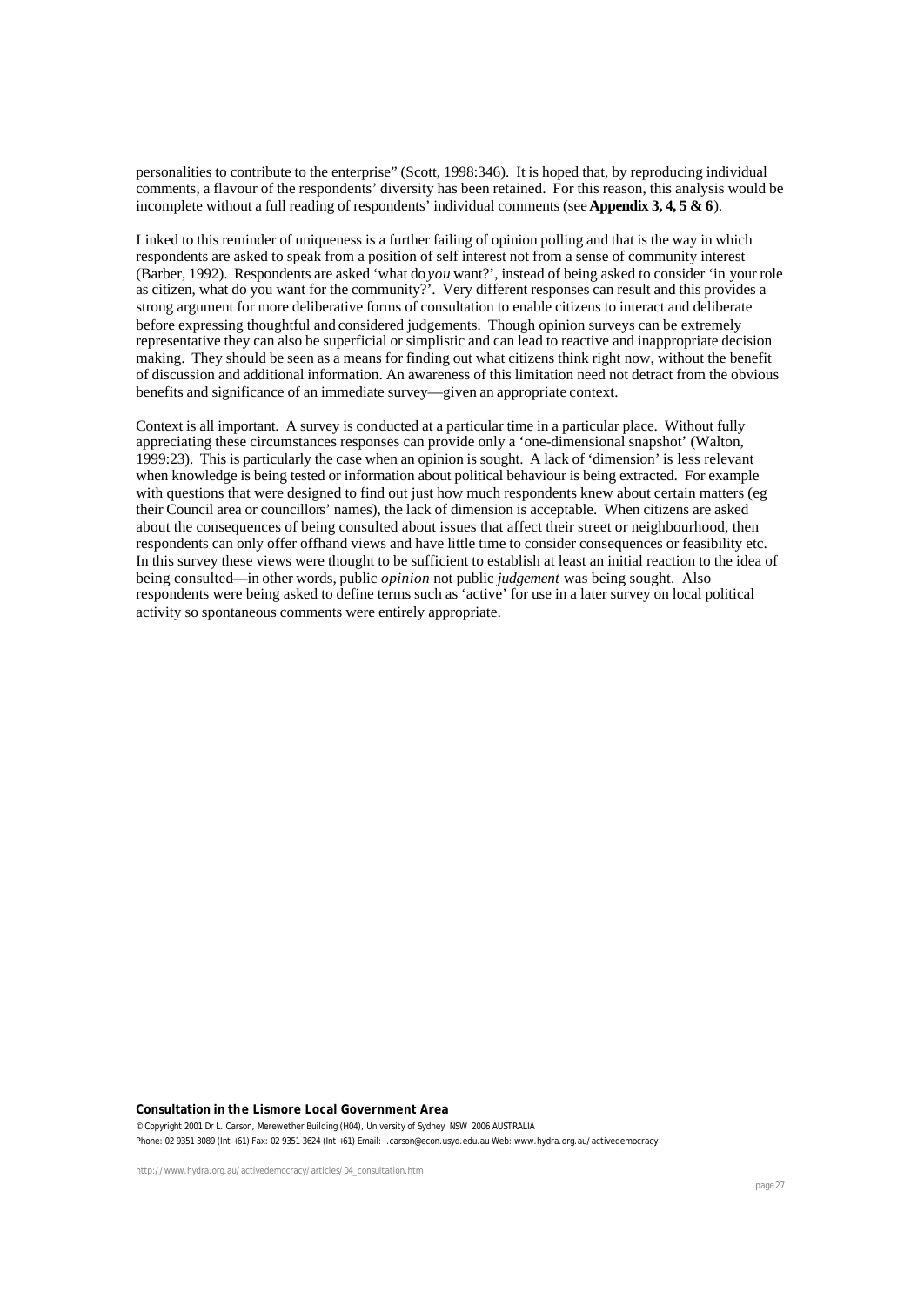# **Findings**

The analysis that accompanies each question offers a complete coverage of the survey's findings. These discussion sections have been summarised and the most meaningful conclusions extracted and reproduced as the **Summary** at the beginning of this report. This **Summary** should be referred to at this point if the reader has not done so already. Some additional conclusions follow.

The myth of the mandate has been dealt with elsewhere (in relation to Question 2) but it should be noted that the findings from this survey further undermine any claim that a mandate exists for any specific issue as a result of the 1999 election in Lismore. To claim otherwise is a misrepresentation of the facts. Rather than persisting with a false notion about the *existence* of an electoral mandate, elected representatives would do well to think about how to *build* a mandate. A ma ndate can be established on a particular issue through genuine consultation. Residents are simply waiting to be asked. Instead of being dismissed as unreasonably demanding (a charge that was heard during a number of discussions amongst councillors who opposed further consultation), residents' views need to be elevated to the opinions of experts because they are—residents know more than any professional expert about most issues affecting their street or neighbourhood. Public opinion

> *is not merely a second-rate reflection of expert opinion. Each form of opinion expert and public—has its own excellencies and its own failings, but public opinion is not, as is generally assumed, simply less well-informed expert opinion* (Yankelovich, 1991, cited in Walton, 1999:124).

Councillors were heard to say during the meetings that preceded this survey, that residents would demand things that could not be delivered (and this accords with the 10 excuses for not consulting outlined in **Background**). On the contrary, residents' responses indicated a high degree of responsibility—they commented on their role as citizens and Council's need to hear their views. Indeed it has been said that the failure of many grand schemes can be attributed to a disregard of the wisdom and competence of the scheme's intended beneficiaries—"how little confidence they repose in the skills, intelligence, and experience of ordinary people" (Scott, 1998:346).

To discern the needs and to tap into the expertise of typical residents, two principles are important in consultation—representativeness and deliberation.

> *In a deliberation, as the participants discuss an issue or problem to be resolved, they consider various alternatives and bring forward arguments to the effect that such-and-such a proposed course of action would be a good idea or not. As the dialogue proceeds, the commitments the participants began with are clarified and articulated through the course of the argumentation, and as the arguments of the opponents test out these commitments and pose objections to their weak points*  (Walton, 1999:23).

It is not enough to use opinion polling, LCC would need to provide a deliberative environment to facilitate the resolution of complex issues. Such an environment is missing from both surveys and the Council Chamber.

Mowbray considers that claims that councillors reflect community desires are as "trite" as they are "ubiquitous" and are "patently falsifiable" (Mowbray, 1997:249). This opinion survey supports Mowbray's claim. One clear example can be gathered from Question 7g. When asked if they would like to join a Residents Feedback Panel nearly 70% said yes. When councillors voted on establishing this method, there were no financial considerations (because it was fully funded by the University of Sydney); therefore their vote could be interpreted as an attitudinal response—just as it was for the residents in this opinion survey. In the Council Chamber, 70% of councillors voted *against* the RFP, knowing that 70% of residents *supported* the idea. Councillors clearly were not reflecting community desires.

## **Consultation in the Lismore Local Government Area**

© Copyright 2001 Dr L. Carson, Merewether Building (H04), University of Sydney NSW 2006 AUSTRALIA Phone: 02 9351 3089 (Int +61) Fax: 02 9351 3624 (Int +61) Email: l.carson@econ.usyd.edu.au Web: www.hydra.org.au/activedemocracy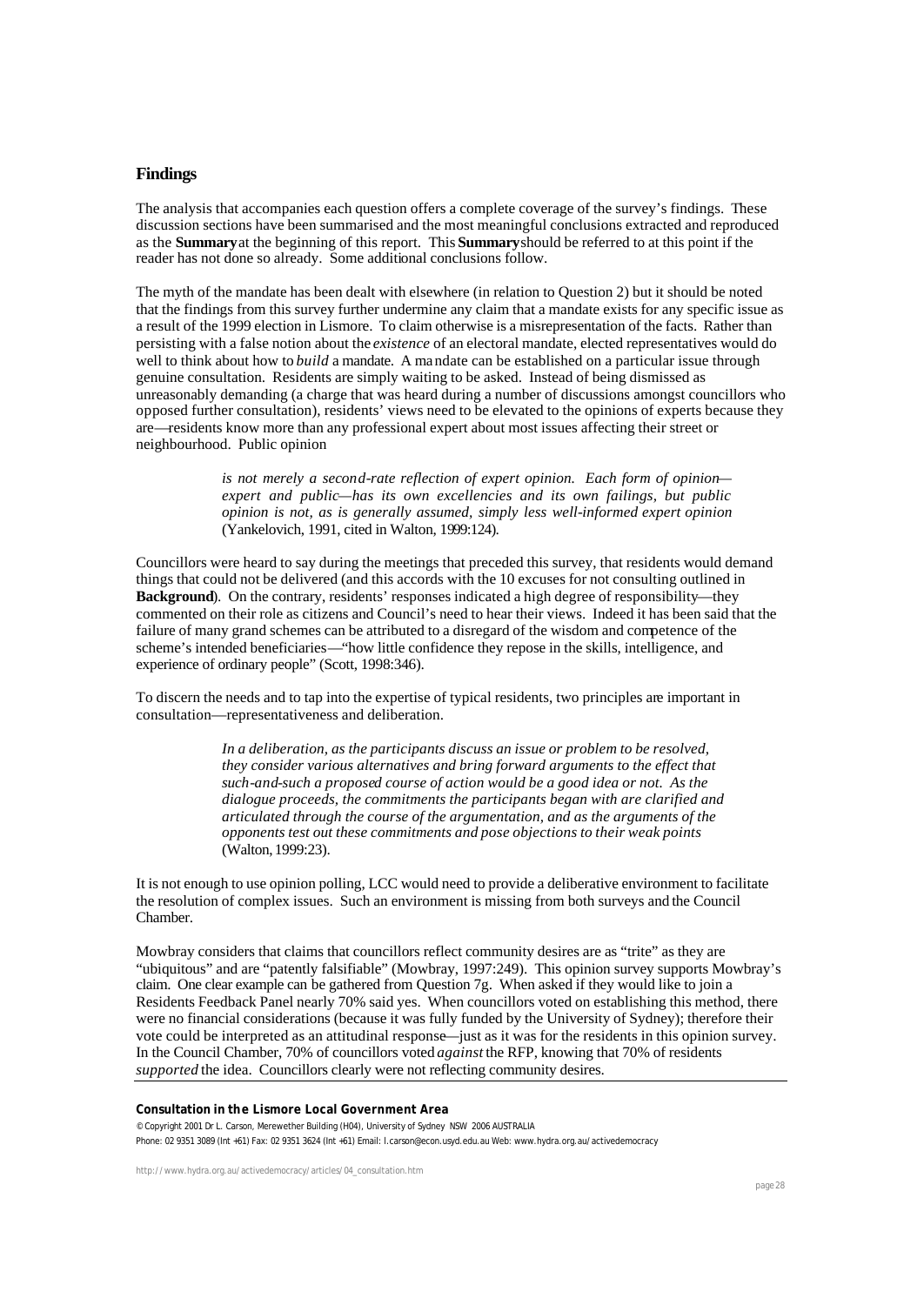# **Consultation in the Lismore Local Government Area**

© Copyright 2001 Dr L. Carson, Merewether Building (H04), University of Sydney NSW 2006 AUSTRALIA Phone: 02 9351 3089 (Int +61) Fax: 02 9351 3624 (Int +61) Email: l.carson@econ.usyd.edu.au Web: www.hydra.org.au/activedemocracy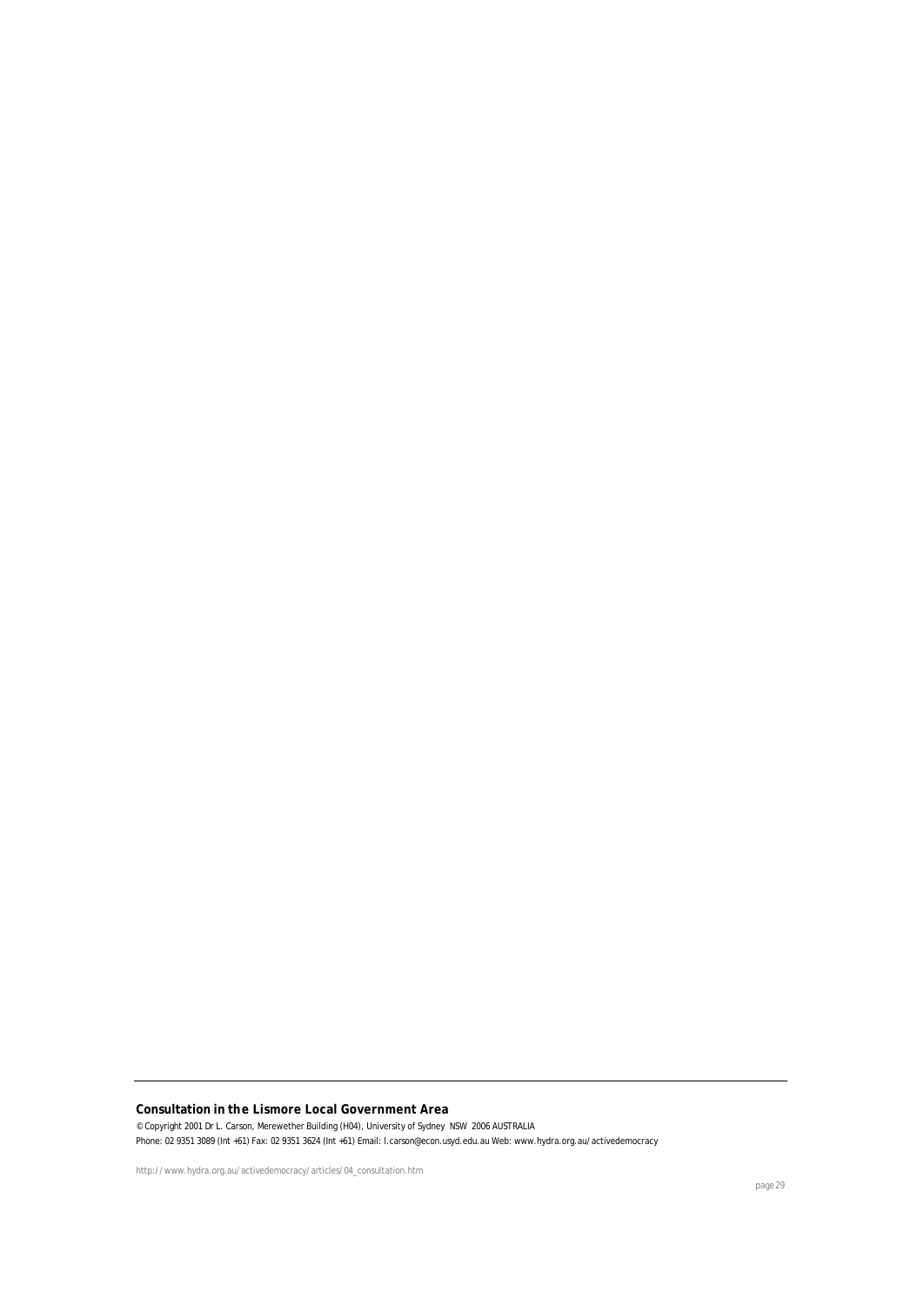# **Further Research**

The original research had set out to establish and monitor a Residents Feedback Panel in Lismore. The specific research question to be answered was 'are non-mobilised (politically inactive) residents attracted to RFPs?'. The hypothesis was that people who would be unlikely to attend public meetings or join Council committees, would be more likely to join a RFP. This question remains unanswered but will be addressed elsewhere. A Residents Feedback Panel has recently been established in another local government area and randomly-selected Panel members will be interviewed in-depth—to answer the original research question.

Given that this survey replicates a number of questions asked in 1995, it would be appropriate to repeat this survey on a regular basis. If there is no reason to repeat it before 2005 this would be an ideal time to gauge the changes in the life of Lismore residents in terms of their relationship with their Council. This will provide three sets of data, each five-years apart. The coming years will inevitably provide opportunities to extract some useful longitudinal data. Given the legislative requirements to consult (eg Local Government Act 1993) such surveys are necessary and relevant.

When the next survey is conducted it would be an opportunity to tease out some of the issues that dwell in the growing divide between the two roles of residents: (1) as consumers or clients of their Council, and (2) as citizens with an interest in democratic local governance. How do residents define themselves—as customers or citizens? The roles are distinctively different and are the basis for considerable debate in local government circles as council staff, in particular, negotiate their way through the tangled contradictions of managerialism and local democracy. Agendas are imposed by state and federal governments. Resources do not match the requirements for more accountability and greater consultation (Aulich, 1999:13). Yet staff must satisfy the external demands of residents whilst satisfying other spheres of government. Of course the seemingly divergent roles (of customer and citizen) are not mutually exclusive when one considers the role of citizens in local decision making. A thriving business knows its customers and satisfies their needs—this involves consultation. A vibrant democratic system engages with its citizens and ensures that they have a say in decisions that affect them. Further research could uncover residents' awareness and views in relation to this tension.

A number of further questions arise: What do residents consider is the purpose of elected representatives? If unelected administrators can guarantee that roads are maintained and garbage is collected, what role do councillors perform? Residents of Lismore rarely contact them and would not do so if they had a problem and do not know their names. Would the majority of residents care if elections were eliminated at the local government level? What would be the impact on citizenship if this occurred (as it did, for example, in Victoria recently)? If councillors do not engage meaningfully with their residents when legislation advises them to do so what should be the consequences if they desist? Are four-yearly elections an adequate form of accountability? What other forms of accountability are possible? Further research could begin to answer these questions.

Local government has long been considered the poor cousin to state and federal governments. There is a growing debate about its future and some theorists speculate that the future for local government could be very bright—assuming it can be strengthened and revitalised (Mowbray, 2000:215). In a globalised world, citizens are distanced from decision making (which is as corporate as it is global). In reaction it is envisaged that the "current process of internalization of the economy may…lead to the renaissance of the local state, as an alternative to the functionally powerless and institutionally bureaucratized nation states" (Castells, 1991:352 cited in Mowbray, 2000:215). How do citizens see their future in a globalised world? What potential does local government have in "broader scale social reform" (Mowbray, 2000:215)? Or is to remain a conservative arm of other governments? How might citizens participate in effecting change, should conservatism no longer match their needs? Is local government a site for such experimentation?

#### **Consultation in the Lismore Local Government Area**

© Copyright 2001 Dr L. Carson, Merewether Building (H04), University of Sydney NSW 2006 AUSTRALIA Phone: 02 9351 3089 (Int +61) Fax: 02 9351 3624 (Int +61) Email: l.carson@econ.usyd.edu.au Web: www.hydra.org.au/activedemocracy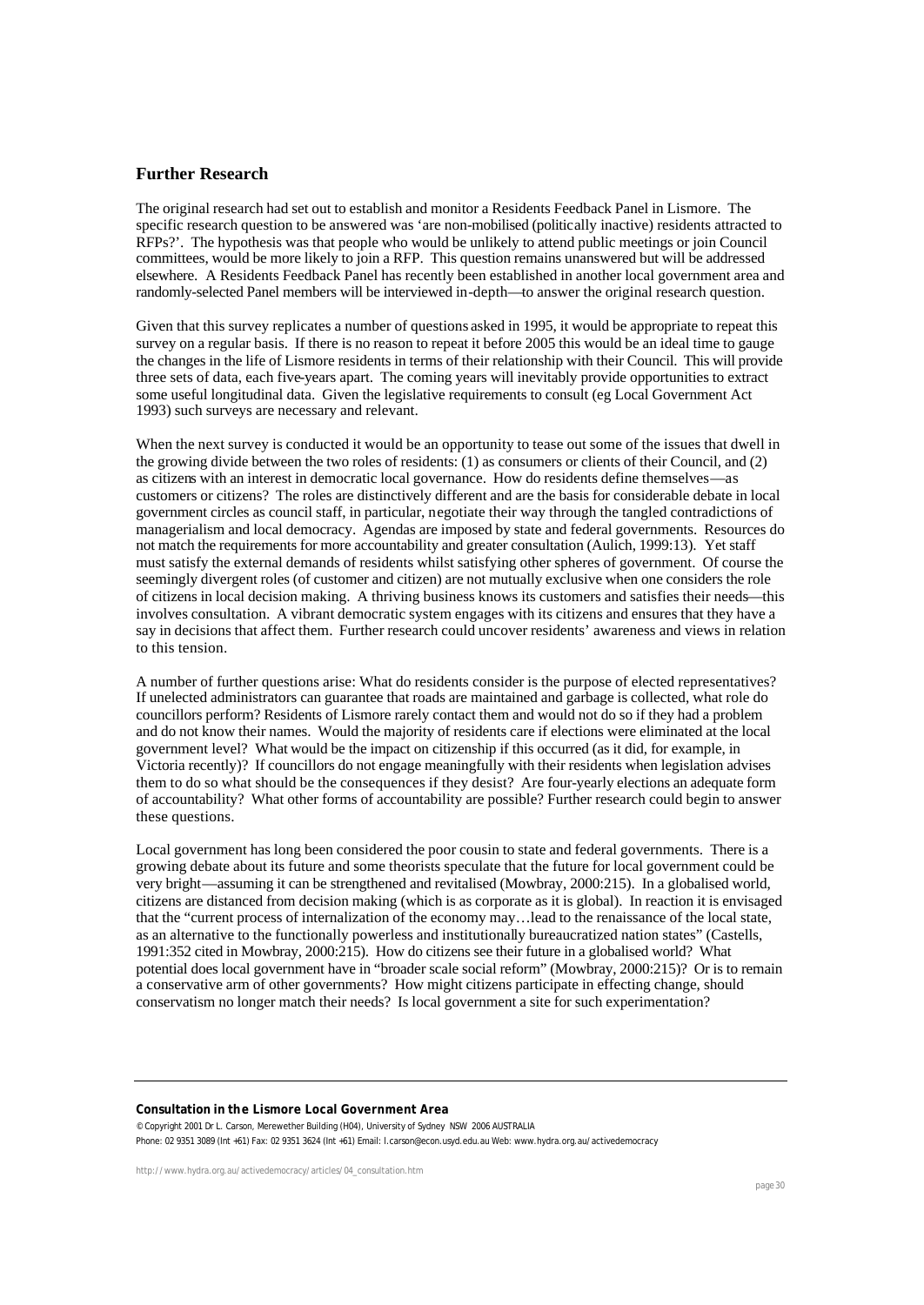# **Recommendations**

This survey exposes a high level of interest in and knowledge of local affairs and indicates an accompanying frustration about exclusion from local government decision making. The following general recommendations are made:

- That a survey be conducted on a regular basis in the Lismore LGA to assess levels of satisfaction in relation to Lismore City Council's ability to consult its residents and its effectiveness in delivering services.
- Being mindful of residents' joint roles as clients and citizens, that Lismore City Council formulate a democracy plan (Williams, 1998) in the same way that it formulates a management plan. This should be done in collaboration with its residents and will build on the current high level of satisfaction with Council's ability to consult. Particular focus should be on those areas that interest residents the most—their local neighbourhoods as well as major developments in the Lismore LGA.
- That Lismore City Council reconsider the establishment of a Residents Feedback Panel (or Quick Response Citizen Panel) given the extremely high level of interest amongst respondents, its suitability as a consultation method for busy residents and the previously-identified usefulness of it by relevant Council staff. This consultation method can be used both as a management tool to determine customer satisfaction as well as an adjunct to planning or decision-making processes.
- That this analysis be circulated to all staff members who currently routinely consult with residents as well as those who might or should consult in the future. This analysis, in particular, should be circulated to staff members responsible for those issues with major levels of resident dissatisfaction roads, traffic, roundabouts, rates, major developments, items of major expenditure (eg the swimming pool), environmental issues, safety or crime.
- That Lismore City Council take an active role in promoting participatory practices as a precaution against even higher levels of dissatisfaction with local government and in anticipation of the changing nature of local government. Involving residents in decision making and planning will develop skills needed to improve community care. Encouraging involvement in Council activities would also provide a training ground for future elected representatives—an important task to en sure quality candidates in local government elections.
- That Lismore City Council foster the sharing of ideas within its community—many respondents believed they had a responsibility to contribute and many believed they could make an important contribution. There are many tested methods for creating a repository for residents' bright ideas and these methods could be explored by LCC.

## **Consultation in the Lismore Local Government Area**

© Copyright 2001 Dr L. Carson, Merewether Building (H04), University of Sydney NSW 2006 AUSTRALIA Phone: 02 9351 3089 (Int +61) Fax: 02 9351 3624 (Int +61) Email: l.carson@econ.usyd.edu.au Web: www.hydra.org.au/activedemocracy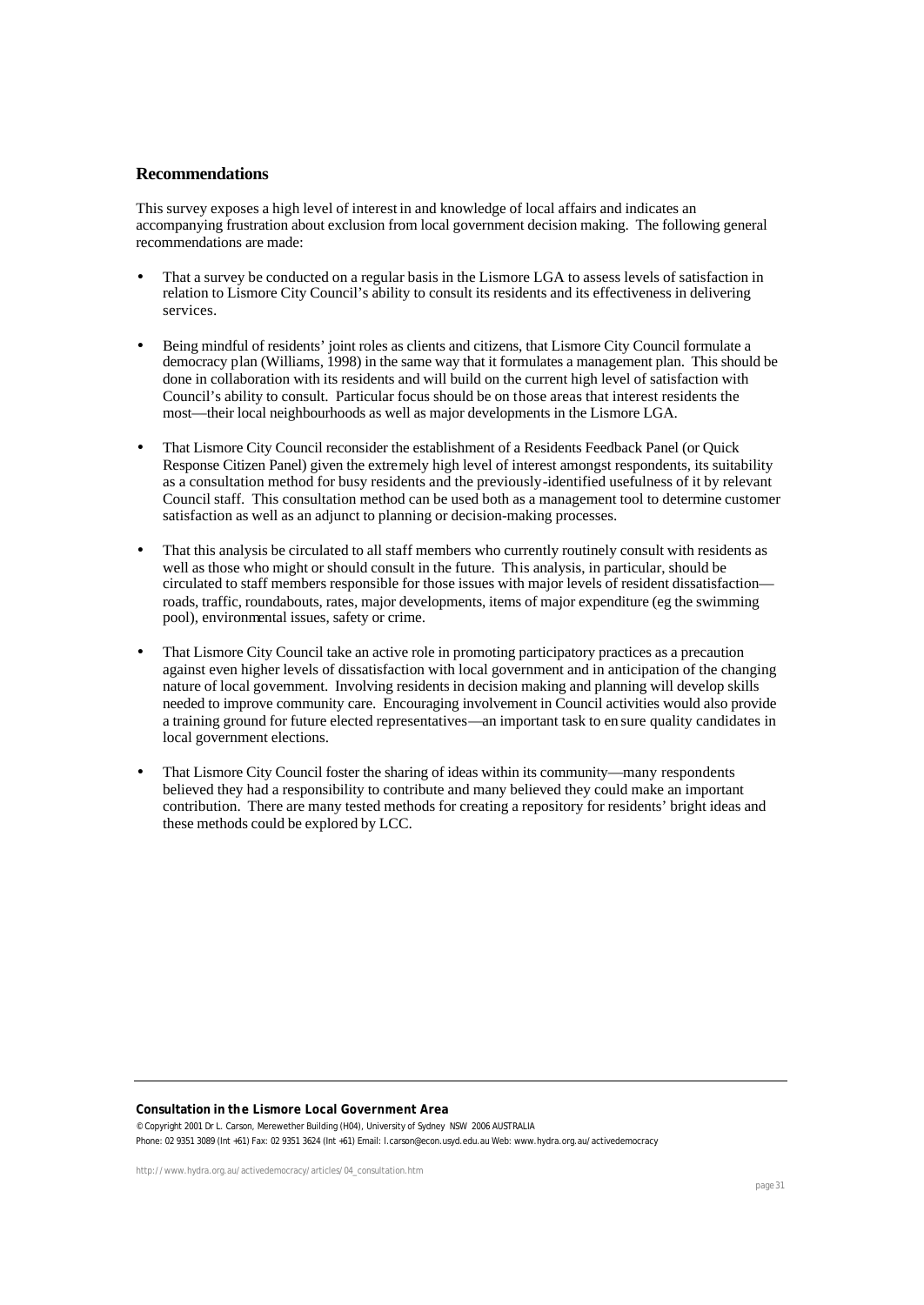# **References**

Arnstein, Sherry (1969) "Ladder of Citizen Participation", *AIP Journal*, July, pp. 216-224

Aulich, Chris (1999) "From Convergence to Divergence: Reforming Australian Local Government", *Australian Journal of Public Administration*, vol. 58, no. 2, pp. 12-23, June

Barber, Benjamin B. (1992) "Opinion Polls: Public Judgment or Private Prejudice?", *The Responsive Community*, vol. 2, no. 2, Spring

Carson, Lyn (1996) "How do decision makers in local government respond to public participation? Case study: Lismore City Council 1991-1995", Unpublished PhD Thesis, Southern Cross University, Lismore

Fowler, Floyd J. (1993) *Survey Research Methods*, 2<sup>nd</sup> edition, Sage, Newbury Park.

Goot, Murray (1999) "Whose Mandate? Policy Promises, Strong Bicameralism and Polled Opinion", *Australian Journal of Political Science*, vol. 34, no.3, pp. 327-352

Hill, Nigel (1996) *Handbook of Customer Satisfaction Measurement*, Gower Publishing

Lukes, Steven (1974) *Power: A Radical View*, Macmillan, London

Mowbray, Martin (2000) "Community development and local government: an Australian response to globalization and economic fundamentalism", *Community Development Journal*, vol. 35, no. 3, pp. 215-223

Mowbray, Martin (1997) "Intellectuals and the Local State: The Australian Local Government Literature", *Urban Policy and Research*, vol. 15, no. 4, pp. 247-257

Rose, Richard (ed.) (1974) *Electoral Behavior: A Comparative Handboo*k, The Free Press

Scott, James C. (1998) *Seeing Like a State: How Certain Schemes to Improve the Human Condition Have Failed*, Yale University Press

Service First (1998) "How to consult your users", An introductory guide, Cabinet Office, London, UK

Smidt, K, Shewell, R and Scheucher, L (1992) "What is the level of awareness, interest and knowledge in the community with regards to the Lismore City Council?", Research Project, Faculty of Business and Computing, University of New England, Northern Rivers

Walton, Douglas (1999) *Appeal to Popular Opinion*, The Pennsylvania State University Press, Pennsylvania

Williams, David (1998) "Rekindling democracy in local government", *Local Government Management*, vol. 31, no. 6, pp 22-25

## **Consultation in the Lismore Local Government Area**

© Copyright 2001 Dr L. Carson, Merewether Building (H04), University of Sydney NSW 2006 AUSTRALIA Phone: 02 9351 3089 (Int +61) Fax: 02 9351 3624 (Int +61) Email: l.carson@econ.usyd.edu.au Web: www.hydra.org.au/activedemocracy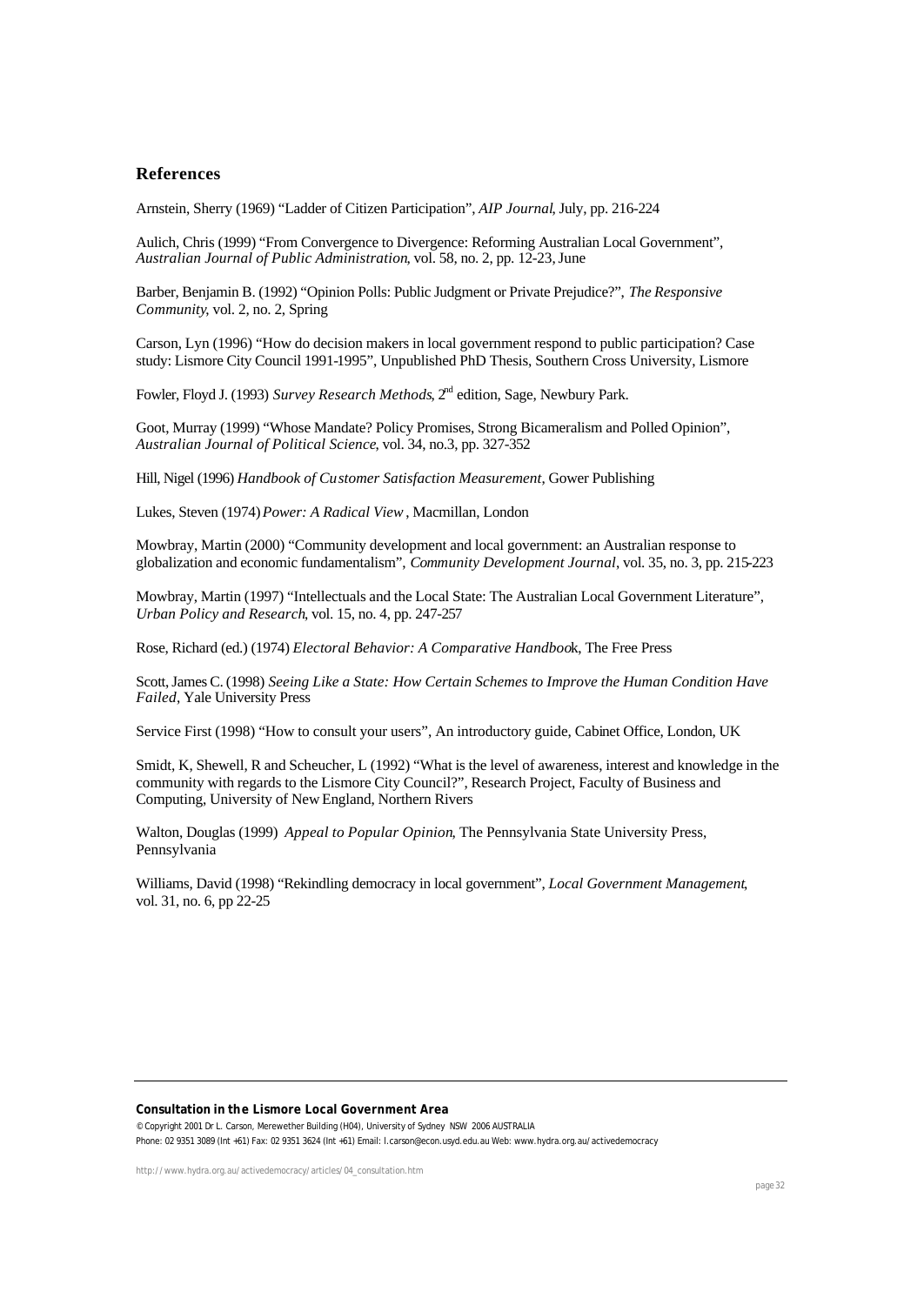# **Appendix 1: Questionnaire**

Question 1 *Did you vote in the last council election?*

Open-ended question, coded as follows: Yes/No/Don't know/Blank

Question 2

**Were there any local issues that influenced your vote in the last council election – any issues that influenced you to vote for a particular candidate?**

*Open-ended questions, coded as follows: Candidates qualities/Roads/Flooding/Pool/Other/Nothing Specific Yes/No/Don't know/Blank*

Question 3

**I don't wish to know who you voted for but I'm interested to know if you can recall who you voted for? So the question is: can you remember who you voted for in the last council election?**

Open-ended question, coded as follows: Yes/No/Blank

# Question 4 *Which council looks after the area you live in?*

Open-ended question, coded as follows: Lismore /Other/Blank

# Question 5 (a)

**Do you know the names of any elected representatives\* of your local council? Would you try to name for me as many councillors as you can?**

Open-ended question—see coding\*

Question 5 (b)

*Can you name the current mayor for the local government area in which you live?*

Open-ended question, coded as follows: No/Bob Gates/Else/Blank

## Question 6

**I'm interested to know whether you've been involved in council matters at all so I'll ask you a few quick questions on that –**

Question 6 (a) **Have you had occasion to contact Council staff in Council offices in the last few years either by letter or phone?**

## **Consultation in the Lismore Local Government Area**

© Copyright 2001 Dr L. Carson, Merewether Building (H04), University of Sydney NSW 2006 AUSTRALIA Phone: 02 9351 3089 (Int +61) Fax: 02 9351 3624 (Int +61) Email: l.carson@econ.usyd.edu.au Web: www.hydra.org.au/activedemocracy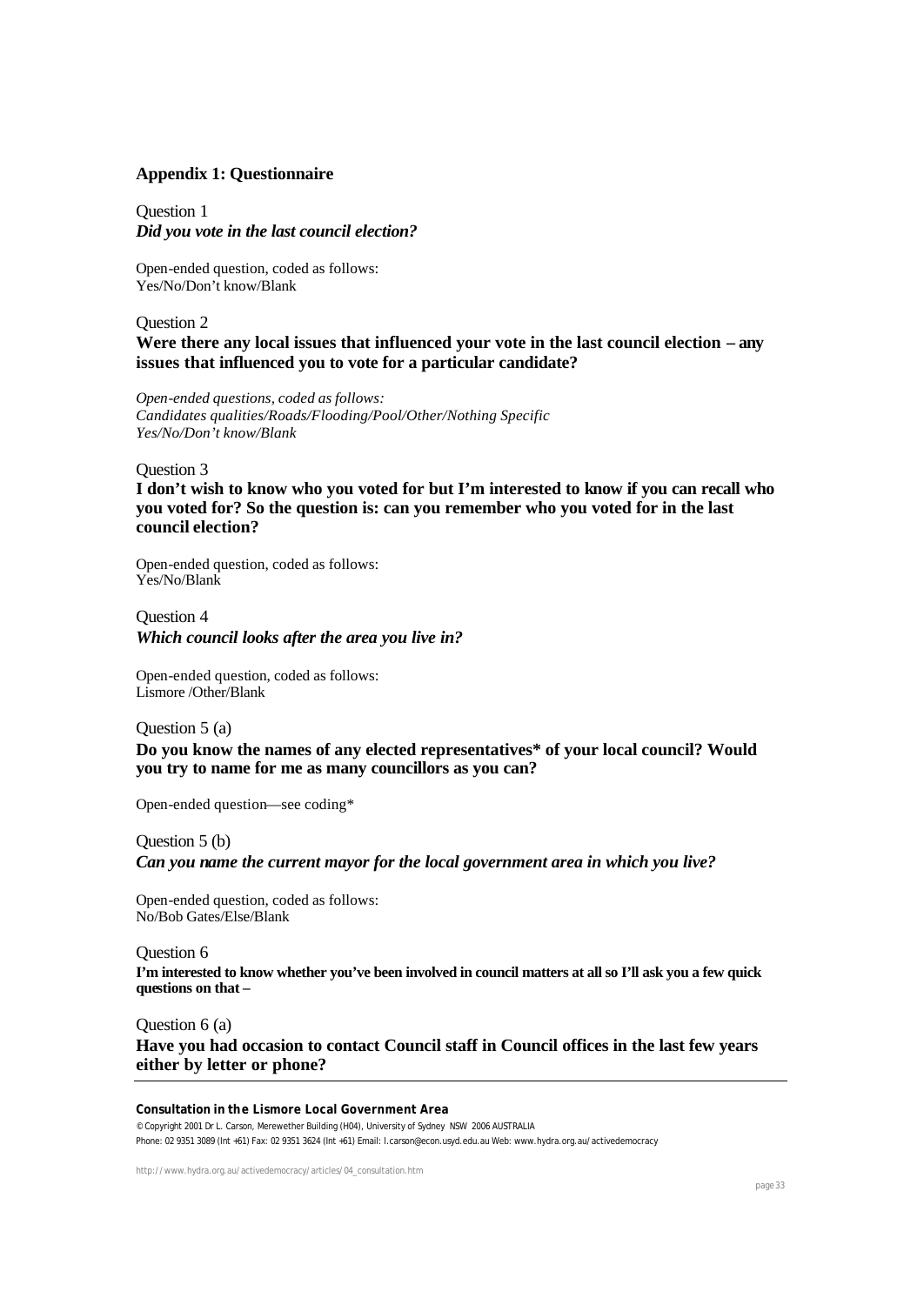Open-ended question, coded as follows: Yes/No/Blank

# Question 6 (b) **Have you had occasion to contact a councillor in the last few years or encouraged someone else to do so?**

Open-ended question, coded as follows: Yes/No/Blank

# Question 6 (c)

# **Have you ever attended a Council meeting or a public meeting or a site inspection that was organised by Council?**

Open-ended question, coded as follows: Yes/No/Blank

Question 6 (d) **Have you ever served on a Council committee or attended a planning workshop over the last few years?**

Open-ended question, coded as follows: Yes/No/Blank

Question 6 (e)

**If you had a problem which involved council, say with your road or a development nearby, who would you contact to ask for help?**

*Open-ended question; coded as follows: Staff /Councillors/Other/Don't know/Blank*

Question 7

**I want to continue to ask you some questions about community consultation, ie about Council asking what residents think about Council decisions or council services –**

Question 7 (a) **How much would you wish to be involved yourself in making decisions which affected your street?**

*Offered following choices: Totally involved/Involved on major issues only/Not involved/Don't know/Blank*

# Question 7 (b) **How much would you wish to be involved yourself in making decisions which affected your neighbourhood?**

*Offered following choices: Totally involved/Involved in major issues only/Not involved/Don't know/Blank*

## **Consultation in the Lismore Local Government Area**

© Copyright 2001 Dr L. Carson, Merewether Building (H04), University of Sydney NSW 2006 AUSTRALIA Phone: 02 9351 3089 (Int +61) Fax: 02 9351 3624 (Int +61) Email: l.carson@econ.usyd.edu.au Web: www.hydra.org.au/activedemocracy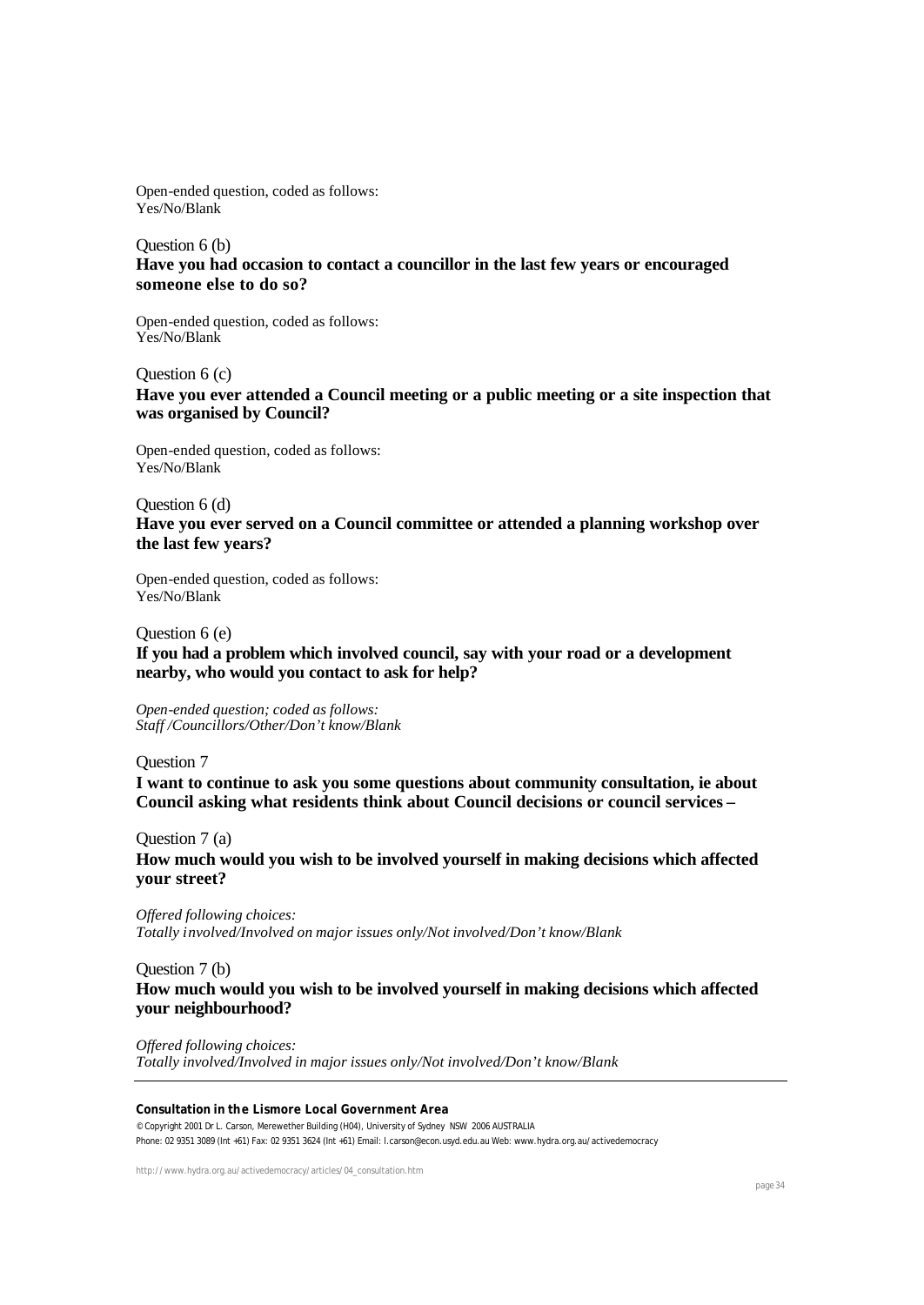# **Consultation in the Lismore Local Government Area**

© Copyright 2001 Dr L. Carson, Merewether Building (H04), University of Sydney NSW 2006 AUSTRALIA Phone: 02 9351 3089 (Int +61) Fax: 02 9351 3624 (Int +61) Email: l.carson@econ.usyd.edu.au Web: www.hydra.org.au/activedemocracy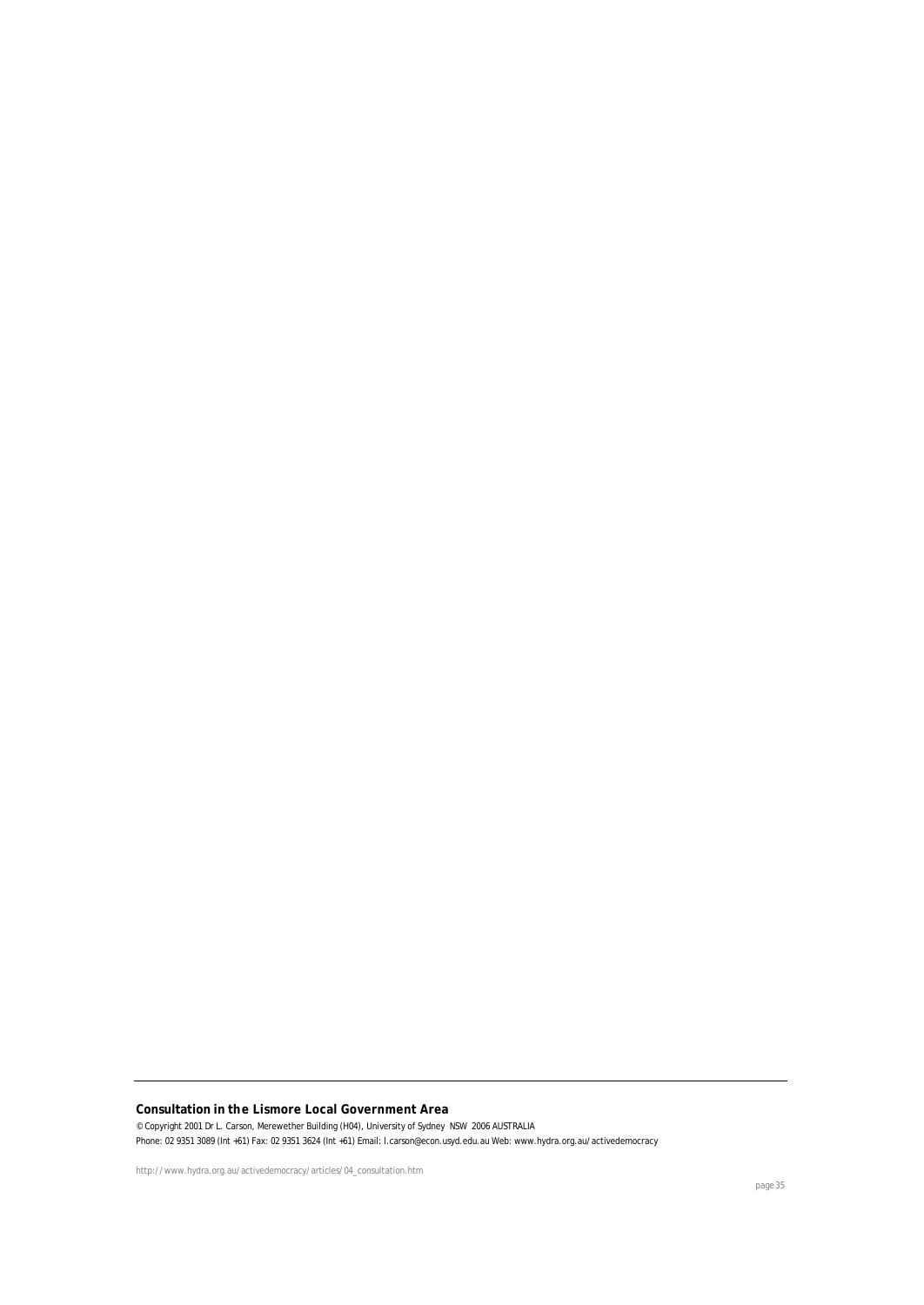# Question 7 (c) **How much would you wish to be involved yourself in making decisions which affected the whole local government area?**

*Offered following choices: Totally involved/Involved in major issues only/Not involved/Don't know/Blank*

# Question 7 (d)

# **How would you rate your local Council in terms of its ability to consult with residents?**

*Offered following choices: Excellent/Very good/Good/Satisfactory/Unsatisfactory/Don't know/Blank*

# Question 7 (e)

**Would you like to be consulted more often than you are now?**

*Open-ended question, coded as follows: Yes/No/Don't know/unclear/Blank*

Question 7 (f) **Are there any particular issues you'd like to be consulted about?**

*Comments noted*

Ouestion  $7$  (g)

**If you were asked if you'd like to join a residents feedback panel and told that this would require that you respond to an occasional telephone survey like this one or a written questionnaire from time to time, so that you could give feedback to your local Council, would you want to be part of such a panel?**

*Offered following choices: Definitely/Yes, I think so/I'm not sure/Not interested at all/Don't know/Blank*

 Question 7 (h) **Can you tell me why you would/would not?**

*Comments noted*

Question 8 **I want to continue with a few final questions about community involvement –**

Question 8 (a) **Would you describe yourself as being very active in your local community?**

*Open-ended question, coded as follows: Yes /No/Blank* 

## **Consultation in the Lismore Local Government Area**

© Copyright 2001 Dr L. Carson, Merewether Building (H04), University of Sydney NSW 2006 AUSTRALIA Phone: 02 9351 3089 (Int +61) Fax: 02 9351 3624 (Int +61) Email: l.carson@econ.usyd.edu.au Web: www.hydra.org.au/activedemocracy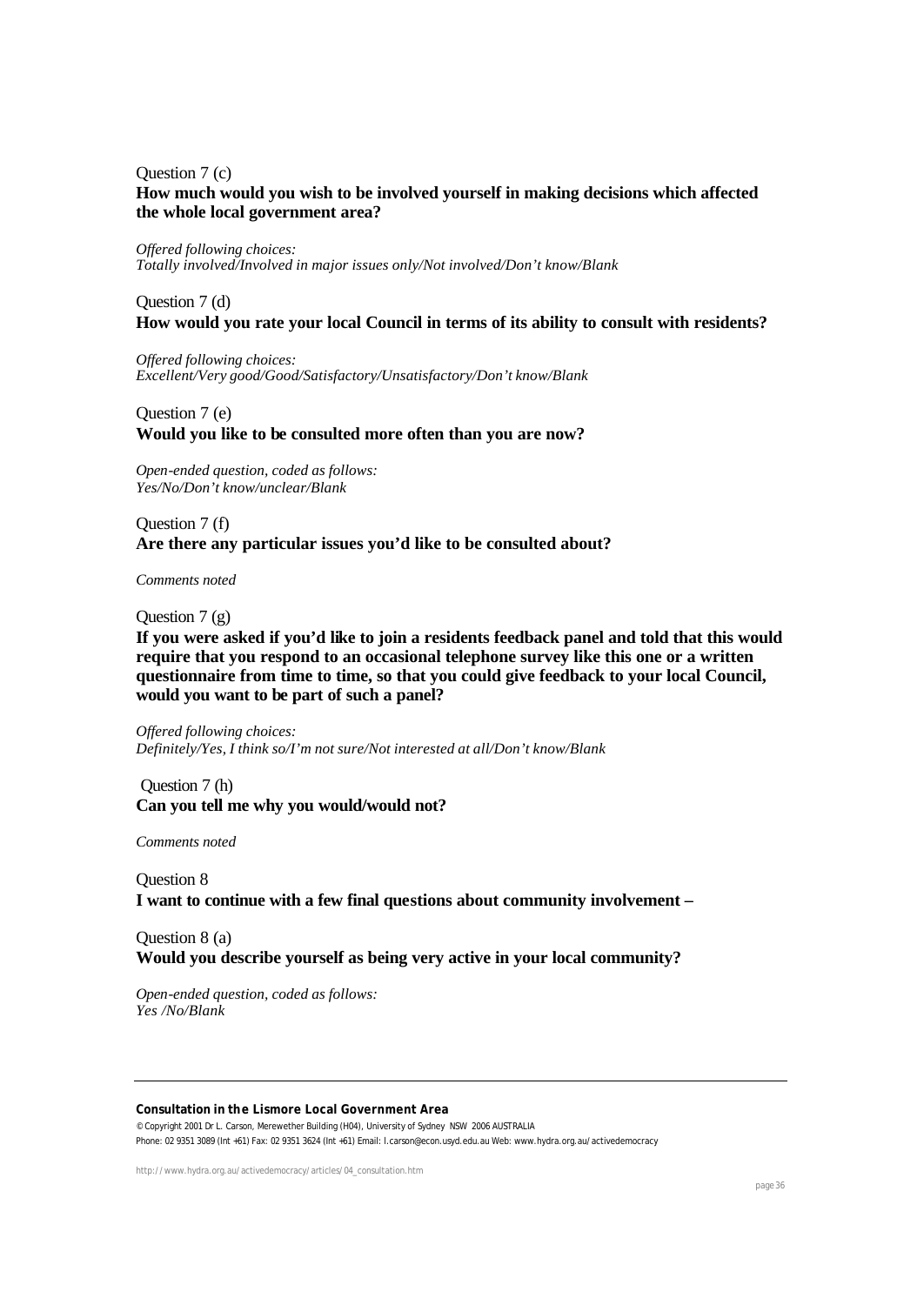# Question 8 (b) **What sorts of things does someone do who is active in the community, ie someone who you would describe as being active in the community?**

*Comments noted*

# Question 9 **What is the name of your State or Federal representative\*\*?**

*Open-ended question, coded as follows: State correct/Federal correct/Both correct/Neither correct/Don't know/Blank* 

Question 10

**That's all the questions I have…are there any other comments you'd like to make about these matters that you've not yet had a chance to say?**

*Comments noted*

\* Question 5 (a)—correct answers, coded as follows:

Council 1—Bob GATES (Mayor) Council 2—Ros IRWIN Council 3—John CROWTHER Council 4—Ken GALLEN Council 5—Frank SWIENTEK Council 6—Diana ROBERTS Council 7—Merv KING Council 8—John CHANT Council 9—David TOMLINSON Council 10—John HAMPTON Council 11—Reg BAXTER Council 12—Brian SUFFOLK

Council 13—Other Council 14—None

\* Question 9—correct answers, coded as follows:

State—Thomas George Federal—Ian Causley

## **Consultation in the Lismore Local Government Area**

© Copyright 2001 Dr L. Carson, Merewether Building (H04), University of Sydney NSW 2006 AUSTRALIA Phone: 02 9351 3089 (Int +61) Fax: 02 9351 3624 (Int +61) Email: l.carson@econ.usyd.edu.au Web: www.hydra.org.au/activedemocracy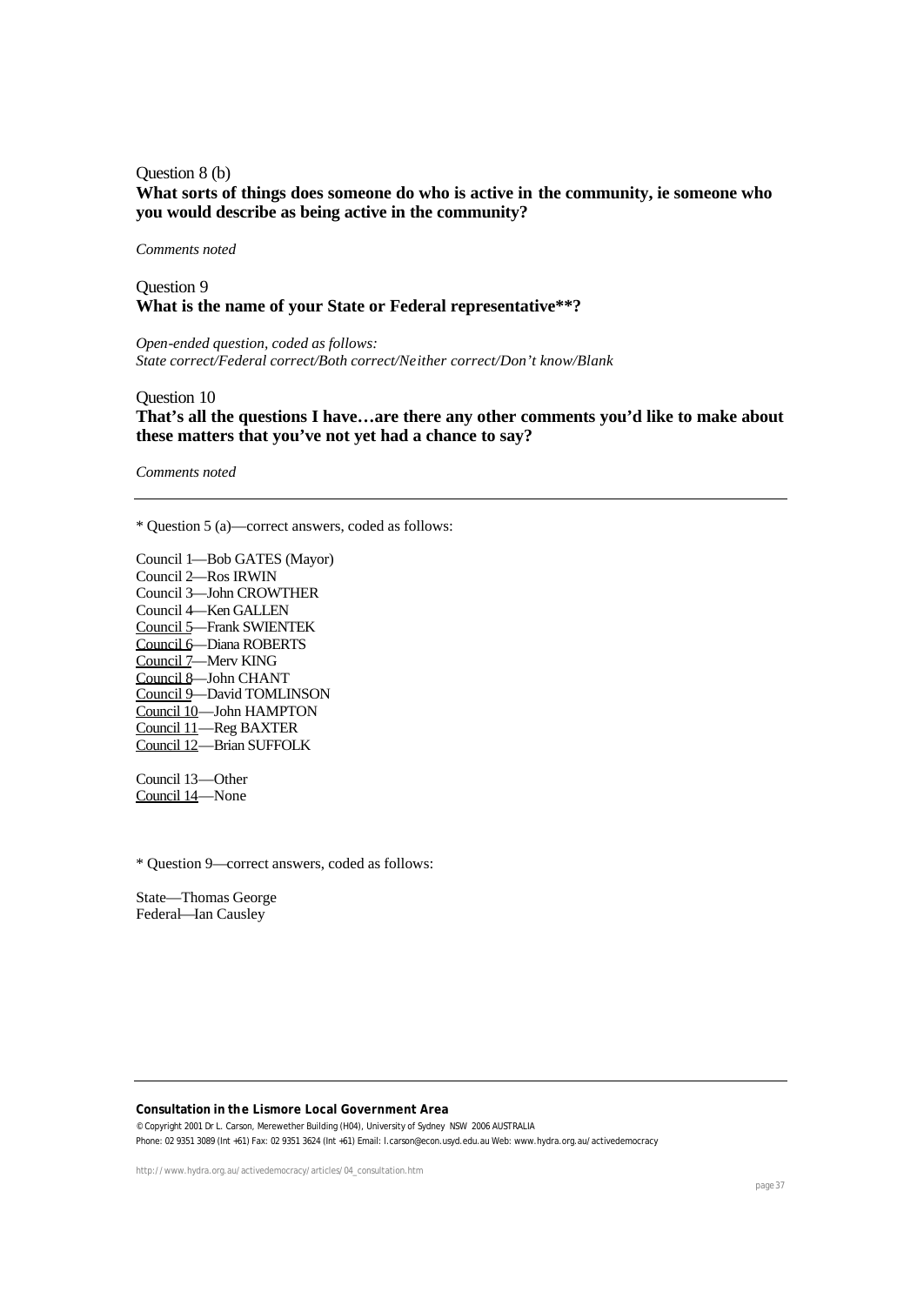# **Appendix 2: What is a Residents Feedback Panel?**

## **What is a Residents Feedback Panel?**

A Residents Feedback Panel, as the name suggests, is a panel of residents that is created in order to give feedback to a local government authority<sup>1</sup> about the services it provides. The term<sup>2</sup>, panel, may be misleading because it suggests that a group comes together--this is not the case. It is not a committee and members may never meet. It is a pool of thoughtful, willing citizens<sup>3</sup> who can be used according to a council's needs and to the extent that these citizens remain willing to be involved. Most often this pool of participants--or panellists--will make themselves available to council staff to answer written questionnaires or respond to short telephone surveys. On occasions panellists can be called upon to participate in a focus group or a planning workshop. Panellists can be involved in providing feedback about existing services, about proposed developments or can contribute ideas to help a council provide better services. The agenda is set by the council itself.

# **Isn't this what councillors were elected to do?**

Councillors are elected to make decisions. Constituents expect that these decisions will consider their interests. In New South Wales this expectation is translated into a legislative requirement to consult (eg, Local Government Act [1993]; Environmental Planning and Assessment Act [1979]). Most councils are already consulting with their residents and will be required to continue to do this. However, councillors are responsible for making final decisions and this remains unchanged with an RFP. A Residents Feedback Panel is a cost-effective, productive method of consultation that has been used overseas and in Australia--a method that complements the roles of elected representatives and council staff--a method that allows a council to draw on a wider cross-section of its community.

## **Will this mean** *more* **consultation?**

No, an RFP is a *different* way of consulting--a different way of doing what is already being done. It will not lead to more consultation. This method is a speedier way of finding out what residents think. It should save time. It should result in better-informed participants and therefore less dissatisfaction resulting from ignorance. Overseas evaluations have demonstrated that the image of a council improves following the establishment and implementation of an RFP.

# **How does it work?**

 $\overline{a}$ 

Panellists most often receive about five questionnaires a year, depending upon a council's needs. They are offered a freepost envelope to return the completed questionnaire. Occasionally panellists are called on to do a short telephone survey or to be part of a discussion (focus) group should the need arise. Panellists are under no obligation to participate but experience has shown that enthusiasm remains at a high level. This continued interest can be encouraged by providing panellists with regular information regarding the findings of surveys as well as letting them know how their feedback is being used. Information is gathered in an anonymous form and panellists' details are never disclosed to a third party. The database is held by the council and access is limited to essential staff only.

## **Consultation in the Lismore Local Government Area**

© Copyright 2001 Dr L. Carson, Merewether Building (H04), University of Sydney NSW 2006 AUSTRALIA Phone: 02 9351 3089 (Int +61) Fax: 02 9351 3624 (Int +61) Email: l.carson@econ.usyd.edu.au Web: www.hydra.org.au/activedemocracy

<sup>1</sup> A Residents Feedback Panel can be convened by any authority, of course, and at any level of government. The information provided here was prepared specifically to assist local government in Australia. There are some excellent examples of panels being used by national government or quasigovernment organisations.

<sup>2</sup> Residents Feedback Panels are also known as citizen panels, people's panels, community feedback panel, quick response panels or are sometimes known by a general project description eg, (Brisbane's) Your City, Your Say; Kirklees Talkback; Talk About York.

<sup>3</sup> Citizens are ratepayers and non-ratepayers alike, since all contribute to a town's wellbeing--and, of course, non-ratepayers are voters who indirectly pay rates via their rental payments.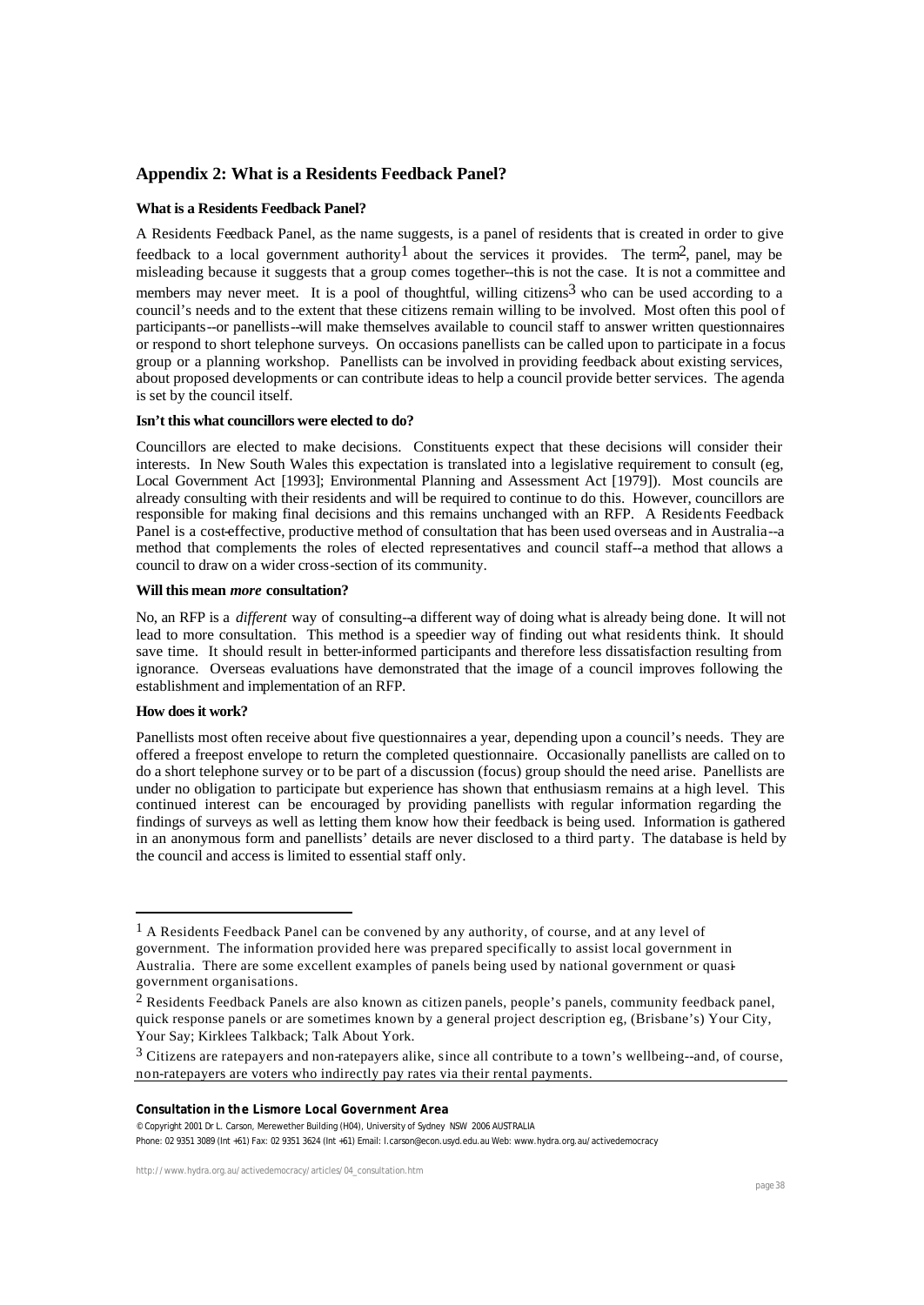In areas with many people from non-English speaking backgrounds it is possible to identify in the initial stage those panellists who require questionnaires in their first language. It is also possible to identify those that require a particular format eg, large print.

# **Consultation in the Lismore Local Government Area**

© Copyright 2001 Dr L. Carson, Merewether Building (H04), University of Sydney NSW 2006 AUSTRALIA Phone: 02 9351 3089 (Int +61) Fax: 02 9351 3624 (Int +61) Email: l.carson@econ.usyd.edu.au Web: www.hydra.org.au/activedemocracy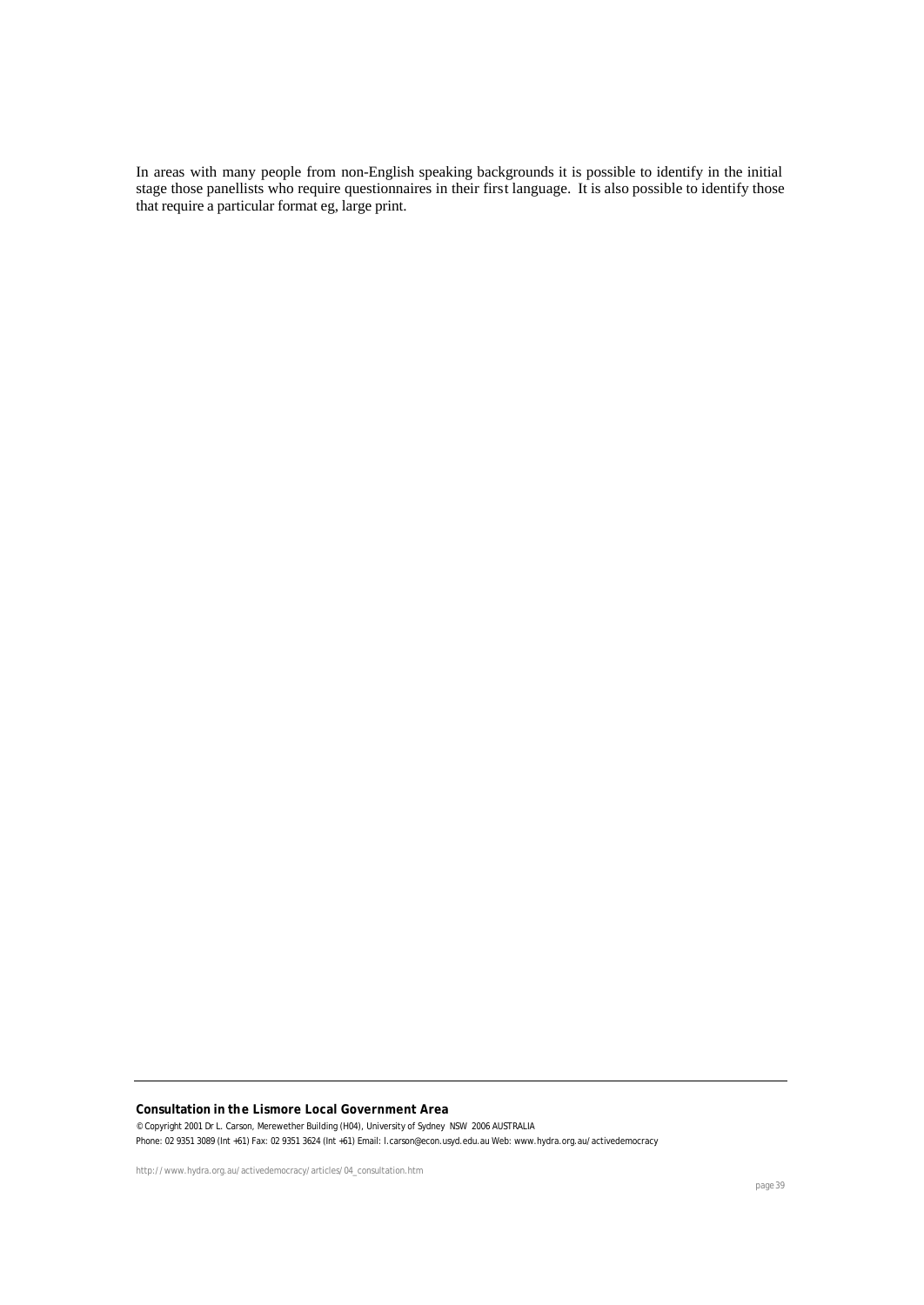## **When would a council use a Residents Feedback Panel?**

- The recycling service is not being used and a council wants to know why. Ask the RFP.
- Access and mobility for seniors has been identified as a problem. Conduct a phone survey with the older panellists to work out how best to address the problem.
- Need to evaluate road safety projects to qualify for state government funding? Use the RFP to conduct a general survey or narrow down the group to those drivers at-risk.
- Completing a plan of management for the local park? Consult the panellists who live nearby and invite them to participate in a discussion group with the relevant staff.
- A rural village needs to resolve its sewerage treatment problems. Have an ongoing conversation in the form of a working party with local residents who are randomly selected from the panel.

And, of course, every time that a council hires an outside consultant to conduct a community consultation, it can complete the task in-house, more economically, by calling on the RFP.

## **How are panellists selected?**

There are various ways this has been done. The three most common methods are:

## *Option A*

Residents can be sent an invitation to join the panel via a mail out, eg, rate notice. This can be supplemented with a letterbox drop, newspaper insert, publicity etc. All who return a completed form can be accepted. This is the method used by Brisbane City Council.

# *Option B*

Residents can be sent an invitation to join the panel via a mail out, eg, rate notice. This can be supplemented with a letterbox drop, newspaper insert, publicity etc. Residents are told that their names will go into a lottery and a specific number will be drawn. This adds an element of randomness. Those who are not selected are placed on a reserve list, to replace those who might drop out. The panel is regularly rotated (say, every two years). This is the method used by Kirklees Council in the United Kingdom.

## *Option C*

Residents are randomly selected from an existing database, eg an electoral roll (in the UK it is a postal register kept by the postal service). These residents are invited to participate. The panel is regularly rotated. This is the method used by the UK Government.

It is also possible to offer further incentives to join a Panel, eg entering respondents in a small cash prize draw (Kirklees, for example, offers one hundred pounds to the winner).

# **What details are collected about panellists?**

The extent of the initial collection of socio-demographic data varies from one commissioning organisation to another. The information should not be gratuitously gathered. It should relate to a council's needs. For example, with Lismore City Council a workshop was conducted with council staff members prior to the preparation of the questionnaire. One Road Safety Officer had a particular need to know if panellists held a current driver's licence and this, linked with age, would enable her to identify high-risk groups. A council might want to identify those residents with a particular interest in sports or the arts. It may also be relevant to know if panellists own a business and so on.

At a minimum, the initial survey provides an opportunity to seek details such as name, address, sex, age, and occupation. At this early stage, it is useful to find out if there are any factors which might preclude future participation in discussion groups or workshops, eg, child care needs, transport difficulties, physical disabilities.

Some councils ask for very little information in the first round; this was the case with Brisbane City Council. The logic of this approach is that panellists are not put off by a lengthy, probing questionnaire. It is

## **Consultation in the Lismore Local Government Area**

© Copyright 2001 Dr L. Carson, Merewether Building (H04), University of Sydney NSW 2006 AUSTRALIA Phone: 02 9351 3089 (Int +61) Fax: 02 9351 3624 (Int +61) Email: l.carson@econ.usyd.edu.au Web: www.hydra.org.au/activedemocracy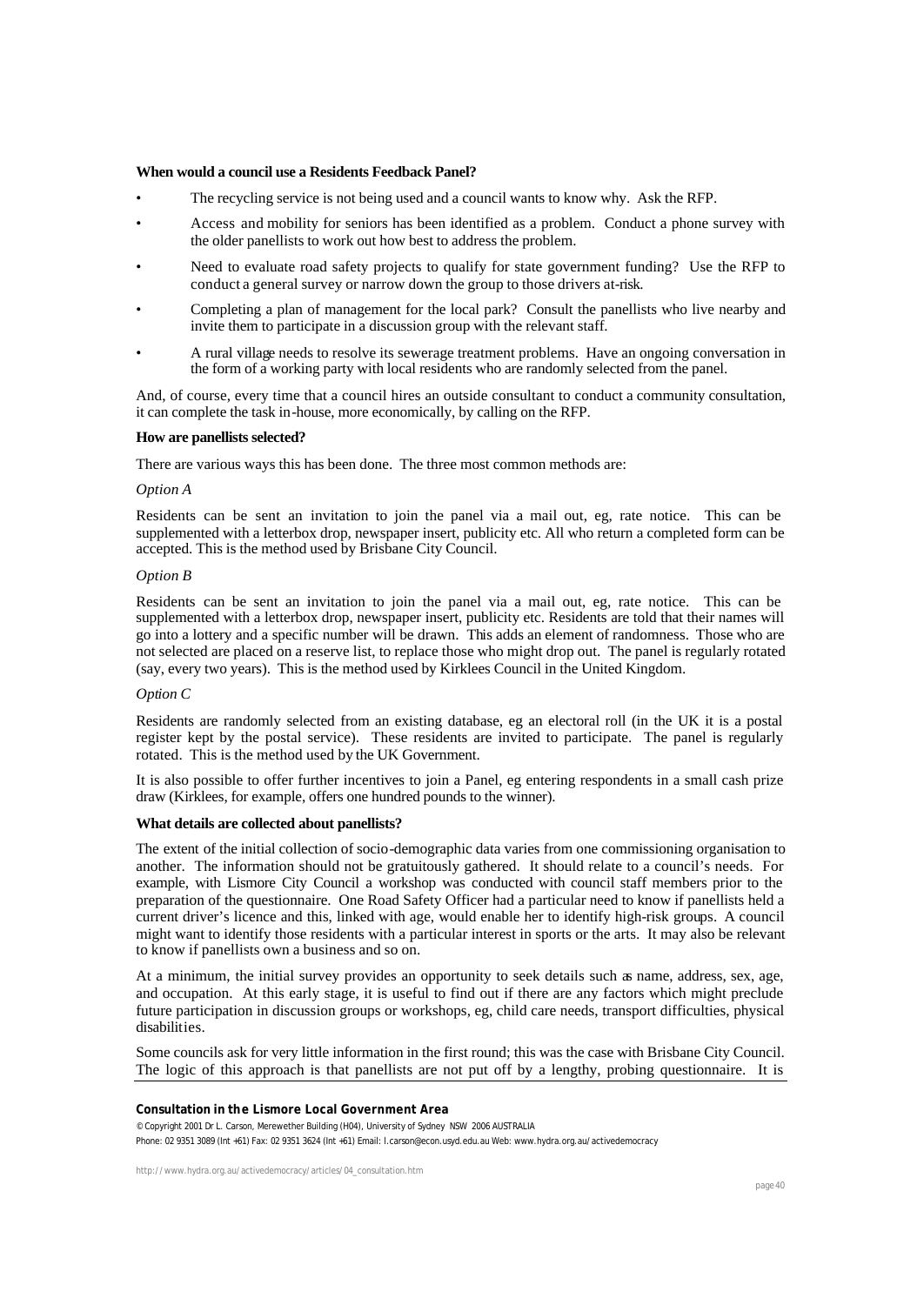important to establish trust between the council and residents, particularly when trust is in short supply. Using this staged approach, additional data can be collected at a later date. The gathering of detailed data will be important if an occasion arises when a stratified sample is needed (see below).

# **If people self-nominate, how will the panel be representative?**

A Residents Feedback Panel attracts a wider cross section of the community than would normally be attracted to the most common methods of consultation, eg, committees or public meetings. This allows councils to hear the views of a larger, more diverse group of residents. On occasions when the views of a cross section of the community need to be known, councils can draw upon a stratified sample from the Panel. For example, a smaller group can be drawn from the larger pool of panellists. This smaller group can be randomly selected to match the community's profile so that, for example, an appropriate proportion of male/female, urban/rural, young/old can be consulted.

It is not always necessary to have a representative or stratified sample, of course. Sometimes a council will be trying to extract information--not necessarily wanting to know what the entire community thinks--eg, why isn't the recycling service being used, how might a local park be improved. These sorts of questions are gathering ideas or eliciting general information. The entire pool of panellists can be consulted for this purpose.

## **How will marginalised groups be included?**

In the same way as a stratified samp le can be drawn (see above), the data collected allows for marginalised groups to be separated from the larger pool. For example, if a council wants to consult with youth it can do so. Consulting with only farmers, or drivers, or users of cultural services etc. becomes easy. However, some marginalised groups will not be attracted to this method of consultation. For example, indigenous Australians will probably require consultation that is more suited to their cultural needs. Young people may be transient as panellists so might also need supplementary consultation.

## **How to publicise?**

Councils can call on the media to promote a 'good news' story such as the establishment of an RFP. Councillors can use their presence at public gatherings to encourage people to join. The existence of an RFP can be included in rate notices or other council material. Information about the RFP can be part of the recorded on-hold message that residents hear when contacting council. And council newsletters can provide on-going information about the results of any surveys or discussion groups.

#### **What issues doesn't it suit?**

It cannot be used in every situation but should be suitable for most situations that require community consultation. Sometimes a committee is the most suitable forum, particularly when specific expertise is required. One example might be an economic development forum or establishing a new waste management system. Management of a community facility such as a day care or a sporting facility might require an ongoing committee. An RFP is extremely useful for collecting information, canvassing residents for ideas, and evaluating a council's existing services.

## **How does it function within an organisation?**

There would usually be one staff member responsible for maintaining the database. This is not an onerous task once the RFP is established. The responsible person would usually be located in the information technology section. Ideally a council would also have a person who is familiar with survey design, implementation and analysis. This person can assist colleagues to determine whether or not the RFP should be used to solve their consultation problem and can also help to design and analyse the survey. Again, this would be a person who is already employed in a similar capacity, eg public relations or communication. Some professional development in research methodology would be easy to provide and could be extremely useful. The responsible staff member is then able to share this knowledge with colleagues.

## **Consultation in the Lismore Local Government Area**

© Copyright 2001 Dr L. Carson, Merewether Building (H04), University of Sydney NSW 2006 AUSTRALIA Phone: 02 9351 3089 (Int +61) Fax: 02 9351 3624 (Int +61) Email: l.carson@econ.usyd.edu.au Web: www.hydra.org.au/activedemocracy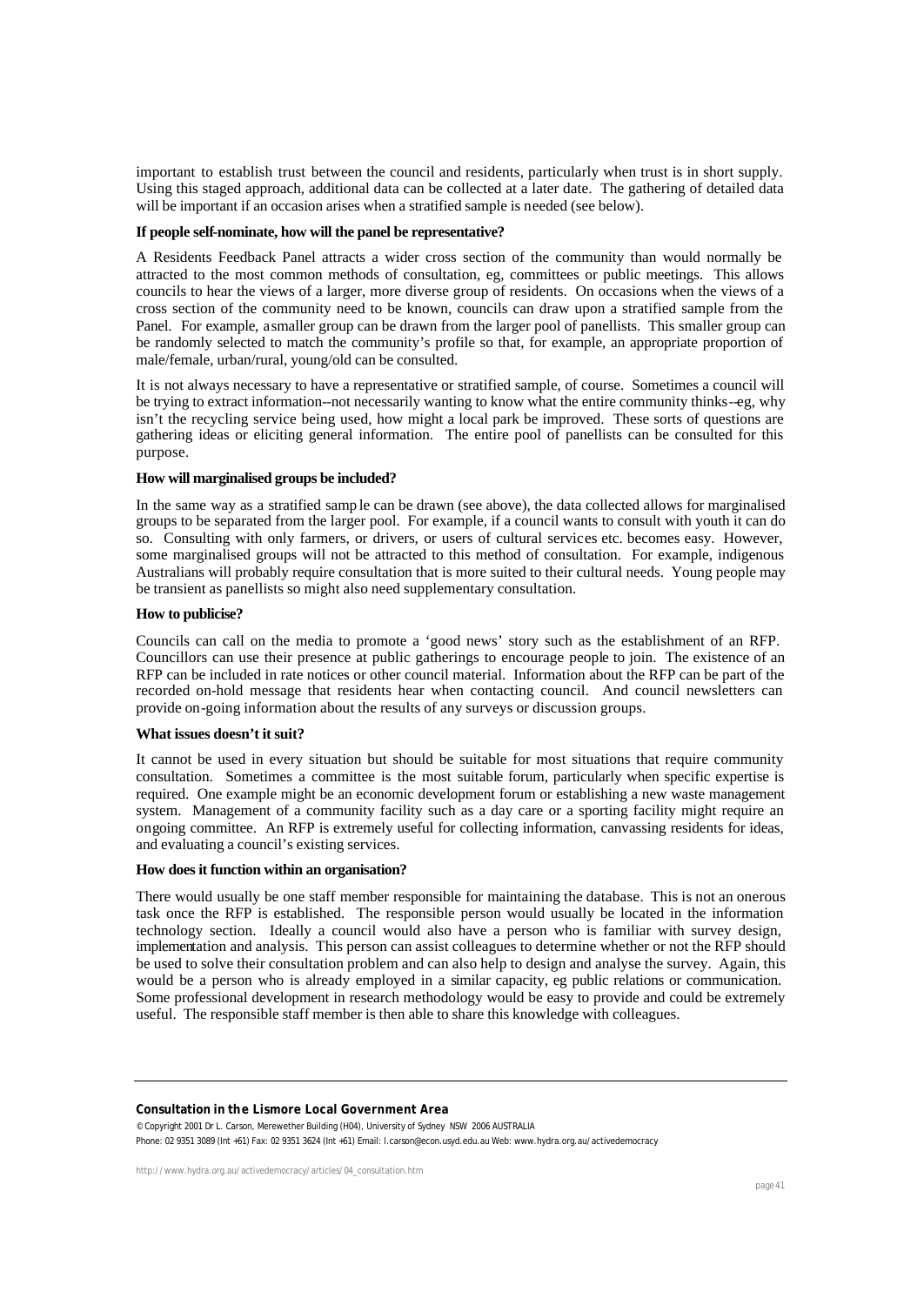# **Appendix 3: Question 7 (f) Comments**

Question 7 (f)

**I want to continue to ask you some questions about community consultation, ie about Council asking what residents think about Council decisions or council services – Are there any particular issues you'd like to be consulted about?**

# **Comments:**

"Newsletters – not too bad – we often get Council newsletters." (001) "The baths." (003) "Yes, major things, the pool." (005) "Any main development changes to our services (and) changes to environmental policy." (006) "What affects my local neighbourhood - facilities in town. Interested in Wilson River project." (007) "If they decide they want to spend a lot of money after they have been elected they should ask residents." (008) "Placement of roads, crossings and roundabouts." (009) "Major community issues – pool taken away from the people and the ongoing issues concerning roads." (010) "Safety of the people where they live – we had to sign a petition to get security guards – that's Government isn't it?" (012) "Roads, how will residents have access?" (014) "Pool, recycling, roads." (015) "Health, roads, sewerage, Council rates." (018) "Roads." (019) "No, but when consulted, I'd like the Council to do something with the input." (020) "The development across the road is an ongoing issue." (021) "Street lighting, street violence, break-ins." (022) "Priorities wrong – too many roundabouts and bad roads." (023) "No – local media let people know what's going on. We can choose to take action if we want." (024) "Expenditure – rates and money." (025) "Roads in my area. Development of city as a whole. How Council promotes and improves Lismore as a city." (026) "Criminal issues." (027) "Pleased Council changed decision on swimming pool – any big developments." (028) "What plans are being made for teenagers?" (029) "Big developments, eg swimming pool." (032) "Generally what ever big decisions (are being made)." (033) "Planning for future development." (034) "Road issues." (035) "Where and how funds are spent – which developments (re -lease of land, change of zoning)." (036) "Community/cultural issues. Youth programs." (037) "Waste of money on roundabouts." (039) "Waste issues and roads." (040) "Anything (involving) my locality." (041) "Roads, waste disposal in outer rural area." (042) "Community issue, major developments and parks and gardens." (044) "Roads in local area." (045) "Future development." (046)

## **Consultation in the Lismore Local Government Area**

© Copyright 2001 Dr L. Carson, Merewether Building (H04), University of Sydney NSW 2006 AUSTRALIA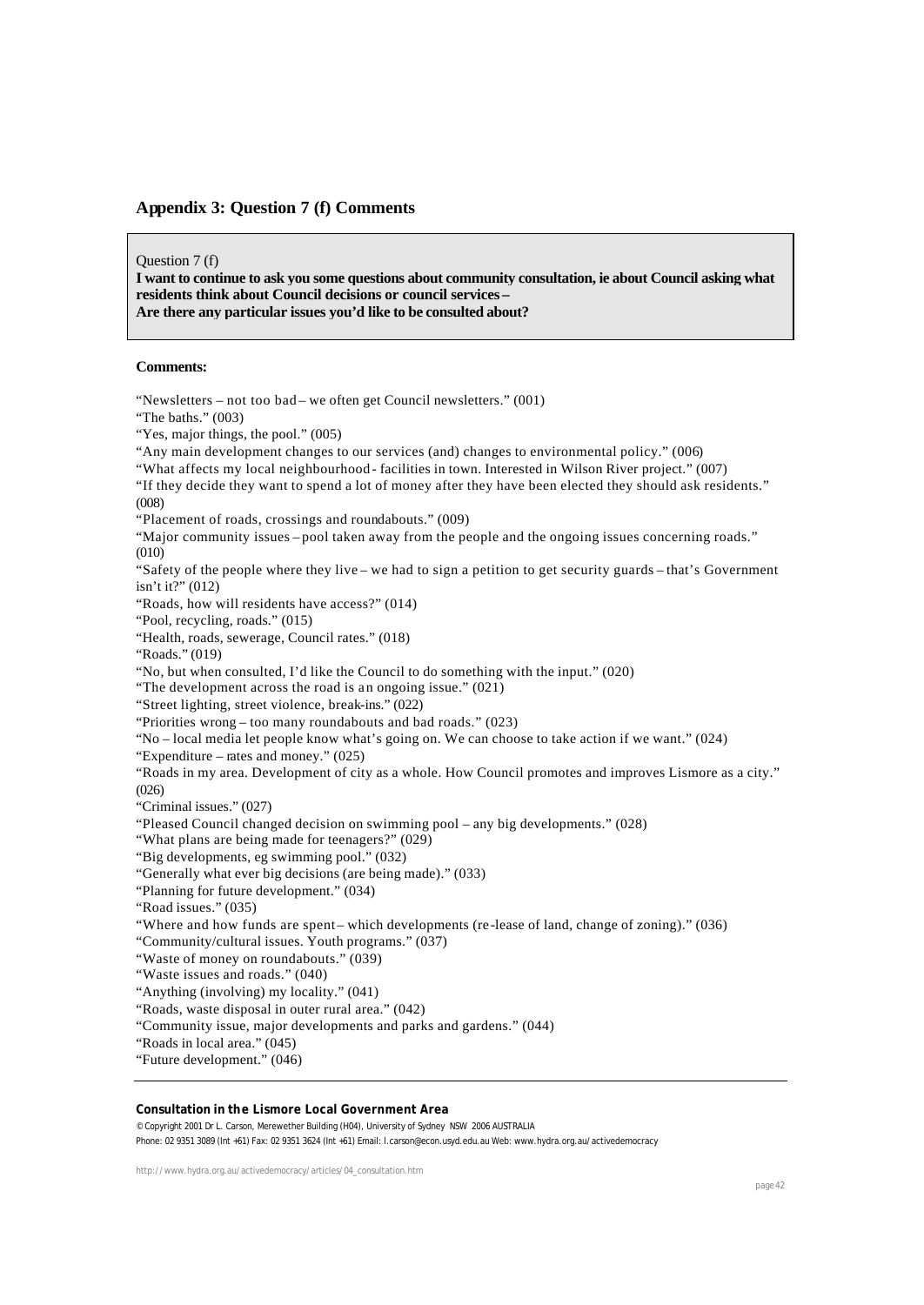"Overpass and swimming pool." (047) "The Property Search Council should advise of a major road through property – they didn't." (051) "Roads and flooding. Anything to do with the kids school." (052) "Roads more of a priority (too much money spent on other things)." (055) "Green issues." (058) "Levy, major developments in rural areas, cutting down lots of trees." (059) "Only the swimming pool." (060) "Flood levy, getting water away from flooding areas." (061) "General spending." (062) "Council dumped a truck load of soil on my front lawn a few years ago, eventually built a footpath, and since then the grass has grown very high and isn't looked after." (065) "Not consulted, maybe they need more money – especially for roads and resealing all of them." (066) "Maybe about expenditure (eg stop wasting money on glossy handouts)." (067) "Road works." (068) "Roads." (069) "Spending on things not necessary, eg roundabouts." (070) "Community development." (071) "Anything that affects me or the town." (072) "Goonellabah services – eg shopping centre." (073) "Growing genetically modified crops, clearing of forests, use of chemicals." (074) "Streets, street kids, crime prevention, drugs." (075) "Wasting money on roundabouts not spending on quality of roads." (076) "The swimming pool and the flood level issue." (081) "Maintenance of roads and rates." (082) "Would like to be consulted f things are going to be changed eg environment, radio towers." (083) "Roads and roundabouts." (085) "All issues." (087) "Flood mitigation and other major issues." (088) "Roads mainly." (089) "Sports development. Magellan St has been blocked by residents. Money for basketball arena. Roads funding." (093) "Roads – planning." (095) "Full spectrum of issues in front of Council."(097) "Development in CBD." (098) "People not getting permission to add to/alter property." (099) "Not at present – maybe on swimming pool and airport." ( 100) "Septic tank installation, roads and crime." (101) "Likes to know what's happening – covered in press fairly well." (102) "Need to know what is being done in the town – CBD." (103) "Roads." (105) "Youth programs and roads." (106) "Neighbourhood." (107) "Roads." (109) "Roads." (110) "Toxic waste – waste disposal. Capacity to generate ideas to raise revenue to account for deficits. (111) "Police, kids on the streets. Major changes to roadways and the environment, major developments." (112) "Environmental" (113) "Traffic in local streets (semi-trailers)" (115) "Planning and maintenance on roads." (116) "Rates and roads." (117) "Flood levee, airport, unemployment, ugliness of this city. People don't have loads of time and need concise consultation." (118) "Roads – I disagree with roundabouts and the priority of work. The council doesn't take a lot of notice." (119)

## **Consultation in the Lismore Local Government Area**

© Copyright 2001 Dr L. Carson, Merewether Building (H04), University of Sydney NSW 2006 AUSTRALIA Phone: 02 9351 3089 (Int +61) Fax: 02 9351 3624 (Int +61) Email: l.carson@econ.usyd.edu.au Web: www.hydra.org.au/activedemocracy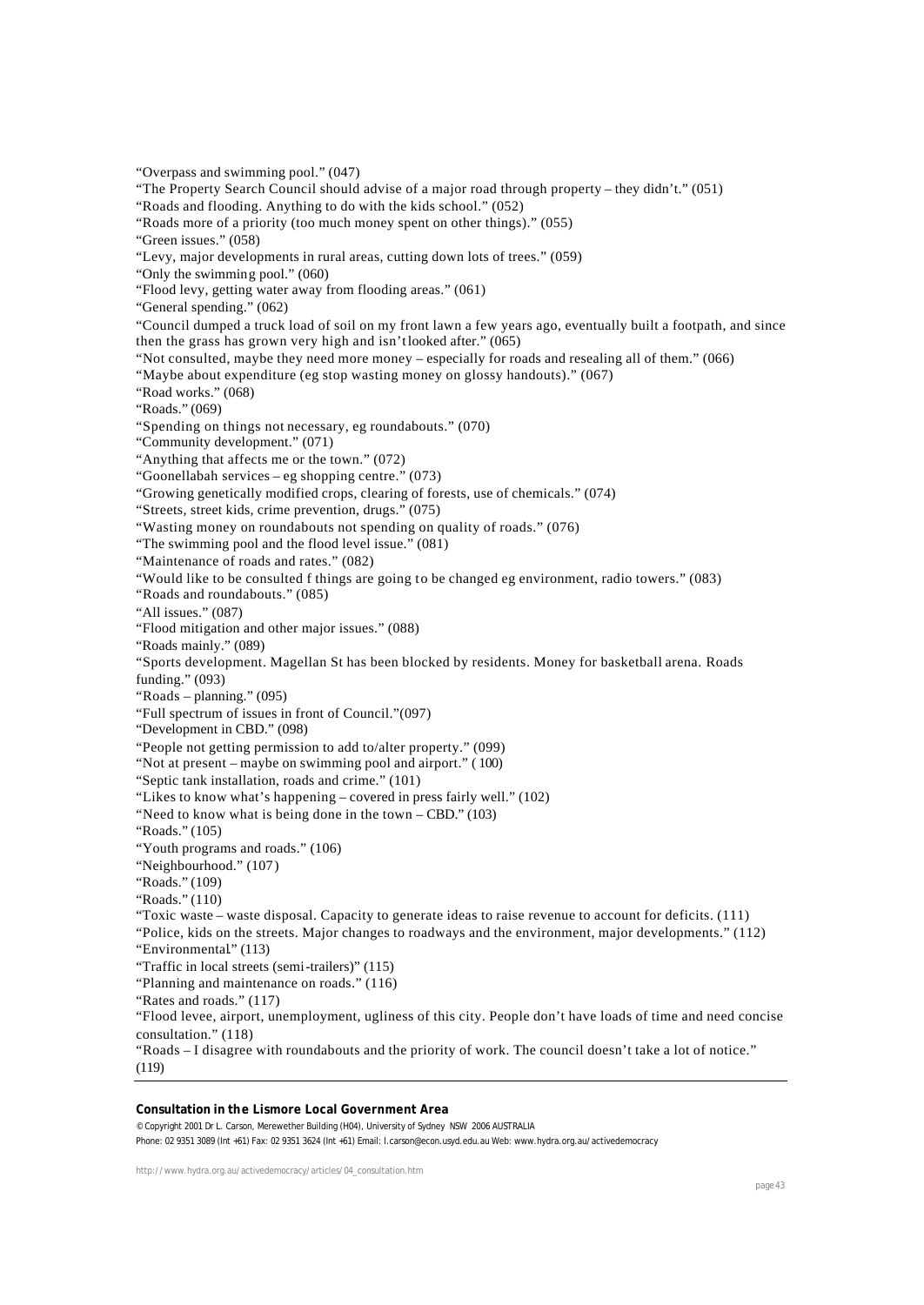"Not at the moment – only if issues emerged." (120) "Yes – swimming pool." (121) "Just issues as they come up." (122) "Roads (are) always an issue. Libraries – closing down to fund roads. (I) would like to know what's happening." (124) "Yes – baths, any changes to street or zoning and major works (eg new chambers)." (126) "Neighbourhood – dwellings." (127) "Probably – we have been working with Council on a project in our area." (128) "Yes – roads." (130) "No they have put out pamphlets." (131) "Crime happening around here." (132) "Environmental issues." (133) "Yes – not really anything specific." (134) "Well probably. We have a new sort of waste collection at the moment and they have a better system. Sporting facilities we are interested in. Roads and streets and footpaths." (135) "Yes – one of the things I and a voluntary organisation…" [comment illegible] (136) "I'd like to be consulted about footpaths. I don't like driving in the car at night." (137) "Yes – levy, banks & North Lismore county roads" (140) "Regarding recreational amenities, spending of money on new premises – should take more notice of old people where they spend on major developments." (141) "Waste disposal." (142) "No, just major issues." (143) "One of the gripes in some of the things they do is closing streets one way without thought for the neighbourhood." (144) "Not at my age. They do what they like to do and that's it." (145) "Crime in our area and roads." (146) "Special road work and footpaths, environmental issues." (147) "No, only general issues concerning welfare of people." (148) "Roads, insurance and litigation are raised by Council. Residents should do something for themselves." (149) "Everything – all important, all little things make up big things." (155) "Major issues only." (159) "New main road." (163) "Yes – road maintenance, sporting fields – managers should do the job or don't have them; don't pay consultants." (164) "Road works." (166) "Shopping centres, more parks and cycle ways." (167) "Yes, main CBD, eg planning roundabouts." (168) "Issues that directly affect us, eg garbage – putting out two bins instead – once a fortnight is not enough; policy on change over of gas —fix up work Council had done" (170) "Environmental development – problems come up." (171) "pay rises, traffic conditions around the school." (172) "I think we could do with a different engineer – needs someone with more get up and go."

## **Consultation in the Lismore Local Government Area**

© Copyright 2001 Dr L. Carson, Merewether Building (H04), University of Sydney NSW 2006 AUSTRALIA Phone: 02 9351 3089 (Int +61) Fax: 02 9351 3624 (Int +61) Email: l.carson@econ.usyd.edu.au Web: www.hydra.org.au/activedemocracy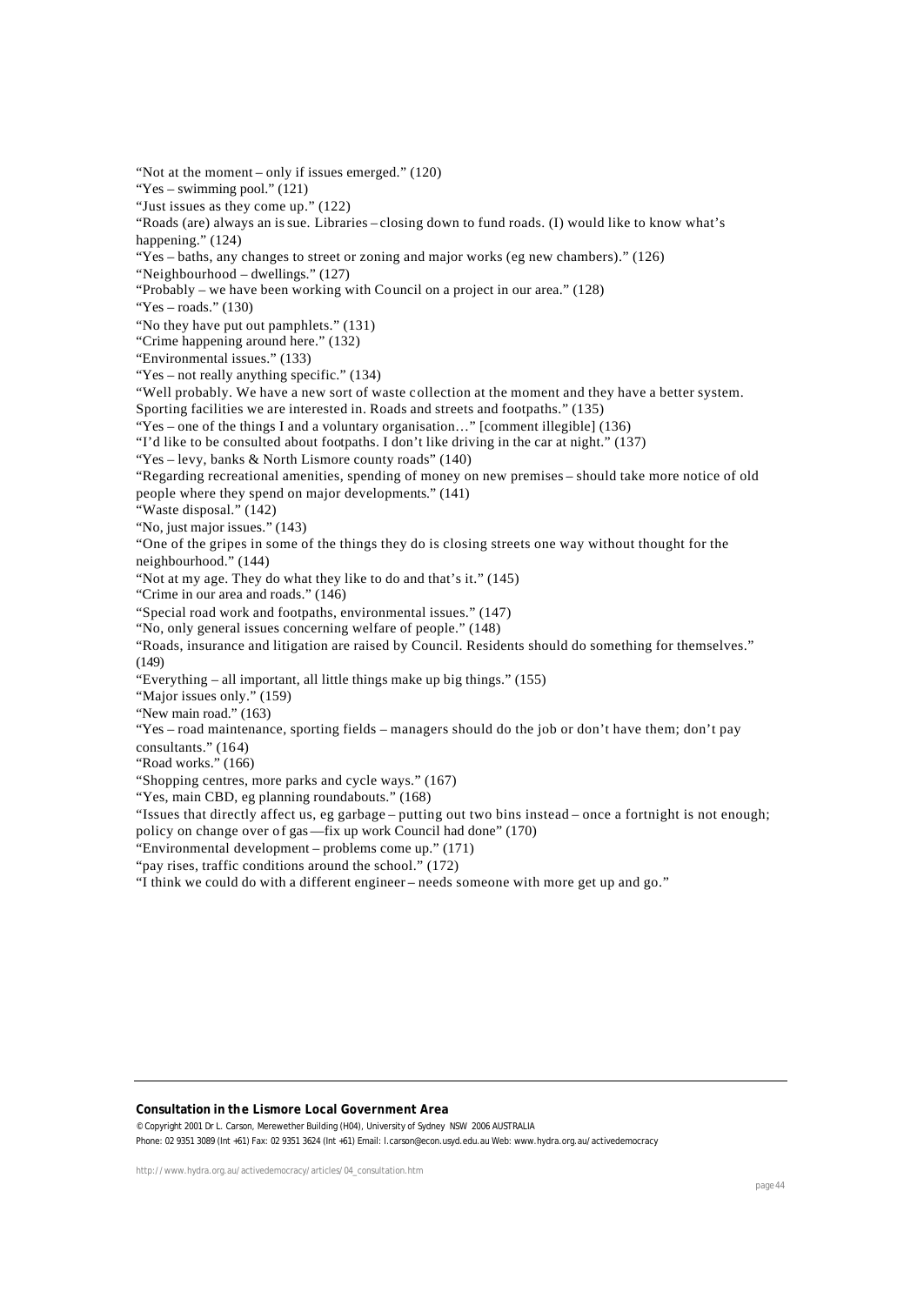# **Appendix 4: Question 7 (h) Comments**

Following on from Question 7 (g):

**If you were asked if you'd like to join a residents feedback panel and told that this would require that you respond to an occasional telephone survey like this one or a written questionnaire from time to time, so that you could give feedback to your local Council, would you want to be part of such a panel?**

Question 7 (h): **Can you tell me why you would/would not?**

# **Comments:**

# **Why you would…**

"(Because) then if something happens and you have a say you can have a part of it." (001 - would)

"I think as a ratepayer with lots of experience, Council needs that consultation." (003 - would)

I don't think residents get enough feedback from Council; (they're) not involved with us." (004 - would) "To become a bit more involved in some of our local issues." (005 – would)

"So I have some control over what happens to me in our daily life – we had a road consultation – they do what they want anyway. I don't have any trust at all." (006 – would)

"Then I know what is going on and can participate in information. I fell it is important to participate in local government issues." (007 - would)

"So you can have opportunity to express your point of view and let them know whether they should go ahead or not." (008 – would)

"I'd feel I have some input into where I'm living." (009 – would)

"I think it is really important changing waste management and a wide range of community views, not just people who have time and energy to be involved." (010 – would)

 "(I'd) like to know what is going on in my city and where the tax payers' money is going and all the safe places and who looks after the environment." (012 - would)

"At least  $(I'd)$  have my say."  $(014 - \text{probability would})$ 

"Good to have your say when you can." (016 – would)

"Because (you) need to get involved and have your say." (018 – would)

"Would be of great value." (020 - would)

"No objections if Council wants feedback as long as it doesn't take too long." (024 – would)

 "Because of family constraints (I) can't do a lot but a survey would help get message out and information back."  $(026 - would)$ 

"Some decisions made are stupid and (I) would like input." (029 – would)

"If it meant better services (and) reduction in rates." (030 – would)

"Feel I am taking part in decision making." (033 – would)

"Community is important and (I) need to give my input." (034 – would)

"(I'd) like to know what's going on and have my say on relevant issues." (035 - would)

"To have more input and to give Council (an) idea of what people think." (036 - would)

"Being involved may bring changes – can't attend meetings but would give input." (037 – would)

"To give some input and keep a finger on the pulse." (038 - would)

"Everyone should be involved in all levels of government to give any input." (039 – would)

"We voted Councillors and I pay rates so I need to voice my opinions and have it listened to." (041 – would)

"(I) feel strongly – ratepayers are not getting anything for (their) money." (042 – would)

"To give my opinion – Council needs feedback." (043 – would)

"To put something back into community – can't rely on bureaucrats!" (044 – would)

"To give a broader base of community to Council." (046 – would)

"Need to have an interest and give ideas to Council."  $(047 - \text{would})$ 

## **Consultation in the Lismore Local Government Area**

© Copyright 2001 Dr L. Carson, Merewether Building (H04), University of Sydney NSW 2006 AUSTRALIA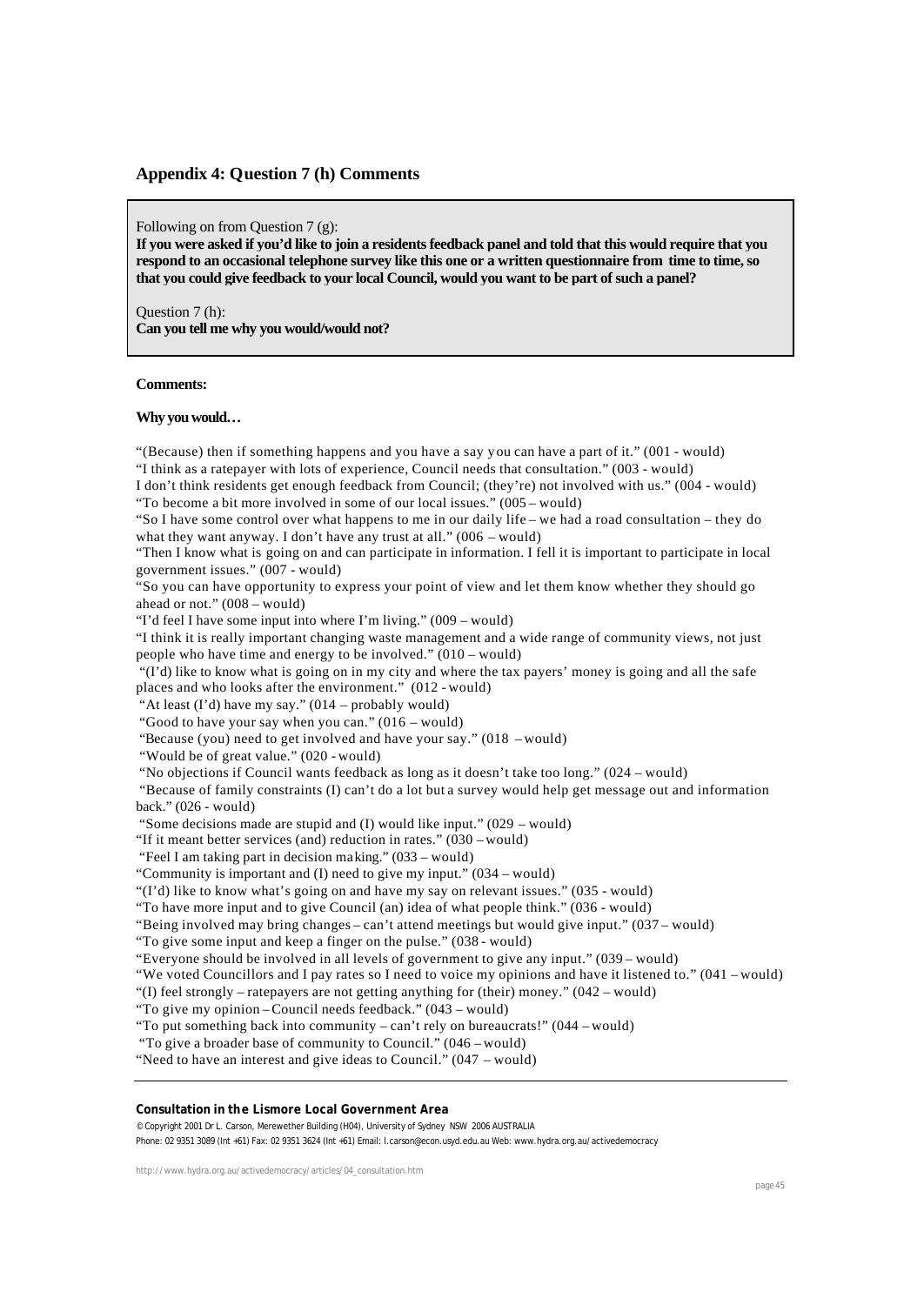"To have a say and hopefully change things." (048 – would) "Want to be a part of a community – that's why I moved to Lismore." (050 – would) "I don't believe they do enough for community – they feather their own pockets." (051 – would) "No use whingeing if you don't take the opportunity to have a say."  $(052 - would)$  "Important." (058 – would) "(To) keep up with what they're doing."  $(059 - \text{would})$ "Encourage people to take more of an interest instead of just whingeing." (060 - would) "Helps for people to be aware of what's going on." (063 – would) "Some changes that need to happen, Council needs to be aware." (066 – would) "Take the opportunity to give the Council feedback."  $(067 - would)$ "Because I'm the average citizen and I pay taxes." (068 – would) "Good to know what's going on. It's our responsibility to know what rate money goes to, but sometimes it's like hitting your head against a brick wall." (069 – would) "No good complaining if not prepared to get involved." (070 – would) "Communication between Council and community  $-I$ 'd be happy to represent (the community)." (071 – would) "(To) know what's going on."  $(075 - \text{would})$ "So rate payers have a say – not just councillors." (076 – would) "Depending on how much time."  $(077 -$  would) "Always want to speak your mind." (078 – would) "Very important for people to be involved – personal interest." (079 – would) "Have your say." (080 – would) "Important for people to understand it takes all to contribute – good to get a range of ideas heard." (081 would) "To keep finger in pie" (082 – would) "I could be involved from home." (083 – would) "To give a voice." (084 - would) "To get things done in town rather than Council doing what they want." (085 – would) "To be more informed and be involved." (087 – would) "To give some input to Council as I am too busy to get too involved." (089 – would) "To have a say and advise Council." (090 – would) "To see what they're up to." (091 – would) "To help Council – to put in my 2 bobs worth." (092 - would) "Voice my opinions and have them heard." (093 - would) "To have a say in matters and to give Council my opinion." (095 – would) "Important to give feedback to Council – ideas to improve things." (096 - would) "If a positive exercise – I want to be a responsible objective person." (097 – would) "I would fe el I had a say – give my views on some issues." (098 – would) "If I thought strongly on it I'd like to provide feedback." (100 – would) "To be involved in decision making."  $(101 - \text{would})$ "To be informed and to give feedback to Council and let them know if they are no communicating—so man in street understands policy (102—would) "To let Council know my feelings." (104 – would) "To let Council know my opinions." (106 – would) "As a ratepayer – interest in area itself." (108 – would) "So I'd be able to have input." (109 – would) "(I am) now retired and I feel things can be improved and there is a need to advise Council." (110 – would) "Need to give Council ideas of the community – in co-operative goal setting environment." (111 – would) "To have an opportunity to give my views without too much time." (112 – would) "Council needs feedback – a questionnaire is a good way to do so." (113 – would) "I'm a resident and care for what happens." (115 – would) "Needs to be more personal involvement by residents – to let Council know what we want done." (116 – would) "I believe Lismore needs positive input – morale is low. Council needs advice." (118 – would)

# **Consultation in the Lismore Local Government Area**

© Copyright 2001 Dr L. Carson, Merewether Building (H04), University of Sydney NSW 2006 AUSTRALIA Phone: 02 9351 3089 (Int +61) Fax: 02 9351 3624 (Int +61) Email: l.carson@econ.usyd.edu.au Web: www.hydra.org.au/activedemocracy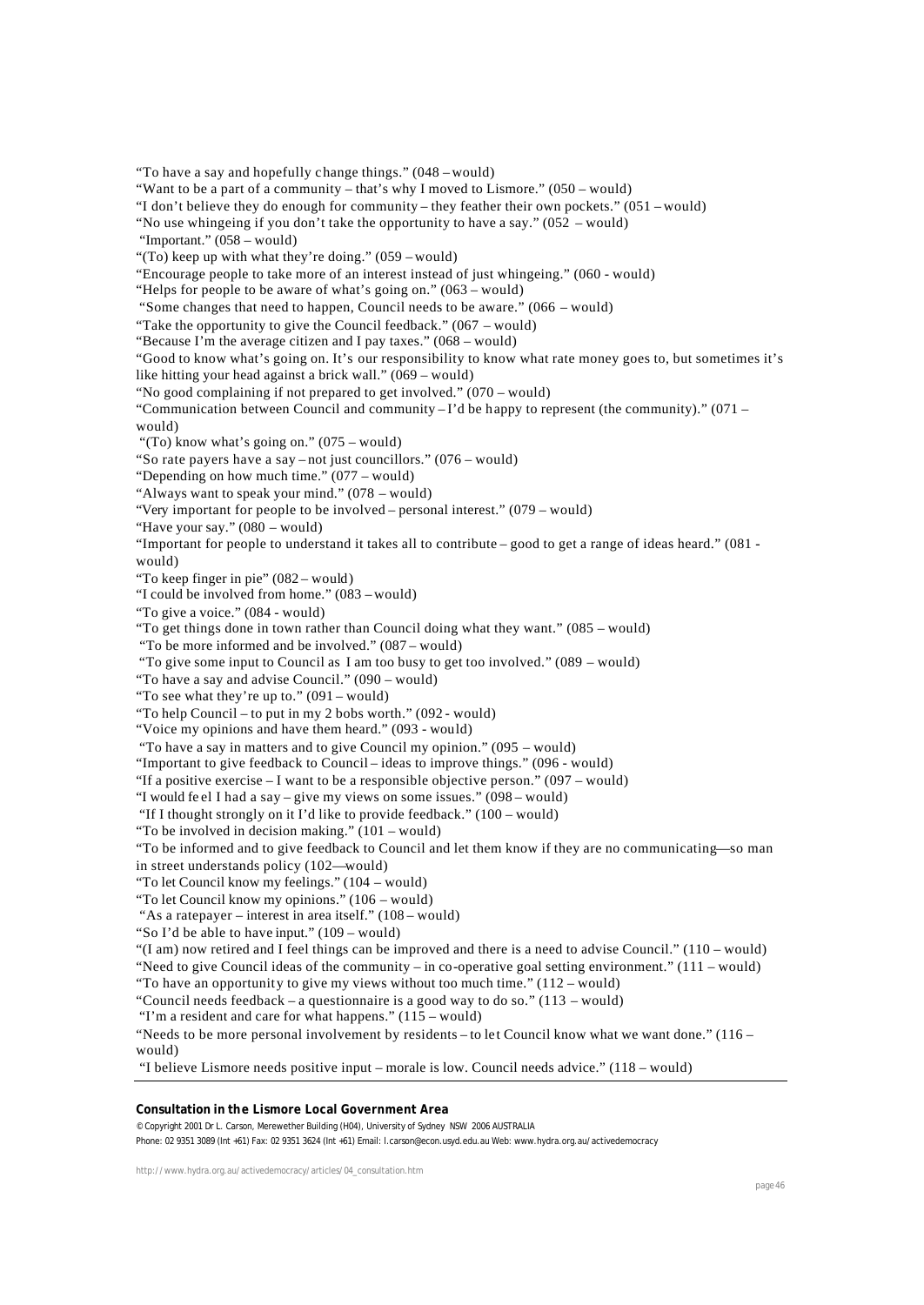"To let Council know my views and problems." (119 – would)

"Like to have finger in the pie but couldn't be bothered 'belonging' to them all/being really involved." (120 – would)

"We get the government we deserve."  $(121 - \text{would})$ 

"Wrong decisions made often – more residents having their say might help." (122 – would)

"Local government can become too autocratic. It's to our benefit to have some input." (124 – would)

"Think it's up to all of us to take an interest; Australians need to be involved."  $(125 - \text{would})$ 

"Because it's my duty as a citizen. While they represent groups they don't know what the majority of the people want." (126 – would)

"Being a ratepayer and issues concerning the neighbourhood." (128 – would)

"To have input into what's occurring in the neighbourhood." (130 – would)

 "To have an opportunity to provide feedback but if I'm not being consulted in the first place then why?"  $(133 - would)$ 

"I do Land Use Planning at Uni and have a fair bit to do with planning." (134 –would)

"Don't drive a car – old, don't want to get too involved having to attend meetings." (135 – would)

"The feedback would be to get some sort of message back to the Council." (136 – would)

"(Would) like to know what's going on – this Council they do what they like." (137 – would)

"If I knew it was going to be of any use yes I would." (138 – would)

"I'd just like to have my opinion." (140 – would)

"I think if I want a change or I'm not happy I have to be prepared to solve the problem." (141 – would)

"I am a long-term resident and I'd like to see the local area progress." (143 – would)

"Because I feel a lot of councillors are out of touch and don't really know." (144 – would)

"It concerns where I live and the situation I would be involved in."  $(146 - \text{would})$ 

"I feel the issues would be relevant to the progress and service the Council owes to its people." (148 – would)

 "I believe it is important for us to know what is going on and good for them to get feedback from residents."  $(150 - would)$ 

"To keep in touch with what is going on you would then know before it is made public." (151 – would) "So it would help improve things." (152 – would)

"We don't go out of our mile to do something – but if asked I think it would be great." (153 – would) "Keep up with what is going on." (154 – would)

"You can sit back and say nothing but you can let people walk all over you – when you are paying rates you are entitled to have your say, step outside the conventional way to get things done." (155 – would) "Some time to feel that I am part of this community on major issues." (157 – would)

"Just so Council could get feelings of community members." (159 – would)

"Nice to know what's going on in your local area and help out." (161 – would)

"Who wouldn't want to be?" (163 – would)

"I've been on a few sub-committees over the years so I have more time to put work in." (164 – would) "I think everyone likes to know if they are doing a good job – let them know if they are doing a good job or not." $(165 - \text{would})$ 

"Care enough that I would put my opinion forward about the way the city is going."  $(167 - \text{would})$ "I think that residents and ratepayers should have their say not leave it to 12 councillors." (168 – would)

"Gives you a chance to get things done how you would like them to be." (169 – would)

"This is where we live and decisions they make affect us eg Coleman's Bridge." (170 – would)

# **Why you would not…**

"Too lazy." (011 – would not) "Busy."  $(015 -$  would not) "Busy; seems to be going alright without me." (017 – would not) "No time." (019 – would not) "Because no notice is taken of what you say anyway." (Was on a 'workshop' once and nothing was done about suggestions.) (021 – would not)

## **Consultation in the Lismore Local Government Area**

© Copyright 2001 Dr L. Carson, Merewether Building (H04), University of Sydney NSW 2006 AUSTRALIA Phone: 02 9351 3089 (Int +61) Fax: 02 9351 3624 (Int +61) Email: l.carson@econ.usyd.edu.au Web: www.hydra.org.au/activedemocracy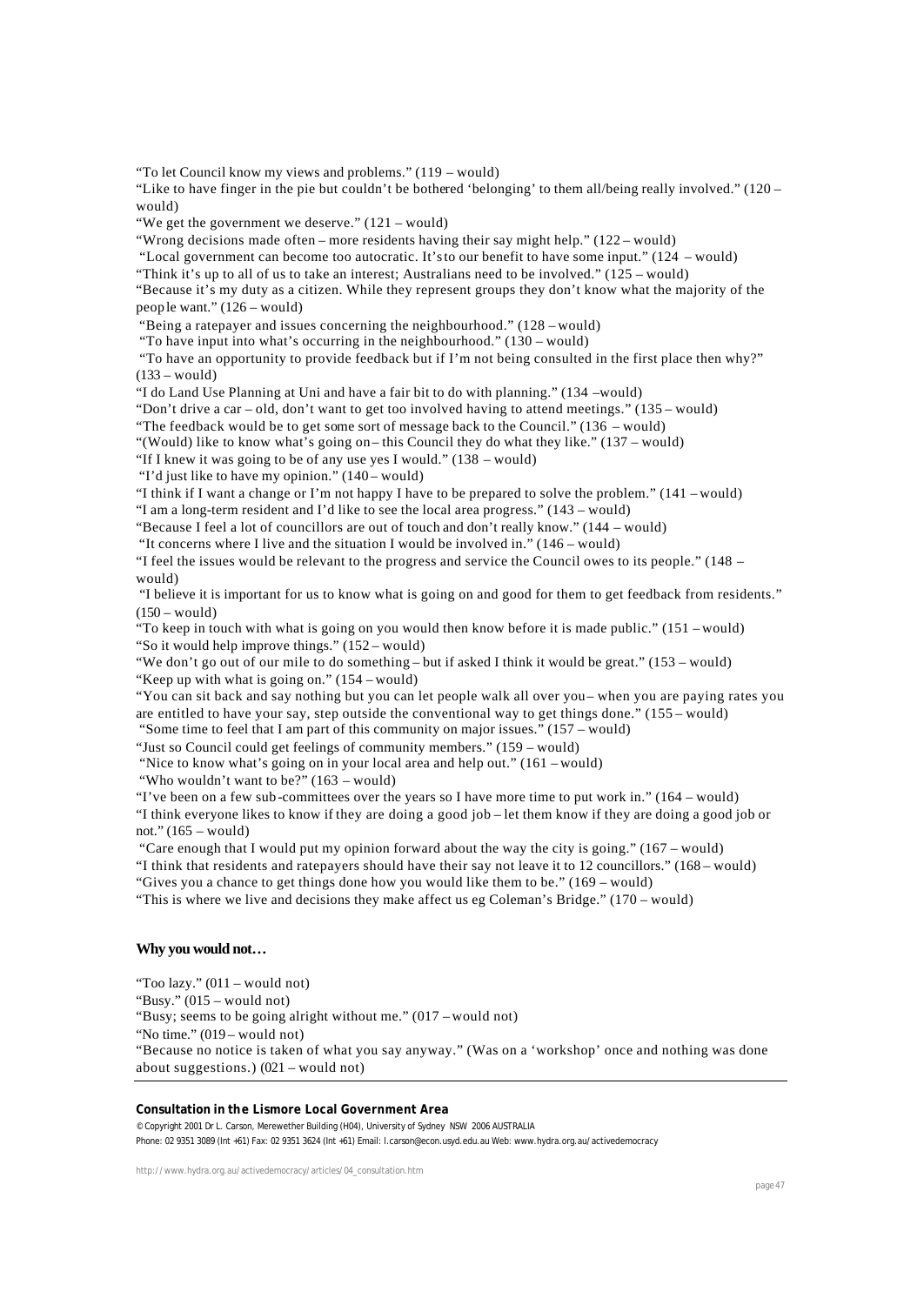"Don't want to be (involved)." (022 – would not) "Too old!" (023 – probably not) "No time." (025 – would not." "Because it wouldn't make any difference." (027 – would not) "I elect 12 people and expect them to do their job." (031 – would not) "Feel I am getting to old now." (032 – would not) "Haven't the time." (045 – would not) "Very involved with Bowling Club." (053 – would not) "Mainly because of retirement – leisure interests." (054 – would not) "Too busy – prefer others who have more time to get involved." (055 – would not.) "Lots of people get involved to get up hierarchy, I'm happier to sit in background." (057 – would not) "Don't like committees." (064 – would not) "No time, too old, not interested." (065 – would not) "Time."  $(073 -$  would not) "Aged and past committee business – would like a quiet life." (086 – would not) "Wouldn't feel up to the task." (088 – would not) "Too many clowns get involved." (094 – would not) "Too elderly." (099 – would not) "Not able to be involved. Feel they don't take notice." (103 – would not) "A lot of other activities." (114 – would not) "They only do what they please." (117 – would not) "Too much buggering around." (129 – would not) "Waste of time – they have their minds made up before they start." (131 – would not) "88 years old, sore knee, hearing problems, no good education for public life, in and out of hospital." (139 – would not) "Too old to catch a bus – can hardly walk." (145 – would not) "Don't know. Frightened they might find out who it is – too many things in the roundabouts." (156 – would not) "We had a survey about the bus service and I was glad to participate in that." (160 – unsure) "Basically it is not so much a matter of being apathetic --basically I am content about the way the world runs – my realm of influence is limited to individuality – interested from a distance." (162 – would not) "In my case I am retired – if I had my days earlier I would be, would like a bit of time, would like to see

younger ones make decisions." (166 – would not)

"Too old." (172 – would not)

# **Not sure…**

"Just depends on issues that are involved – whether any media is involved." (013 – not sure)

"(I have) no strong feelings - I'm only renting a property."  $(0.028 - not sure)$ 

"Would like the information but not to be part of a panel." (056 – not sure)

"Would like to be, but have work and study commitments." (072 – unsure)

"Depends on what they'd do with the feedback." (074 – unsure)

"Home and work commitments." (107 – unsure)

"Don't know enough to contribute." (123 – unsure) "Difficult at the moment because of commitments (baby work)." (127 – unsure)

"Usually I go to Uni – would be too busy – it would be a good idea (though)." (132 – unsure)

"Dig in where there are committees – have to get new faces." (149 – unsure)

"I tend not to answer questionnaires – depend on the frequency of responses – the subject matter and the aim of it."  $(171 -$ unsure)

# **Consultation in the Lismore Local Government Area**

© Copyright 2001 Dr L. Carson, Merewether Building (H04), University of Sydney NSW 2006 AUSTRALIA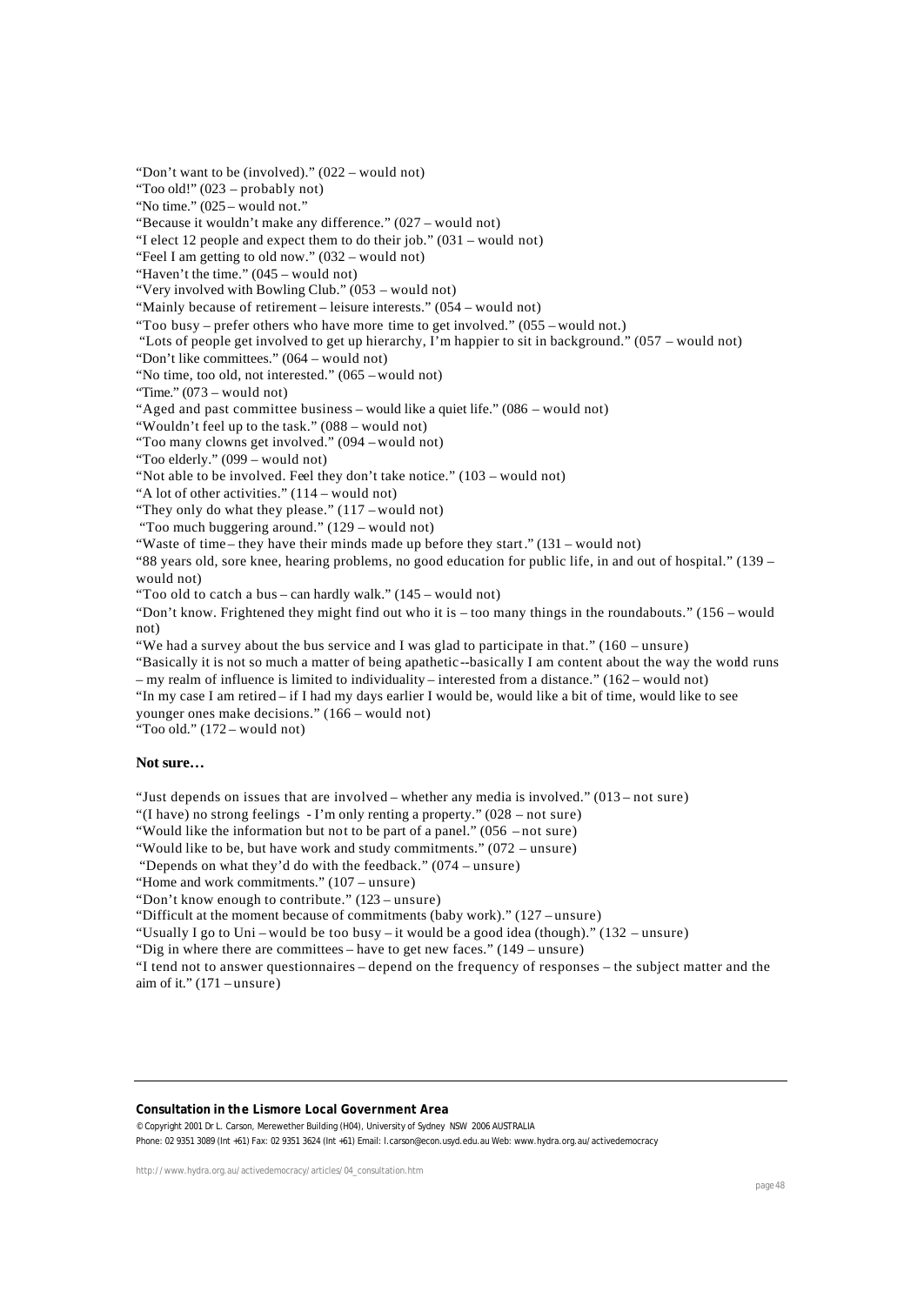# **Appendix 5: Questions 8 (b) Comments**

Follows Question 8 (a):

**I want to continue with a few final questions about community involvement – Would you describe yourself as being very active in your local community?**

Question 8 (b):

**What sorts of things does someone do who is active in the community, ie someone who you would describe as being active in the community?**

# **Comments:**

"Help out with Aged Voluntary Garden." (001)

"People who do fund raising – they do a good job." (002)

"Attending to a lot of volunteer organisations which are mostly not part of Council. Basically a lot of them are unsung heroes." (003)

"Goes to local Council meetings has an input into local Council and organises things." (004)

"Attend meetings, go on committees etc." (005)

"Read the paper, writing letters to the editor, talking to local councillors." (006)

"Go to Council meetings, keep an eye on notice boards, pass information about Council on to other local

groups – public speaking time before Council starts – being there for that." (007)

"They would be involved in putting forward complaints and perhaps form action groups, call meetings, form lobby groups." (008)

"Go to Council meetings – write letters to newspaper, phone the media and complain bitterly." (009) "Attend more Council meetings, keep more in tune and up to date with the issues – pretty visual high profile." (010)

"Keep up with what's going on – operate in all the community groups."  $(011)$ 

"Making sure waterways are clean and not polluted, looking after the environment and roads. Ensuring no building is damaged, signs and cameras for protection and security. Reconciliation – part Maori and Aboriginal relatives." (012)

"In local clubs like Rotary Lions, Disabled Services Club, voluntary work." (013)

"Someone who goes to Council meetings and tries to change things." (014)

"Community groups, read the Northern Star." (015)

"Runs for Council and fights for issues." (016)

"Business men are active – putting time into community." (017)

"Getting recognition for speaking out about disadvantaged groups, and promoted change." (018)

"Participates in panels etc." (019)

"Write lots of letters, go to a lot of meetings, constantly at Council office." (020)

"Some are busy bodies. Don't know what else." (021)

"Go to meetings, community meetings, senior citizens." (022)

"Don't like the mayor – he's not active. Community buses are good. St Vincent's Hospital is good at picking up people." (023)

"2 ways; 1) great sense of community belief, 2) someone who likes to stick their nose in other people's business."  $(024)$ 

"On a lot of committees." (025)

"Involved in pre-schools, community events, markets, involvement with businesses." (026)

"Church activities, service organisations & community organisations." (027)

"Involved in local issues – Meals on Wheels /Hospital – any voluntary." (028)

"Volunteering in various interest areas (palliative, aged care)." (029)

"On community committees." (031)

"Helping charities – Red Cross, Meals on Wheels, Breast Cancer support." (032)

## **Consultation in the Lismore Local Government Area**

© Copyright 2001 Dr L. Carson, Merewether Building (H04), University of Sydney NSW 2006 AUSTRALIA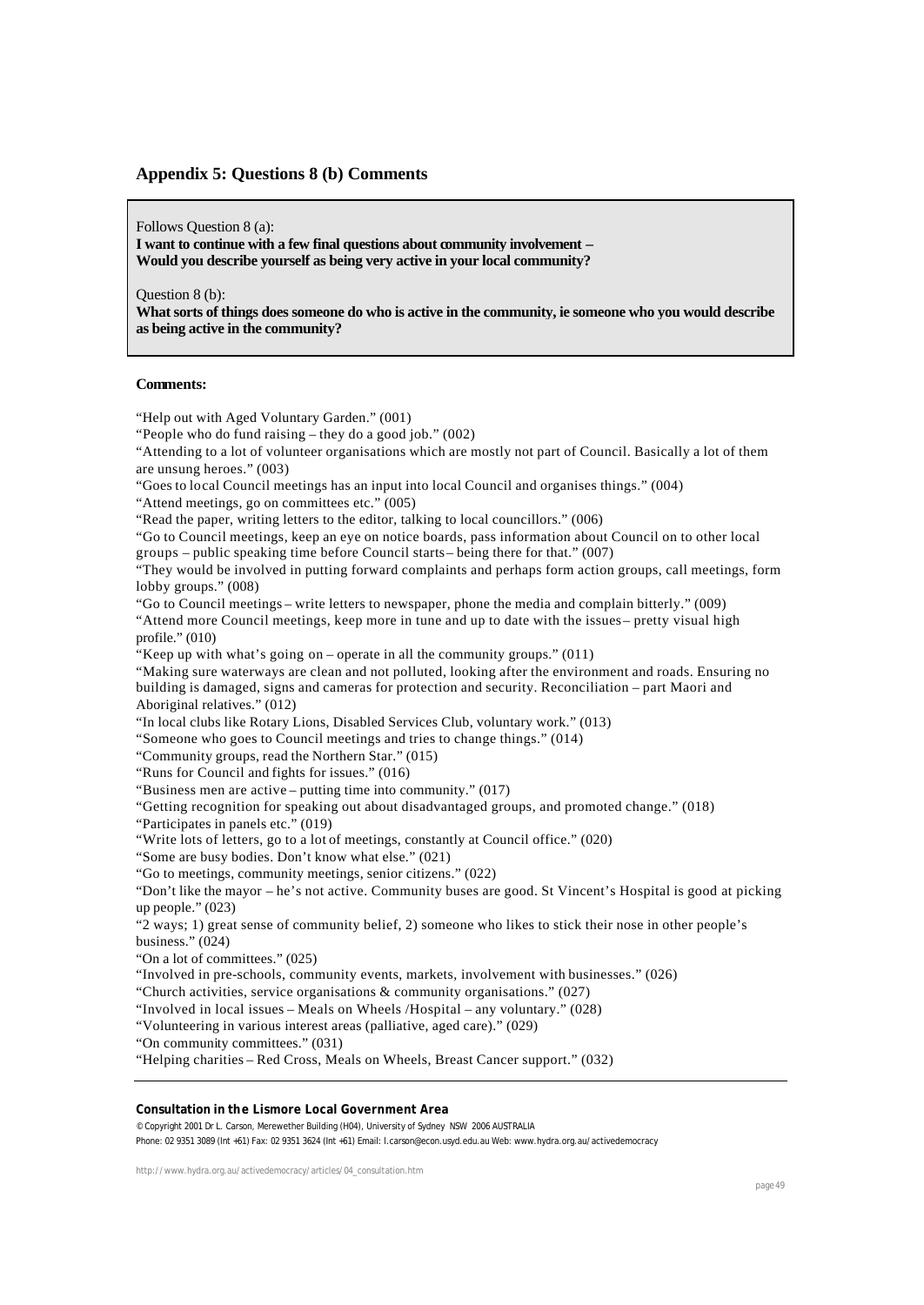**Consultation in the Lismore Local Government Area** © Copyright 2001 Dr L. Carson, Merewether Building (H04), University of Sydney NSW 2006 AUSTRALIA "Committees in local area – attend functions – be seen and heard." (033) "Precinct community, Landcare, pre-schools and schools." (034) "Involved in Council issues – keep up to date with what's on." (035) "Involved in community organisations and events eg 'Beef Week', Business Awards, shopping in the Lismore area." (036) "Aboriginal people, deaf/disabled/aged, Home Care." (037) "Chair progress associations, raise money for charities." (038) "Being on committees. Put their own views and do things majority want." (039) "Volunteering in various areas. Attend Council meetings." (040) "Write letters to Council, surveys, consult with neighbours – network, pass on to relevant people." (041) "Work on Fire Brigade, school canteens, Roads movement." (042) "Business Enterprise Group, beautification of city, aged services, disabled organisations." (043) "Service organisations, interest in Council matters." (044) "Getting parks organised by getting on committees." (047) "Attend Council, representative on committees." (048) "On committees and boards." (050) "Someone who gets involved in everything eg sporting bodies." (051) "Becoming aware of local issues and having a say in them, involved in rallies." (052) "Caring, like to look after the area." (053) "Community committees." (054) "Involved in sport, groups, young people who have more time." (055) "Fights for better standards on issues they are concerned about eg children's crossing." (056) "Like the current Mayor, he is very involved in local issues; more so than any previous." (057) "Someone on Council/Chamber of Commerce, business figure, politician." (058) "Someone who you'd call a 'pain in the bum' but you know they are passionate about it. Have interest of area at heart." (059) "Attend Council meetings, join committees." (060) "Look after the kids." (061) "Responsible." (062) "Volunteer work, Meals on Wheels, aged care homes etc." (063) "Write letters to the paper, goes to meetings, involved in charities." (064) "An old community around here, no one gets very involved." (065) "Attend Council meeting, lobby." (066) "Involved in local groups eg Church, fundraising, goes to meetings." (067) "Follow things up with the Council." (068) "Contact with school eg P&C, local services." (069) "Community: working for 'Friends of St. Vincent's', Greenies who do planting along the riverfront, PCYC, help pensioner groups, Meals on Wheels." (070) "Teach and work at neighbourhood centre." (071) "Issues around town, Council meetings, go to protests, write letters to editor, committees, Rotary groups." (072) "Goes to committee meetings." (073) "Participate in local Council, or take steps to initiate local Council action, lobby local Council." (074) "Council meetings." (075) "Appear in local paper, protest, lobby councillors." (076) "Personally: local community radio station, teach dancing locally." (077) "Admirable, respectable, need time and effort." (079) "Attend meetings, telephone calls, t alk to others about ideas and write letters." (081) "Being in everything that's on. Council, sporting, clubs." (082) "Involved with street kids and issues against crime." (083) "Youth activities, listening and being informed through papers." (084) "Hospitals, Church volunteering." (086) "Neighbourhood Watch, environmental committees, taking part in various service organisations and volunteering." (087)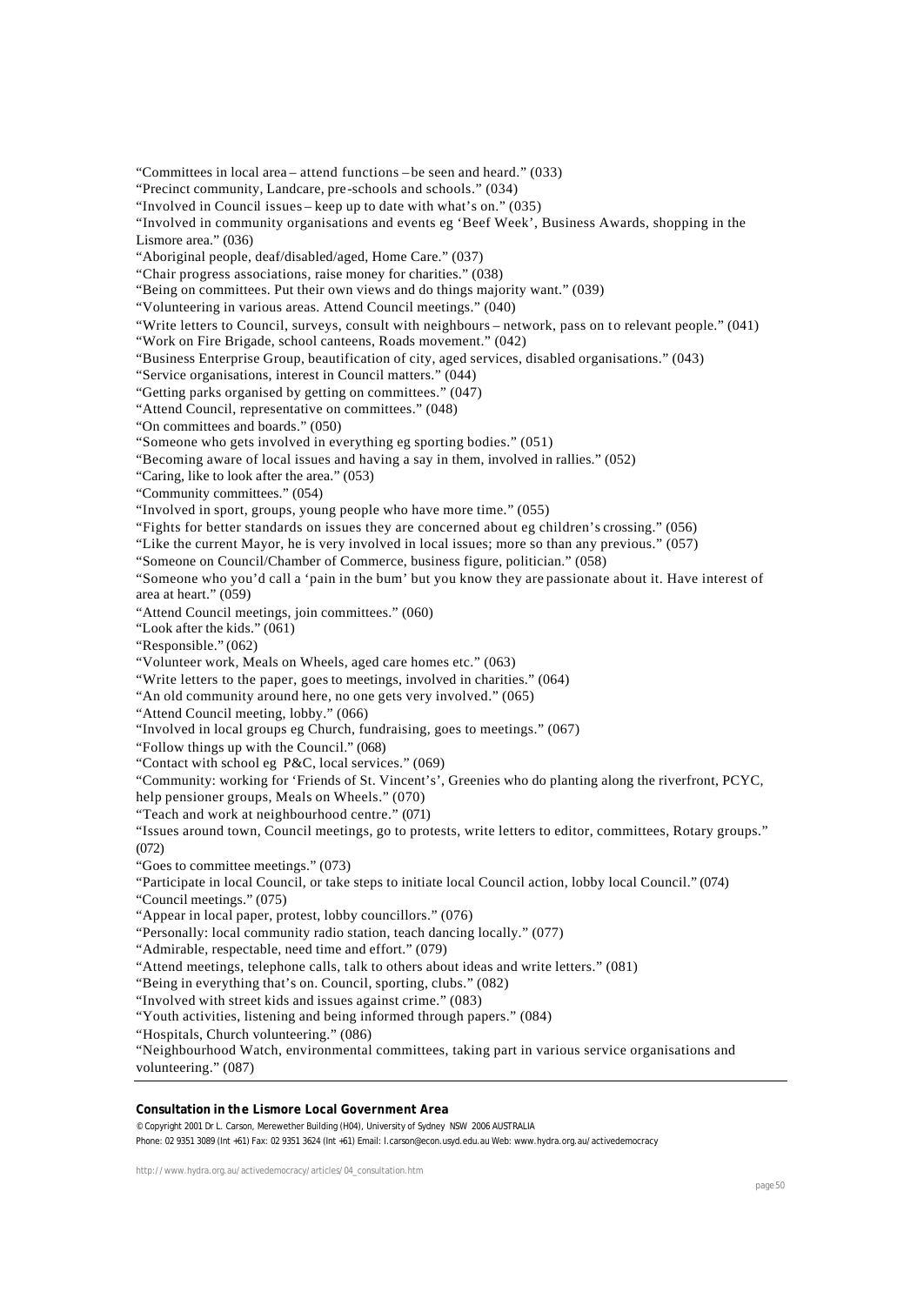"Sporting activities, gathering petitions." (088)

"Neighbourhood Watch, leaflet dropping." (089)

"Letters to papers, petitions, go to Council." (090)

"Volunteer firemen/helicopter, cleaning up streets." (091)

"Volunteering and protesting." (093)

"Dedicated in what they do." (094)

"Voluntary work, op-shops, old people – housebound, service clubs." (095)

"Letters to paper, rallying, conducting surveys, Council meetings." (096)

"Service clubs, Meals on Wheels, mental health workers, on Council, volunteering for charity." (097)

"Community groups, youth, aged care, town planning, sporting." (098)

"Help with senior citizens, be on Council, voluntary work." (099)

"Petition on issues and letters to paper." (100)

"Sit on committees and advisory panels." (101)

"Fund raising, letters to editor, attend Council meetings, join committees." (102)

"Community work – volunteering." (103)

"Give feedback to Council meetings." (104)

"Councillor – never in a local action group." (105)

"Part of Council, volunteer hours for various services, Clean up Australia." (106)

"Meal on Wheels, Church activities, Nursing Mothers, service clubs." (107)

"In different organisations." (108)

"People involved in service organisations, Reserve Helicopters, RSL/Workers clubs." (110)

"Attend public meetings, read information from Council regarding developments, watch TV news services." (111)

"Belong to progress associations and other organisations, Landcare, environmental/service organisations, go to occasional Council meetings, write letters to papers, participate in community based organisations eg Neighbourhood Watch." (112)

"Participation in community events." (113)

"Volunteer work eg Red Cross, Home Care, Church." (116)

"Participate in rallies, letters of complaint." (117)

"Be in cultural events, service clubs, organising youth." (118)

"Someone trying to help in welfare, elderly, Home Care, volunteering." (119)

"They join local environment groups, committees for roads etc." (120)

"Chamber of Commerce, HWNS – Alstonville, town affairs, businesses, video cameras in CBD." (121)

"Doing volunteer work eg Meals on Wheels, being involved with the community." (124)

"Someone who has strong ideas they want to get across, volunteers – up to all of us to do a bit. There are good things to get involved with in the community." (125)

"Do charitable works, attend Church, public meetings." (126)

"Making yourself known. Do ing things for community – especially young people eg sports." (127)

"Be a member of a service club activity, involved in projects, sporting activities." (128)

"Attends workshops for Council, Red Cross and Meals on Wheels." (130)

"Go to all the committee meetings – doing it for their own betterment." (131)

"Attend local meetings at Workers Club, discuss road matters, crime, fees for services, collection of bins." (132)

"Active member of Landcare groups, active in schools, also in local environmental centre, a member of community based projects – not limited to its Council." (133)

"Get involved in Clean up Australia Day that the community as a whole might be receiving." (134)

"A friend who visits hospital, works for Church, challenge foundation, does anything asked." (135)

"Those who specialise in the field are very active eg wildlife carers." (136)

"Two or three have been active on the grandstand." (137)

"They attend meetings." (138)

"Take part in community activities, aged care or children outside their own home, belong to Rotary or something like that." (141)

"Play sports, in business, social life, have work." (142)

"Join service clubs, join charity work, keep an eye on local issues - Federal and State politics." (143)

## **Consultation in the Lismore Local Government Area**

© Copyright 2001 Dr L. Carson, Merewether Building (H04), University of Sydney NSW 2006 AUSTRALIA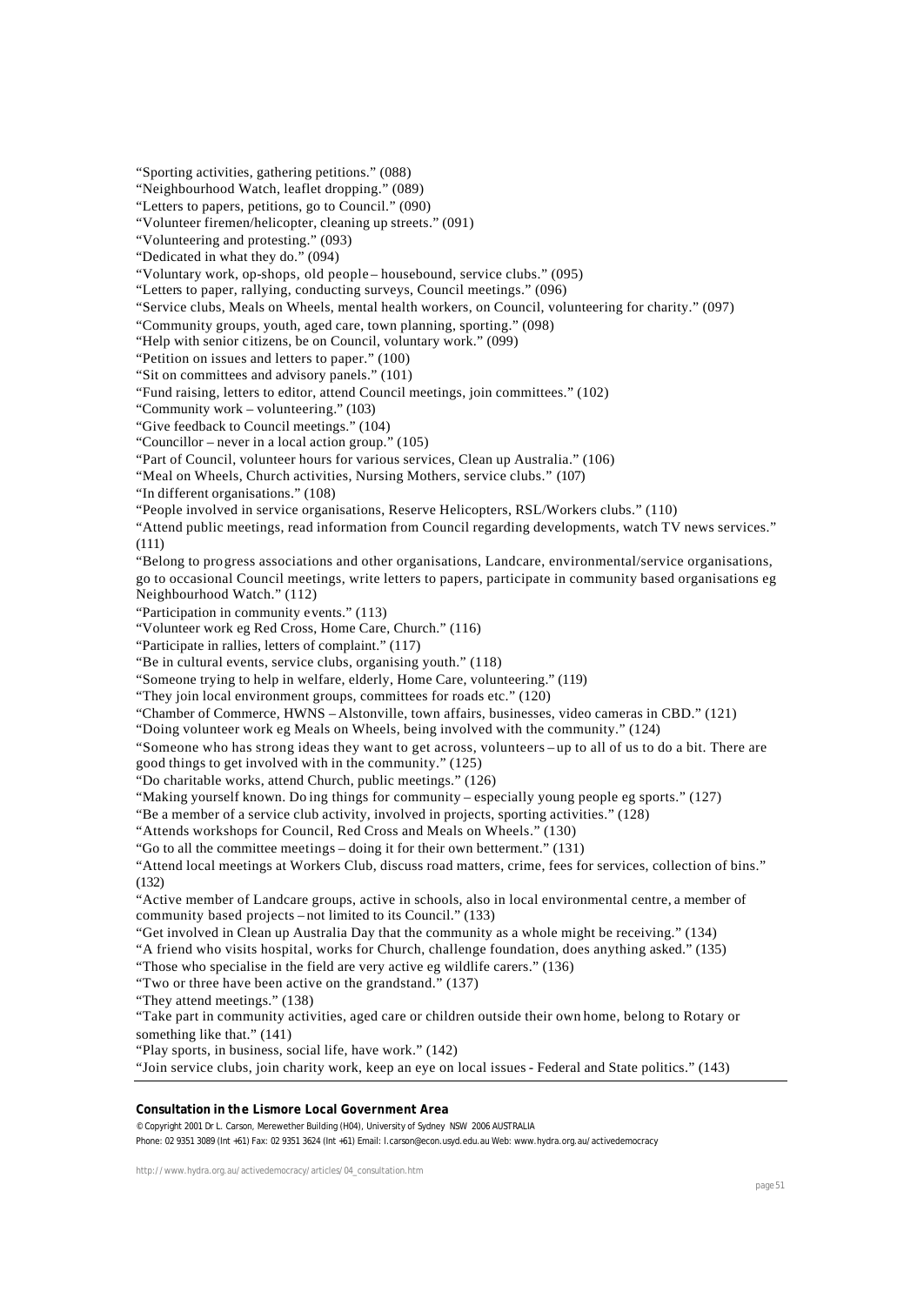"Do volunteer work, listen to people, find out what they want, try to liaise (144)

"Not interested – doesn't worry me." (145)

"Go to a lot of committee meetings." (146)

"Belong to Landcare or local community care." (147)

"Not many I can mention, disgusted with Council more – interested in themselves." (148)

"More involved in local government and local activities – I stick to myself." (149)

"Don't know – public rallies, protests go to Council meetings." (150)

"Helping in voluntary way, fund raisers, life line helicopter, St. Vincent de Paul." (151)

"Someone who doesn't work, retired, who doesn't have much else on in their life." (152)

"Involved with a lot of local committees – someone who is involved with access for disabled." (153)

"We have a committee that keeps it tidy – they do it on a voluntary basis." (154)

"A lot better than me – they attend meetings, have got knowledge of local areas, don't do things for money or praise – do things for the community. They are assertive and go to meetings." (155)

"Probably take an interest in daily ongoing interests in the community." (157)

"I'm treasurer of community development association, secretary of local community club – attend local forums." (159)

"People that get involved with visiting old peoples' homes, try and help disadvantaged, fund raising ventures." (160)

"Volunteer work definitely." (161)

"They organise and go to meetings of the community on as wide a range as possible." (162)

"Probably they try and get on local Council." (163)

"On committees, organise sporting bodies for children, Meals on Wheels, Red Cross, Australia Day celebrations." (164)

"Member of sporting clubs, a lot more social than I am – do more community things." (165)

"Attending a lot of functions, opening of things, quite a lot of things to be involved in." (166)

"Go to meetings and be involved like that." (167)

"Get involved with charity/volunteer work." (169)

"Here during the week – take part in different community organisations. I am only here at weekends –

Neighbourhood Watch pool safety." (170)

"They interrelate with a lot of people during everyday activities – who sees and knows a lot of people." (171) "Two twins sell tickets for helicopter – they do work hard." (172)

"Fund raising, sporting activities, clean up activities." (173)

"I belong to Friends of St.Vincents Base hospital Civilian Widows. 83 years old. Engineering department does a rotten job – I know what funding is the Olympics etc., country not getting a fair deal." (174)

## **Consultation in the Lismore Local Government Area**

© Copyright 2001 Dr L. Carson, Merewether Building (H04), University of Sydney NSW 2006 AUSTRALIA Phone: 02 9351 3089 (Int +61) Fax: 02 9351 3624 (Int +61) Email: l.carson@econ.usyd.edu.au Web: www.hydra.org.au/activedemocracy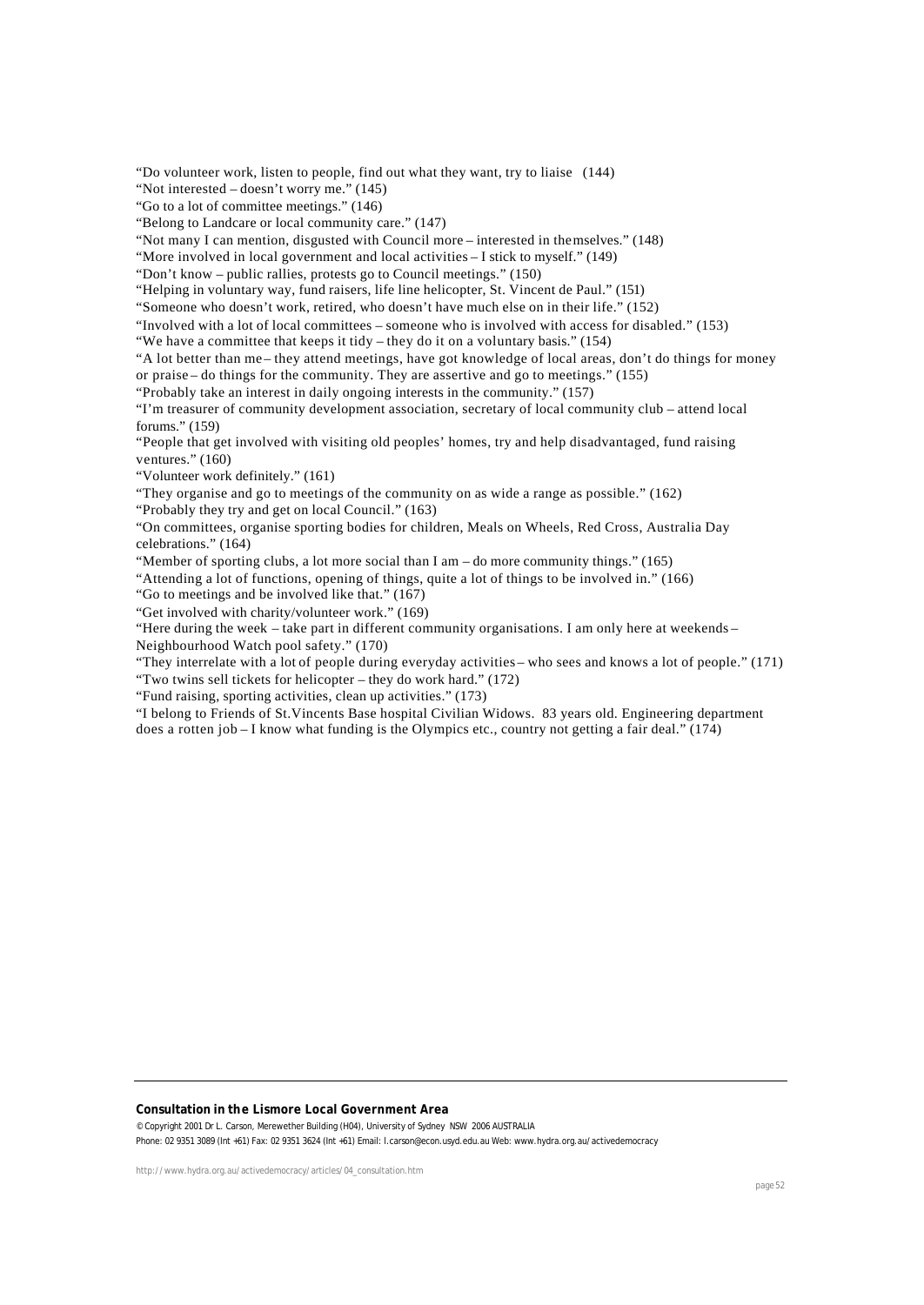# **Appendix 6: Question 10 Comments**

## Question 10

**That's all the questions I have…are there any other comments you'd like to make about these matters that you've not yet had a chance to say?**

## **Comments:**

- 1. "There should be more public participation in all levels of government." (006)
- 2. "I think this covered a good range of views they weren't too difficult for people to answer." (007)
- 3. "Our area is not as safe as it should be." (012)
- 4. "Can we have a change of government? And more funding for health!" (018)
- 5. "Council needs to be seen out in the community more so we can relate to them they should be real." (026)
- 6. "Don't have a high opinion of local government governed by forces outside eg when this swimming pool was voted in by Council." (027)
- 7. "Would like to be involved in the Federal government ideas." (029)
- 8. "We need more deregulation into country towns to help the Council" (031)
- 9. "We suffer from lack of footpaths. Believe children should have involvement with Council elect their own representative through ballot system." (034)
- 10. "Lost a good Mayor in last elections person who got most votes should have got in." (037)
- 11. "Half Council will have a short term only as not involved in consultation they are not needing communities." (041)
- 12. "Fix the roads." (042)
- 13. "Councils should be more sensitive to needs of community and environment. Development should be looked into carefully." (044)
- 14. "Lismore has a small town mentality!" (050)
- 15. "Before Council vote on things they should be put to the community." (051)
- 16. "If you have an issue, always go straight to Causley or George." (072)
- 17. "Contacted Council today about a street light at the end of a dead end street." (079)
- 18. "A good idea to go back to shire—money would then be shared equitably." (082)
- 19. "Tired of people whingeing (098)
- 20. "Main irritation about being required by law to consider our concerns no legal protection for my views in community. If old Council building is replaced by theme park I can't do anything by law – only political action!" (112)
- 21. "It's a shame that more people don't get involved at grass roots level. We end up with some very ordinary politicians/councillors." (124)
- 22. "Lots of people would like to be involved but can't spare the time because of their other commitments." (127)
- 23. "We have been working with Progress Association. Council wants to put an activities park here and some contentions about that. Pool is contentious." (128)
- 24. "I don't have much faith in Councils or politics; not much trust." (138)
- 25. "A bit concerned about waste disposal getting flies and grubs I tie up and put in big bin." (142)
- 26. "I feel it is important to get the thoughts of people. Statement by John Crowther in today's paper is ridiculous." (144)
- 27. "I've read about Lyn's committee too much funding for these--a gravy train it's a talk fest I like to see action." (149)
- 28. "They don't educate the community enough about matters don't hear a balanced view." (155)
- 29. "I feel local government does not heed the advice of their staff enough in making decisions." (159)
- 30. "Only thing I have of concern: I do think they should provide more money for road works they are deteriorating badly." (166)

## **Consultation in the Lismore Local Government Area**

© Copyright 2001 Dr L. Carson, Merewether Building (H04), University of Sydney NSW 2006 AUSTRALIA Phone: 02 9351 3089 (Int +61) Fax: 02 9351 3624 (Int +61) Email: l.carson@econ.usyd.edu.au Web: www.hydra.org.au/activedemocracy